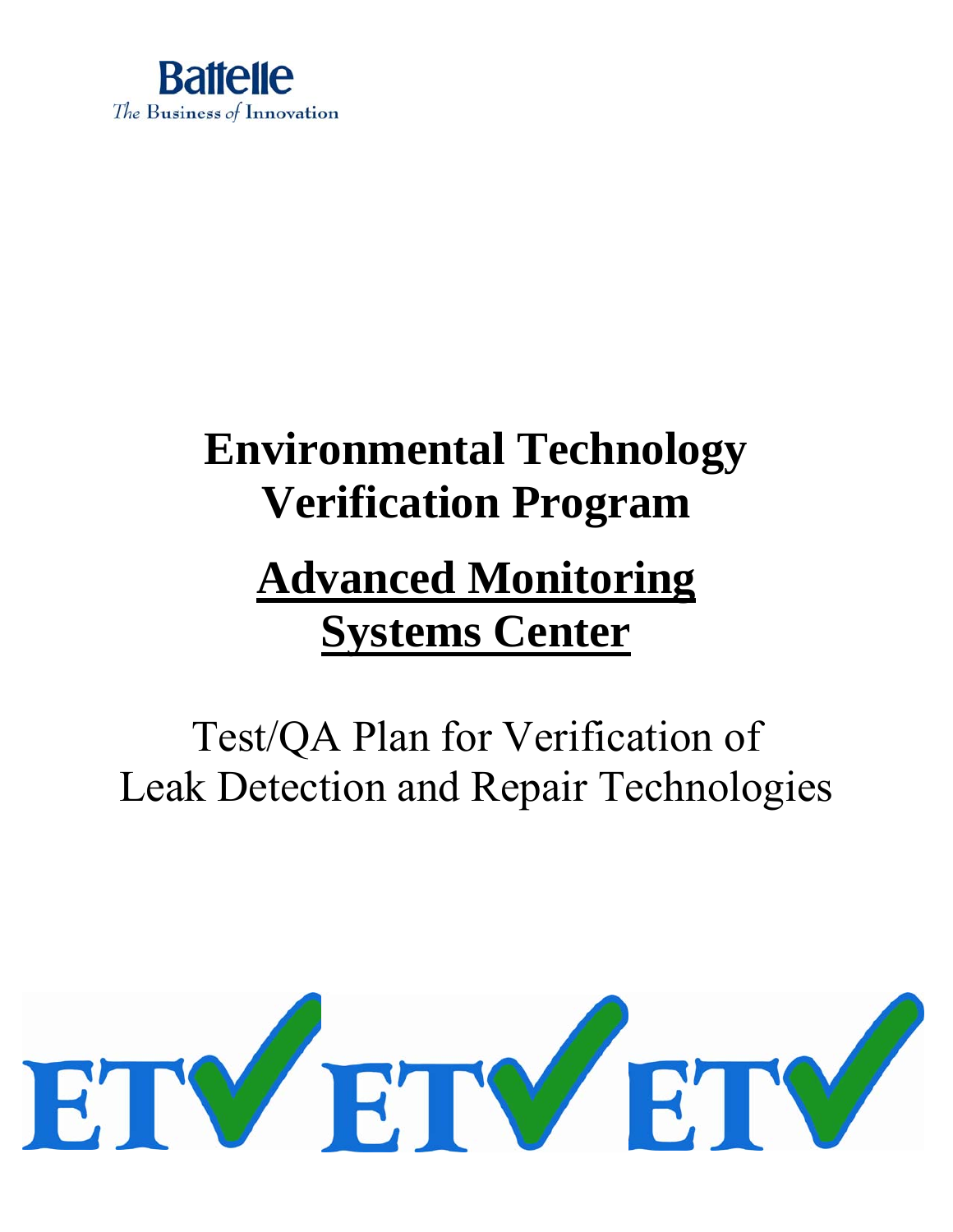# Test/QA Plan For Verification of Leak Detection and Repair Technologies

**September 18, 2008** 

**Prepared by** 

**Battelle 505 King Avenue Columbus, OH 43201-2693**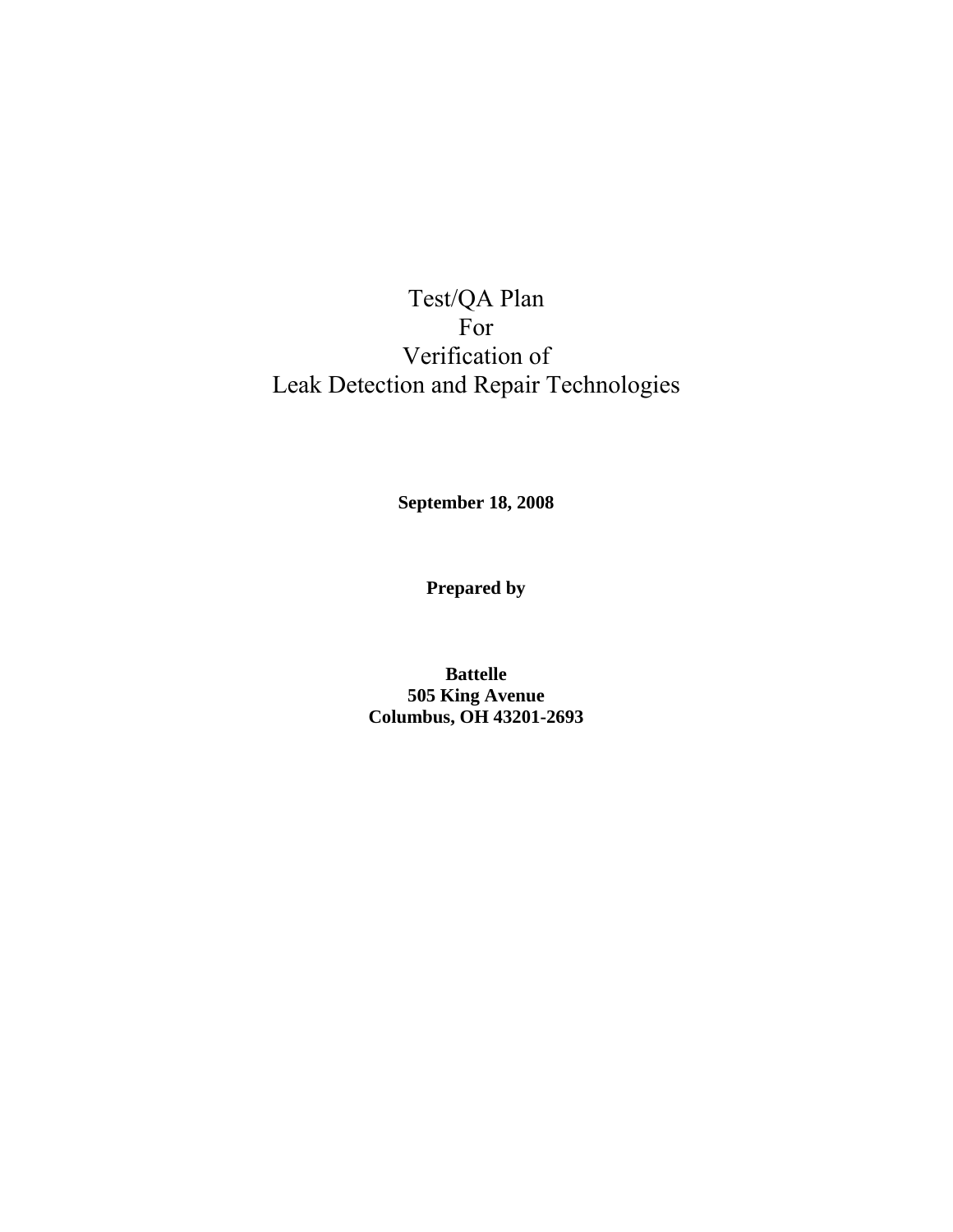# **TABLE OF CONTENTS**

| Section        | Page |
|----------------|------|
|                |      |
| A <sub>1</sub> |      |
| A <sub>2</sub> |      |
| A <sub>3</sub> |      |
| A <sub>4</sub> |      |
| A <sub>5</sub> |      |
| A6             |      |
|                |      |
| B <sub>1</sub> |      |
| B <sub>2</sub> |      |
| B <sub>3</sub> |      |
| <b>B4</b>      |      |
| B <sub>5</sub> |      |
| <b>B6</b>      |      |
| B7             |      |
| B8             |      |
| <b>B</b> 9     |      |
| <b>B10</b>     |      |
|                |      |
| C <sub>1</sub> |      |
| C <sub>2</sub> |      |
|                |      |
| D <sub>1</sub> |      |
| D2             |      |
| D <sub>3</sub> |      |
|                |      |
| E1             |      |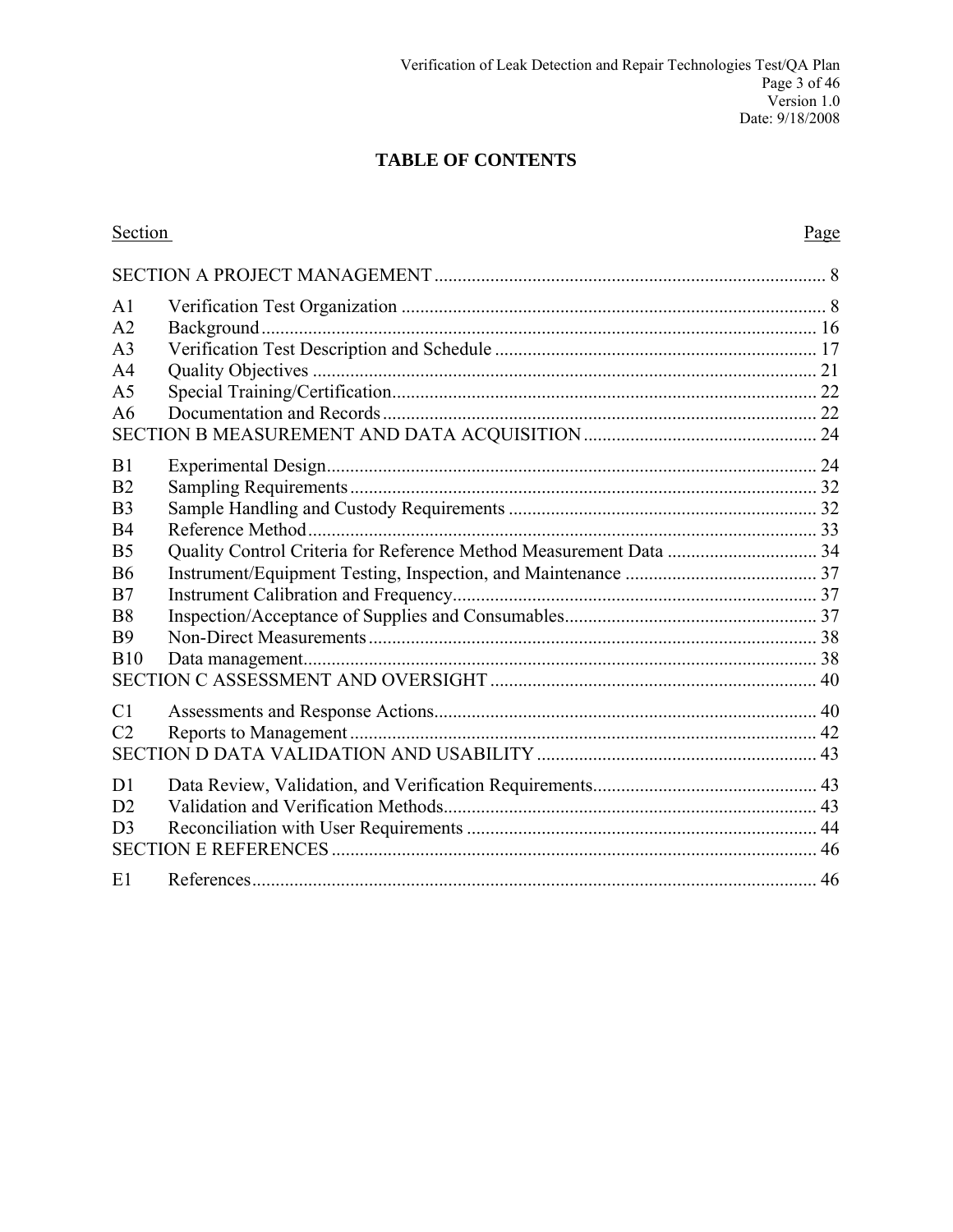| <b>List of Figures</b> | Page |
|------------------------|------|
|                        |      |

# List of Tables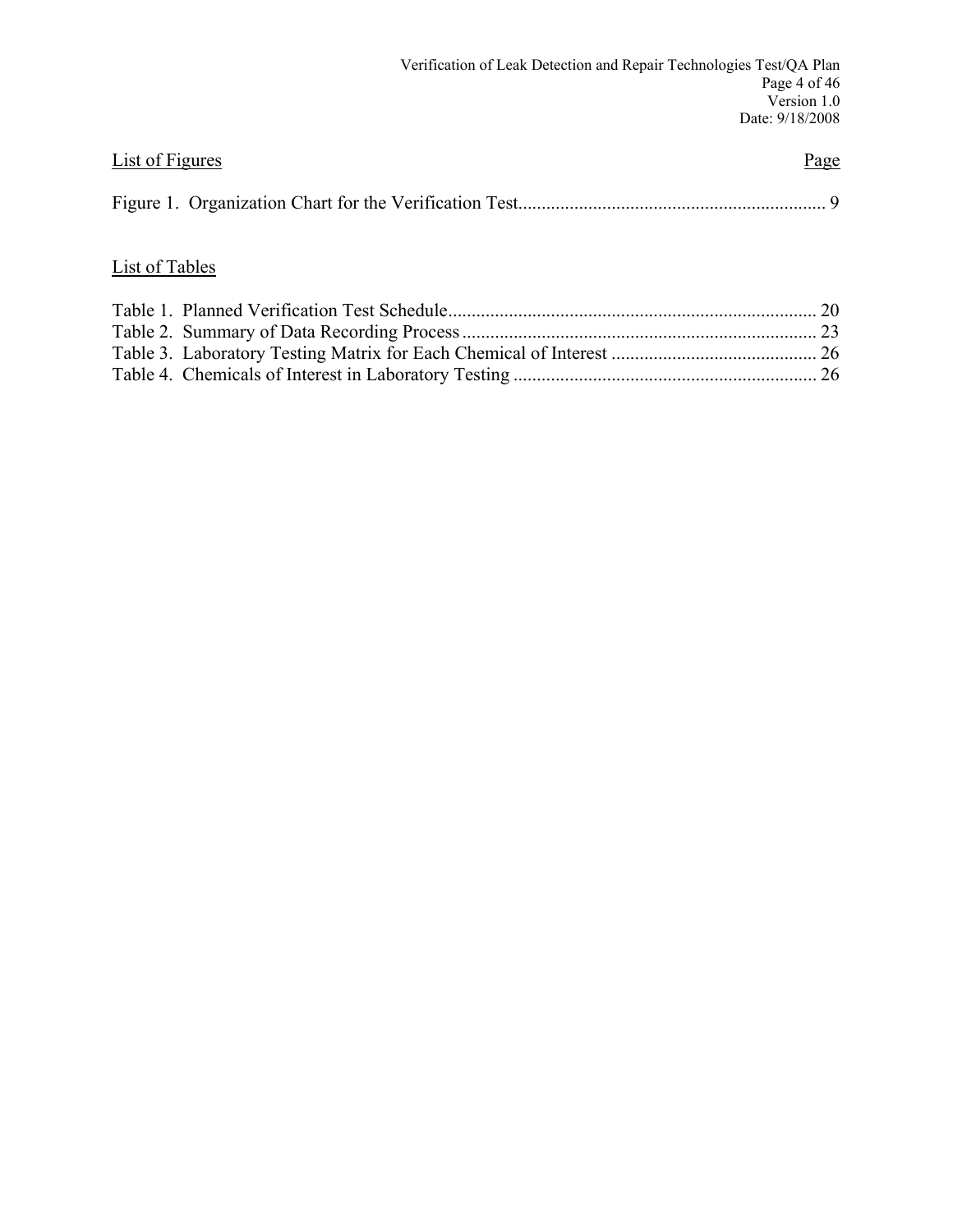# **Test/QA Plan for Verification of Leak Detection and Repair Technologies**

**September 18, 2008** 

# **APPROVAL:**

**Name \_\_\_\_\_\_\_\_\_\_\_\_\_\_\_\_\_\_\_\_\_\_\_\_\_\_\_\_\_\_\_\_\_\_** 

**Company \_\_\_\_\_\_\_\_\_\_\_\_\_\_\_\_\_\_\_\_\_\_\_\_\_\_\_\_\_\_\_** 

**Date \_\_\_\_\_\_\_\_\_\_\_\_\_\_\_\_\_\_\_\_\_\_\_\_\_\_\_\_\_\_\_\_\_\_\_**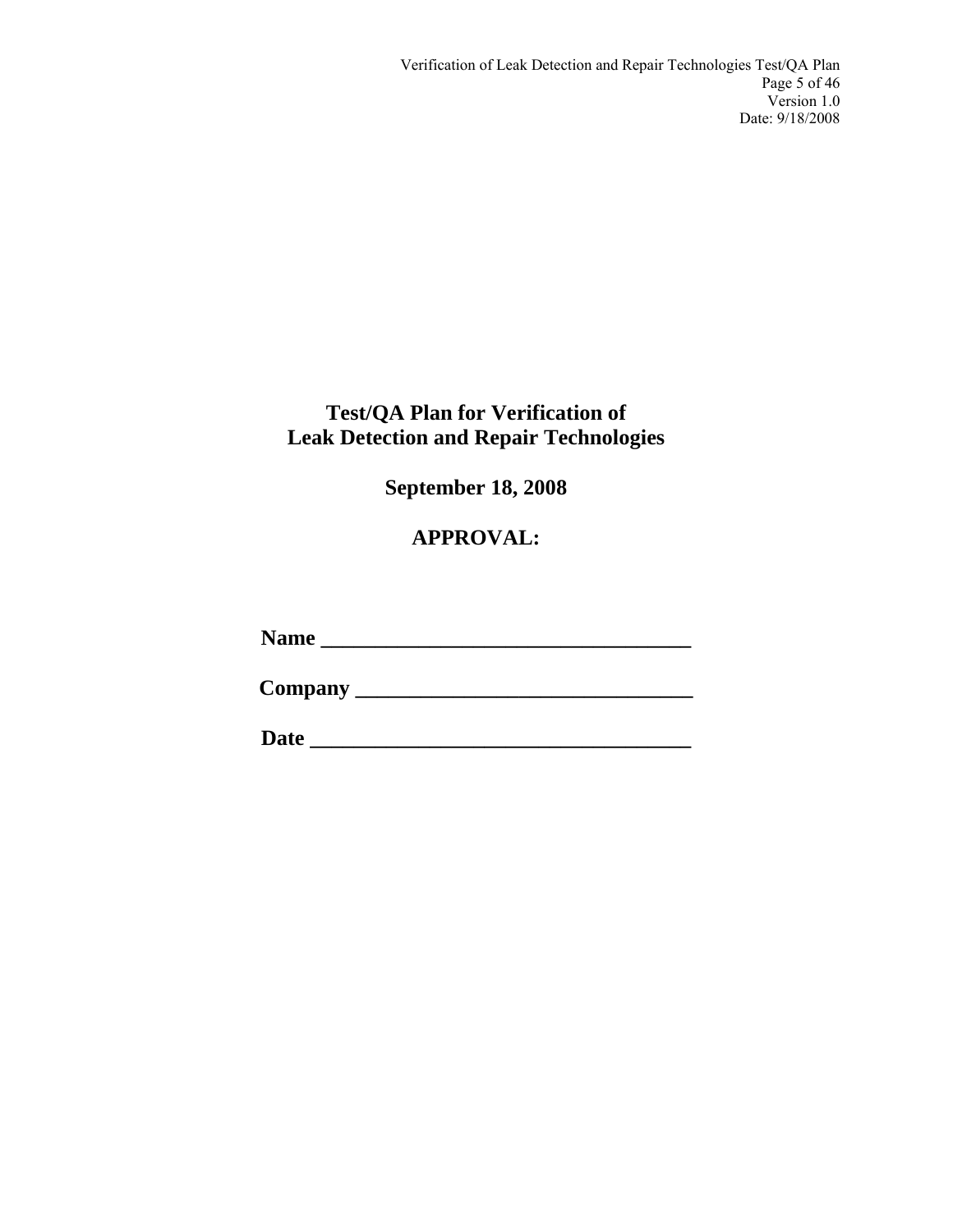# **ACRONYMS AND ABBREVIATIONS**

- AMS Advanced Monitoring Systems
- COC Chain-of-custody
- DQI Data quality indicator
- EPA U.S. Environmental Protection Agency
- ETV Environmental Technology Verification
- FEM Fugitive emission monitoring
- GC Gas chromatograph
- IR Infrared
- LDAR Leak detection and repair
- LOD Limit of Detection
- LRB Laboratory record book
- MDL Method detection limit
- pdf Adobe portable document format
- PE Performance evaluation
- QA Quality assurance
- QC Quality control
- QCS Quality control samples
- Quality management plan  $QMP$ <br> $r^2$
- Coefficient of determination
- SOP Standard operating procedures
- TSA Technical systems audit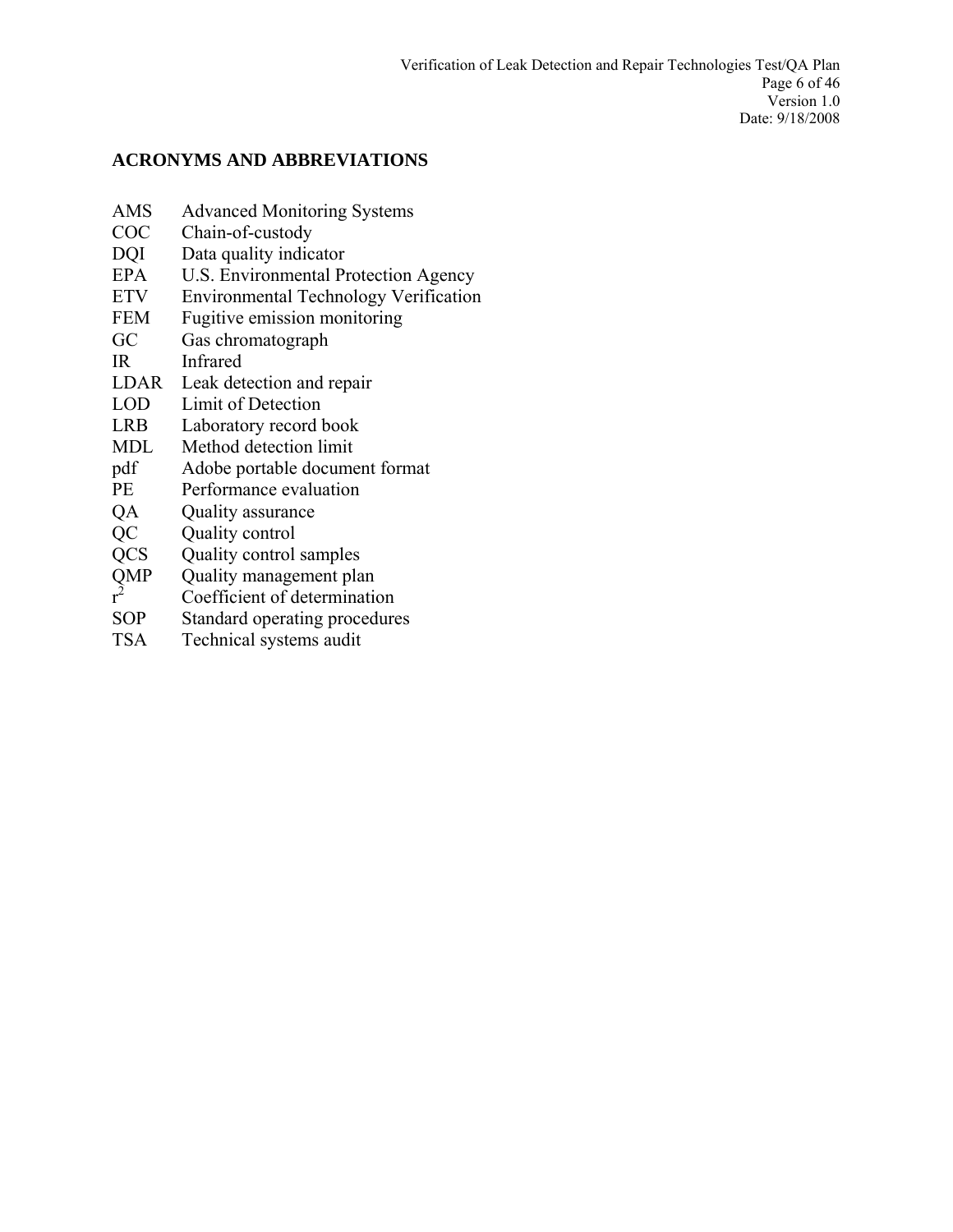# **DISTRIBUTION LIST**

Vendors Paul Czerepuszko FLIR SYSTEMS 25 Esquire Road North Billerica, MA 01862

Michele Hinnrichs Pacific Advanced Technology 85 Industrial Way Buellton, CA 93427

EPA QA Officer Lauren Drees U.S. Environmental Protection Agency-26 West Martin Luther King Dr. Mail Code: N132C Cincinnati, OH 45268

EPA Project Officer Douglas Grosse U.S. Environmental Protection Agency-26 West Martin Luther King Dr. Mail Code: 208A Cincinnati, OH 45268

Test Collaborators David Williams U.S. Environmental Protection Agency-E243-05 EPA Mailroom Research Triangle Park, NC 27711

Dave Fashimpaur BP Refining Technology 150 W. Warrenville Rd. (MC 605-1W) Naperville, IL 60563 USA

Christina T. Wisdom Vice President & General Counsel Texas Chemical Council 1402 Nueces Street Austin, Texas 78701-1586

Julie Woodard EH&S Regulatory Affairs Manager - Texas The Dow Chemical Company 2301 N. Brazosport Blvd., B-101 Freeport, TX 77541

Jerry Duke LDAR Environmental Team Leader BP – Texas City 2501 Palmer Highway, Suite 200 Texas City, Texas 77590

Mark Leidig Field Operations Support Division TCEQ/MC-174 PO Box 13087 Austin, TX 78711-3087

Michael P. Walls Director, Regulatory and Technical Affairs American Chemistry Council 1300 Wilson Boulevard Arlington, VA 22209

Battelle Amy Dindal Brian Boczek Zachary Willenberg Battelle 505 King Ave. Columbus, OH 43201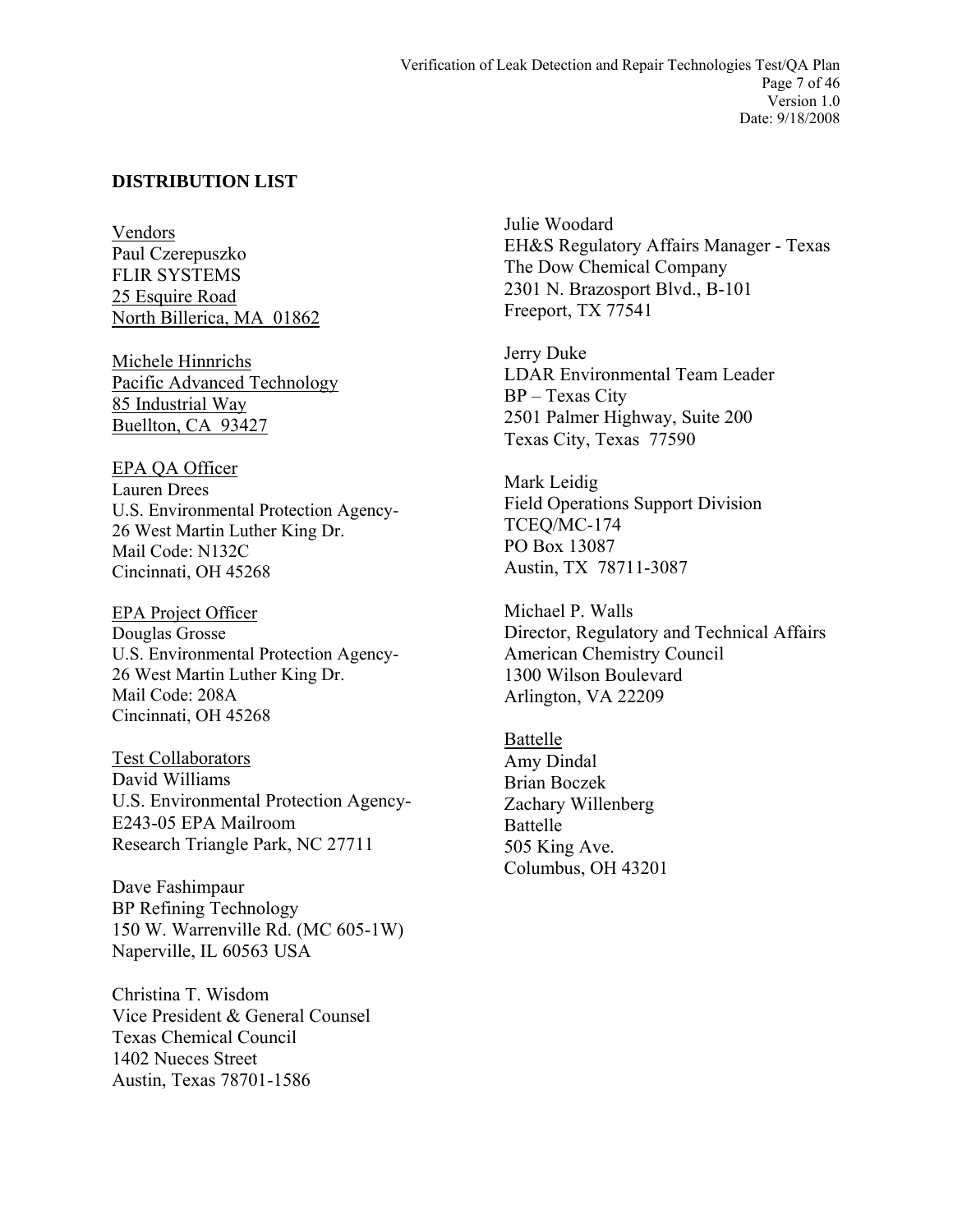# **SECTION A PROJECT MANAGEMENT**

# <span id="page-7-0"></span>**A1 VERIFICATION TEST ORGANIZATION**

The verification test will be conducted under the auspices of the U.S. Environmental Protection Agency (EPA) through its Environmental Technology Verification (ETV) Program. It will be performed by Battelle, which is managing the ETV Advanced Monitoring Systems (AMS) Center through a cooperative agreement with EPA. The scope of the AMS Center covers verification of monitoring technologies for contaminants and natural species in air, water, and soil.

The day to day operations of this verification test will be coordinated and supervised by Battelle, with the participation of the vendors who will be having the performance of their technologies for leak detection and repair (LDAR) verified. Testing will be conducted at a laboratory (BP laboratory in Naperville, IL), a petrochemical plant in the Gulf Coast region of Texas and a chemical plant also in the Gulf Coast region of Texas. Staff from these host facilities will support this test by providing infrastructure, coordination and overseeing the testing at their respective site. Each LDAR vendor will provide two units of their respective technologies, operate the technology through portions of the test (unless they give written consent and training for host facility staff to operate it), and repair or maintain their technology during the test.

The organization chart in Figure 1 identifies the responsibilities of the organizations and individuals associated with the verification test. Roles and responsibilities are defined further below. Quality Assurance (QA) oversight will be provided by the Battelle Quality Manager and also by the EPA AMS Center Quality Manager, at her discretion.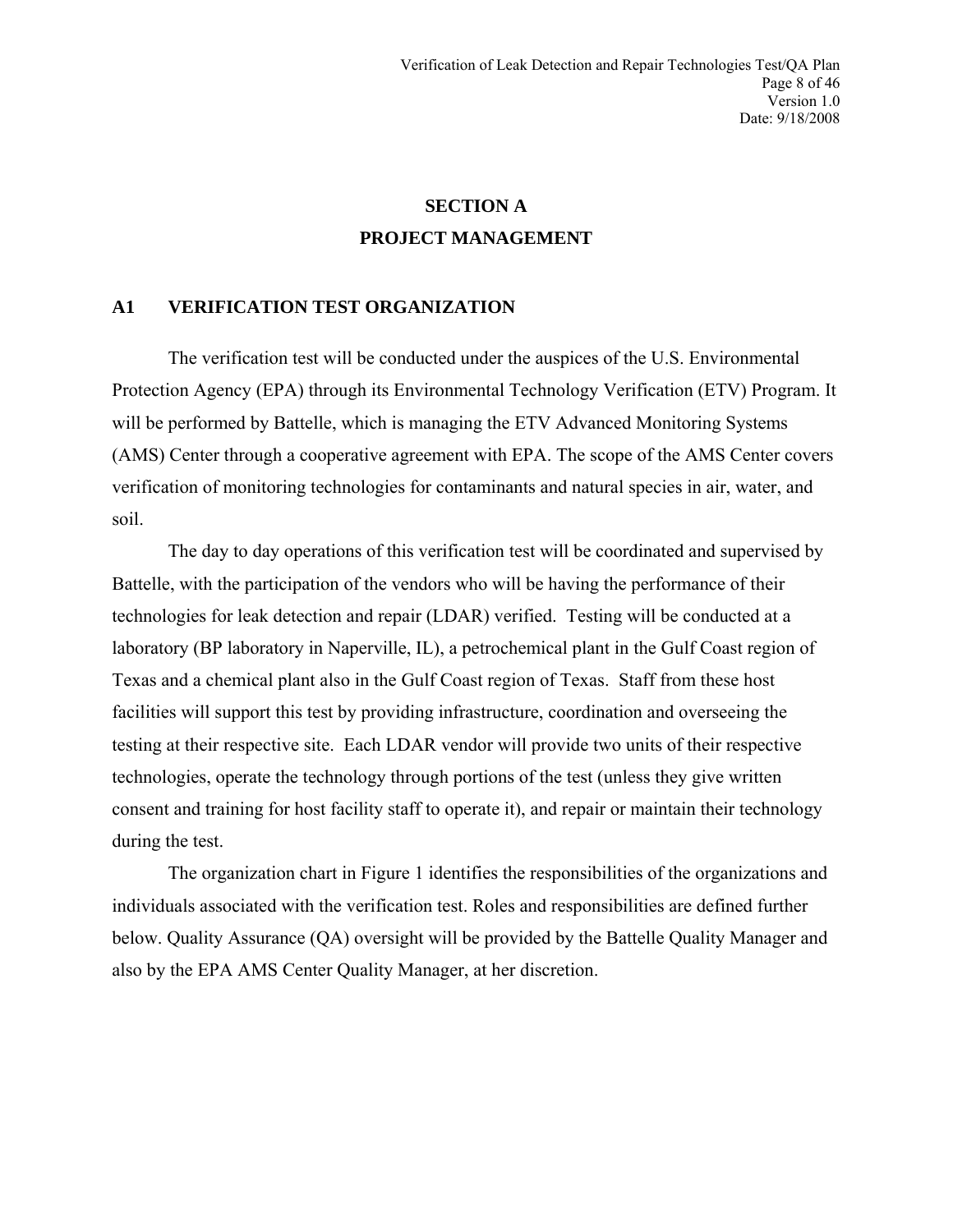<span id="page-8-0"></span>

**Figure 1. Organization Chart for the Verification Test**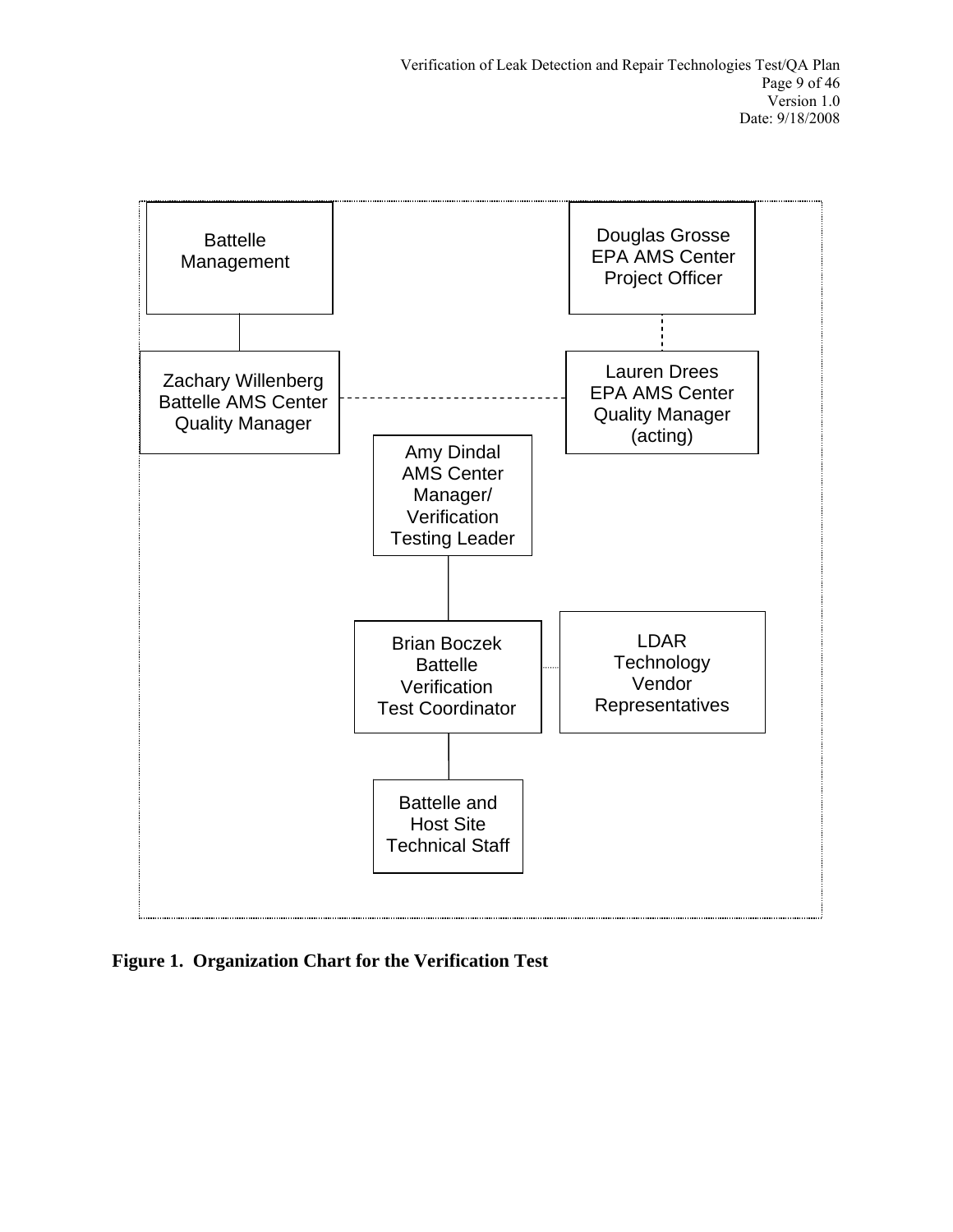# **A1.1 Battelle**

Mr. Brian Boczek is the AMS Center's Verification Test Coordinator for this test. In this role, Mr. Boczek will have overall responsibility for ensuring that the technical, schedule, and cost goals established for the verification test are met. Specifically, Mr. Boczek will:

- Prepare the test/QA plan, verification reports, and verification statements.
- Revise the test/QA plan, verification reports, and verification statements in response to reviewers' comments.
- Establish a budget for the verification test and manage staff to ensure the budget is not exceeded.
- Coordinate and communicate with host sites and subcontractor.
- Assemble a team of qualified technical staff to conduct the verification test.
- Direct the team in performing the verification test in accordance with this test/QA plan.
- Hold a kick-off meeting approximately one week prior to the start of the verification test to review the critical logistical, technical, and administrative aspects of the verification test. Responsibility for each aspect of the verification test will be confirmed.
- Ensure that all quality procedures specified in this test/QA plan and in the AMS Center Quality Management  $Plan<sup>1</sup>$  (QMP) are followed.
- Serve as the primary point of contact for vendor representatives.
- Ensure that confidentiality of sensitive vendor information is maintained.
- Work with host sites to ensure protection of site confidential business information.
- Assist vendors as needed during verification testing.
- Become familiar with the operation and maintenance of the technologies through instruction by the vendors, if needed.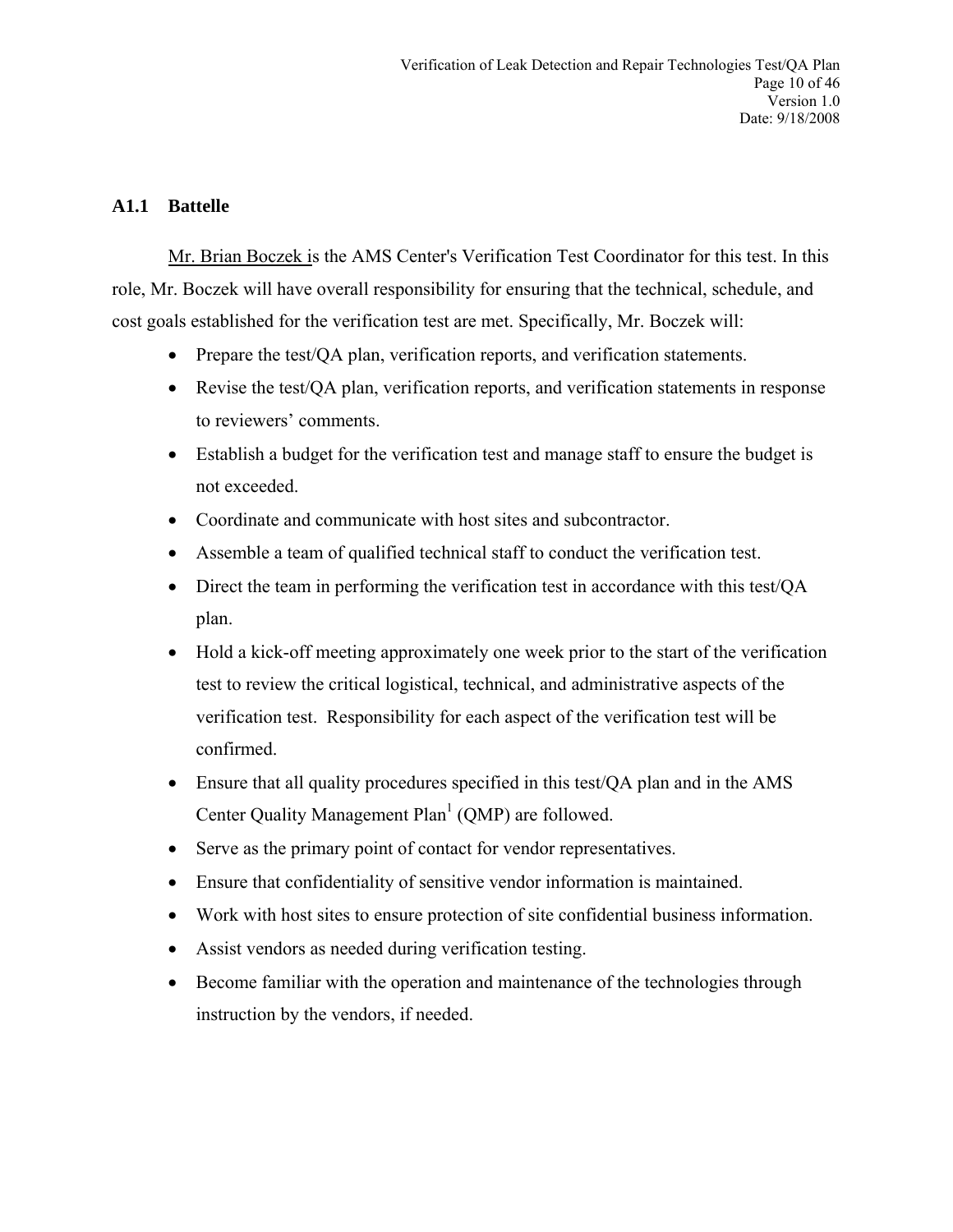- Respond to any issues raised in assessment reports, audits, or from test staff observations, and institute corrective action as necessary.
- Where applicable to the host site, ensure that all contractors are approved with the site prior to entering the site. This may require completion of certain courses and passing a drug test.
- Ensure that all guests to host site (contractors, technical staff, etc.) comply with site health and safety requirements.
- Coordinate distribution of the final test/QA plan, verification reports, and verification statements.

Ms. Amy Dindal will serve as Verification Testing Leader and is also Battelle's Manager for the AMS Center. Ms. Dindal will:

- Support Mr. Boczek in preparing the test/QA plan and organizing the testing.
- Review the final test/QA plan.
- Attend the verification test kick-off meeting.
- Review the draft and final verification reports and verification statements.
- Ensure that necessary Battelle resources, including staff and facilities, are committed to the verification test.
- Ensure that confidentiality of sensitive vendor information is maintained.
- Support Mr. Boczek in responding to any issues raised in assessment reports and audits.
- Maintain communication with EPA's technical and quality managers.
- Issue a stop work order if Battelle or EPA QA staff discover adverse findings that will compromise test results.

Battelle Technical Staff will support Mr. Boczek in planning and conducting the verification test. The responsibilities of the technical staff will be to: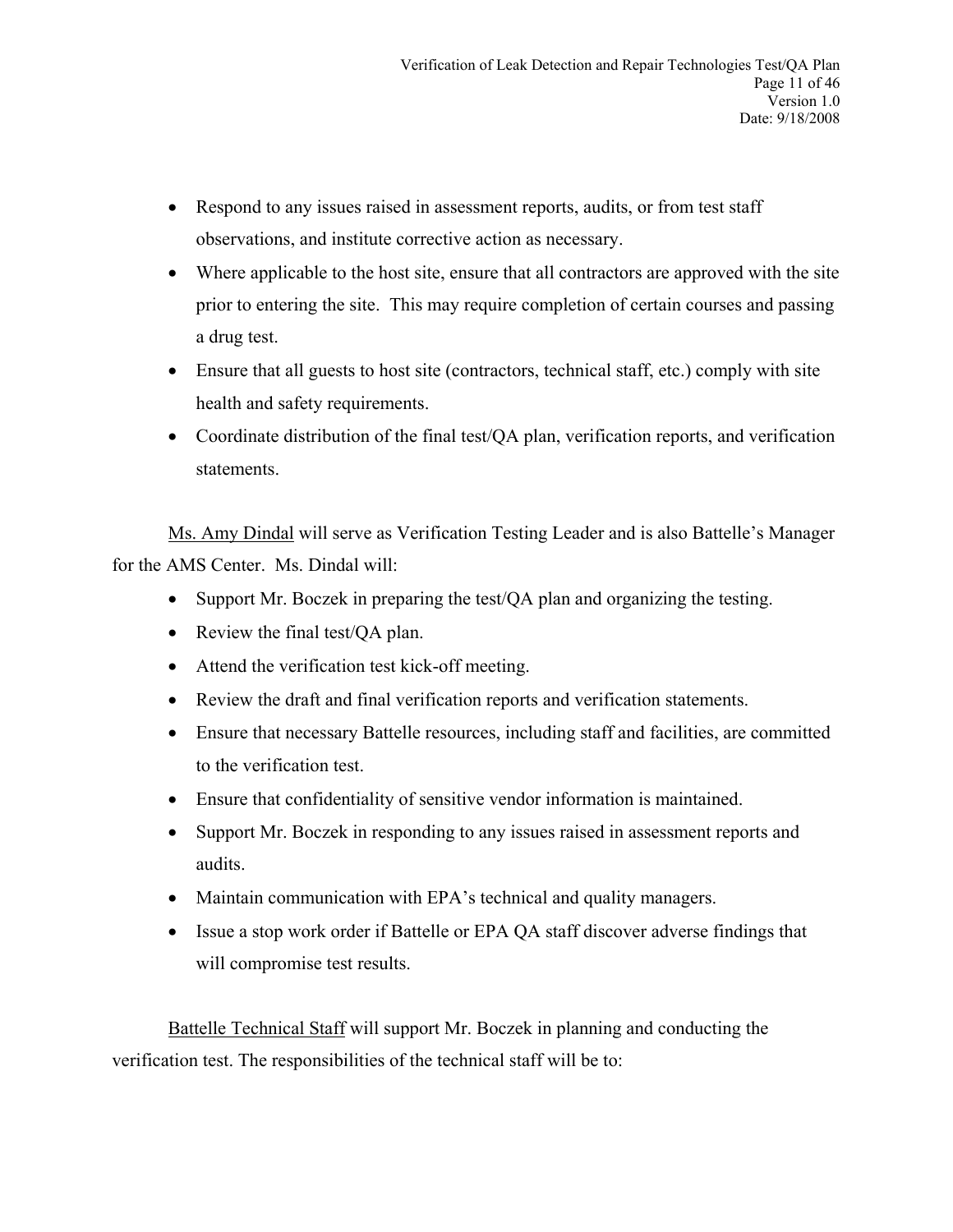- Assist in planning for the test and making arrangements for the receipt of the technologies.
- Perform statistical calculations specified in this test/QA plan on the technology data as needed.
- Provide results of statistical calculations and associated discussion for the verification reports as needed.
- Support Mr. Boczek in responding to any issues raised in assessment reports and audits related to statistics and data reduction as needed.

Mr. Zachary Willenberg is Battelle's Quality Manager for the AMS Center.

Mr. Willenberg will:

- Review the draft and final test/QA plan.
- Attend the verification test kick-off meeting.
- Conduct a technical systems audit at least once during the verification test, or designate other QA staff to conduct the audit.
- Audit at least 10% of the verification data or designate other QA staff to conduct the data audit.
- Prepare and distribute an assessment report for each audit.
- Verify implementation of any necessary corrective action.
- Request that Battelle's AMS Center Manager issue a stop work order if audits indicate that data quality is being compromised.
- Provide a summary of the QA/QC activities and results for the verification reports.
- Review the draft and final verification reports and verification statements.

# **A1.2 Technology Vendors**

The responsibilities of the technology vendors are as follows: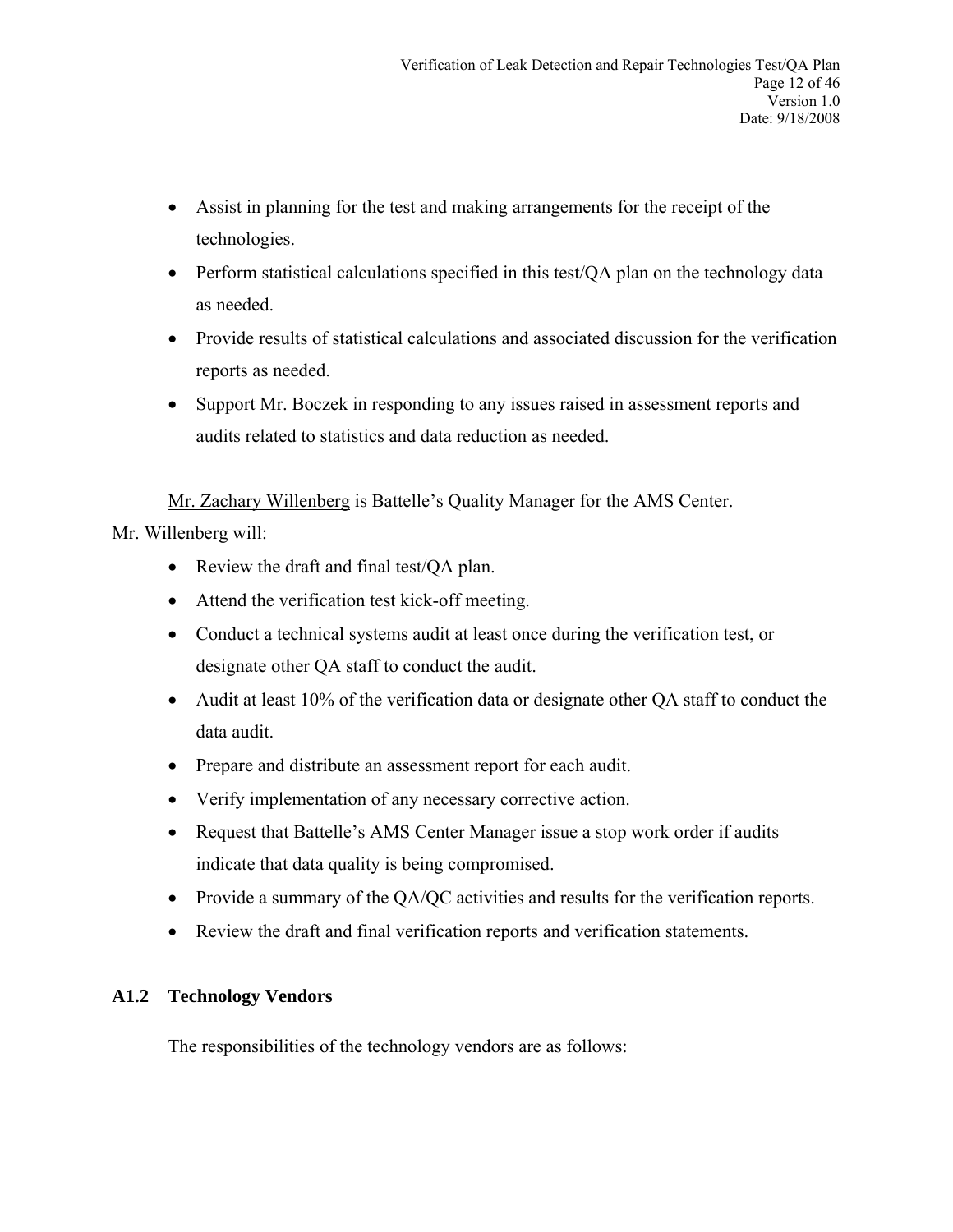- Review and provide comments on the draft test/QA plan.
- Accept (by signature of a company representative) the final test/QA plan prior to test initiation.
- Provide two units of their technology for evaluation during the verification test.
- Provide all other equipment/supplies/reagents/consumables needed to operate their technology for the duration of the verification test.
- Provide an operator for the duration of the test, or supply training on the use of the technology and written consent and instructions for test staff to carry out verification testing, including written instructions for routine operation of their technology.
- Provide maintenance and repair support for their technology, on-site if necessary, throughout the duration of the verification test.
- Review and provide comments on the draft verification report and statement for their respective technology.

# **A1.3 EPA**

EPA's responsibilities in the AMS Center are based on the requirements stated in the "Environmental Technology Verification Program Quality Management Plan" (EPA QMP).<sup>2</sup> The roles of specific EPA staff are as follows:

Ms. Lauren Drees is EPA's acting AMS Center Quality Manager. For the verification test, Ms. Drees or her designee will:

- Review the draft test/QA plan.
- Perform at her option one external technical systems audit during the verification test.
- Notify the EPA AMS Center Project Officer of the need for a stop work order if the external audit indicates that data quality is being compromised.
- Prepare and distribute an assessment report summarizing results of the external audit.
- Review draft verification reports and verification statements.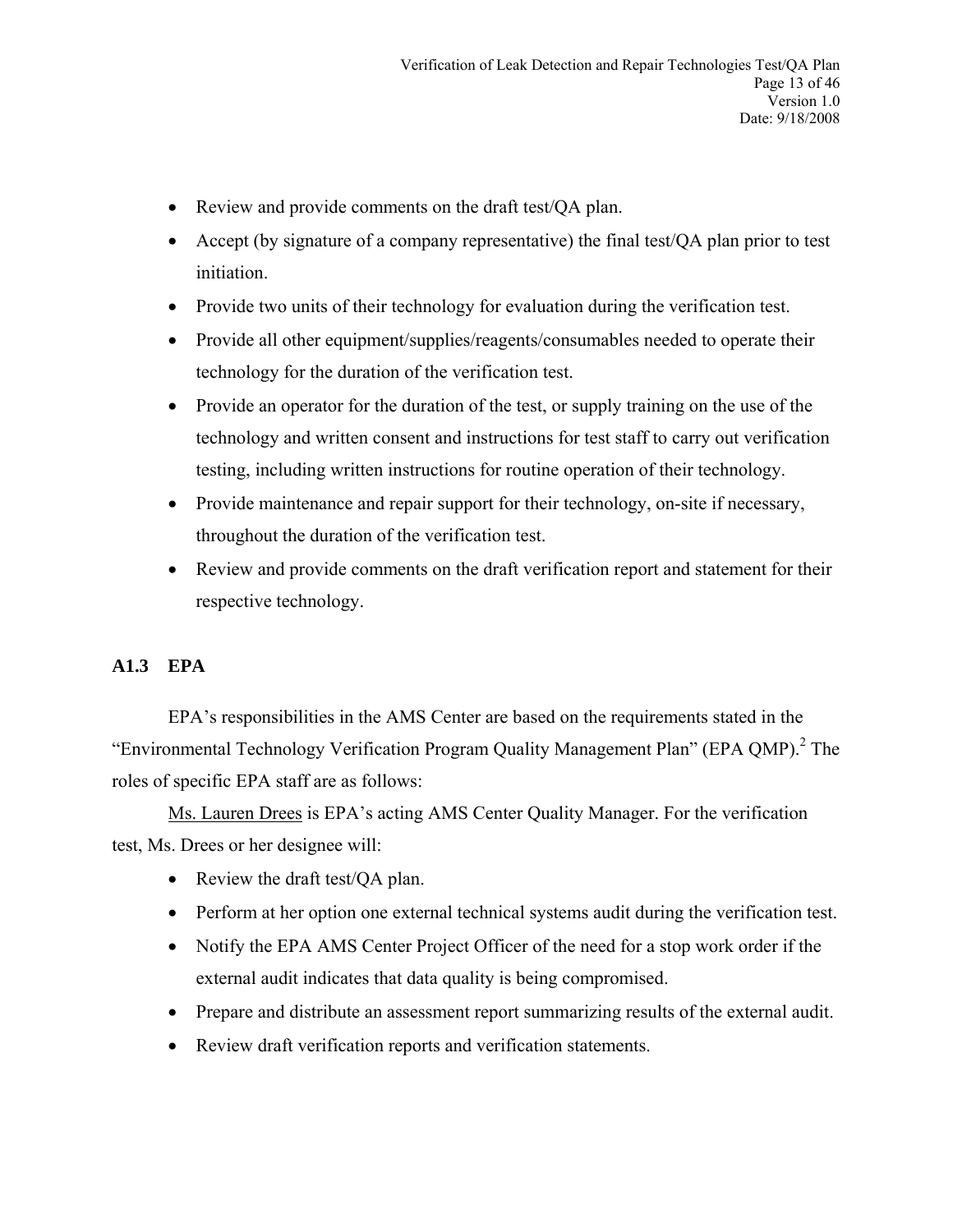Mr. Douglas Grosse is EPA's Project Officer for the AMS Center. Mr. Grosse will:

- Review the draft test/QA plan.
- Approve the final test/QA plan.
- Review the draft verification reports and verification statements.
- Oversee the EPA review process for the test/QA plan, verification reports, and verification statements.
- Coordinate the submission of verification reports and verification statements for final EPA approval.

# **A1.4 BP Naperville, IL Test Facility**

This test will be conducted in collaboration with the BP Naperville, IL Test Facility, who will provide in-kind support for this test. The responsibilities of personnel from the BP Naperville, IL Test Facility include the following:

- Coordinate use of the test site for the purposes of ETV testing, assuring access to the test site for Battelle, EPA, and vendor representatives.
- Support the test by providing facilities and needed utilities (e.g., laboratory space, test apparatus, electricity, and compressed gases) for the technologies and reference methods during testing.
- Following BP safety requirements, conduct a Process Safety Management Review.
- Assist Battelle and vendor staff in the operation and testing of the technologies at the test site.
- Perform testing activities and data acquisition, as needed, as specified in this test/OA plan.
- Review the draft verification reports and verification statements.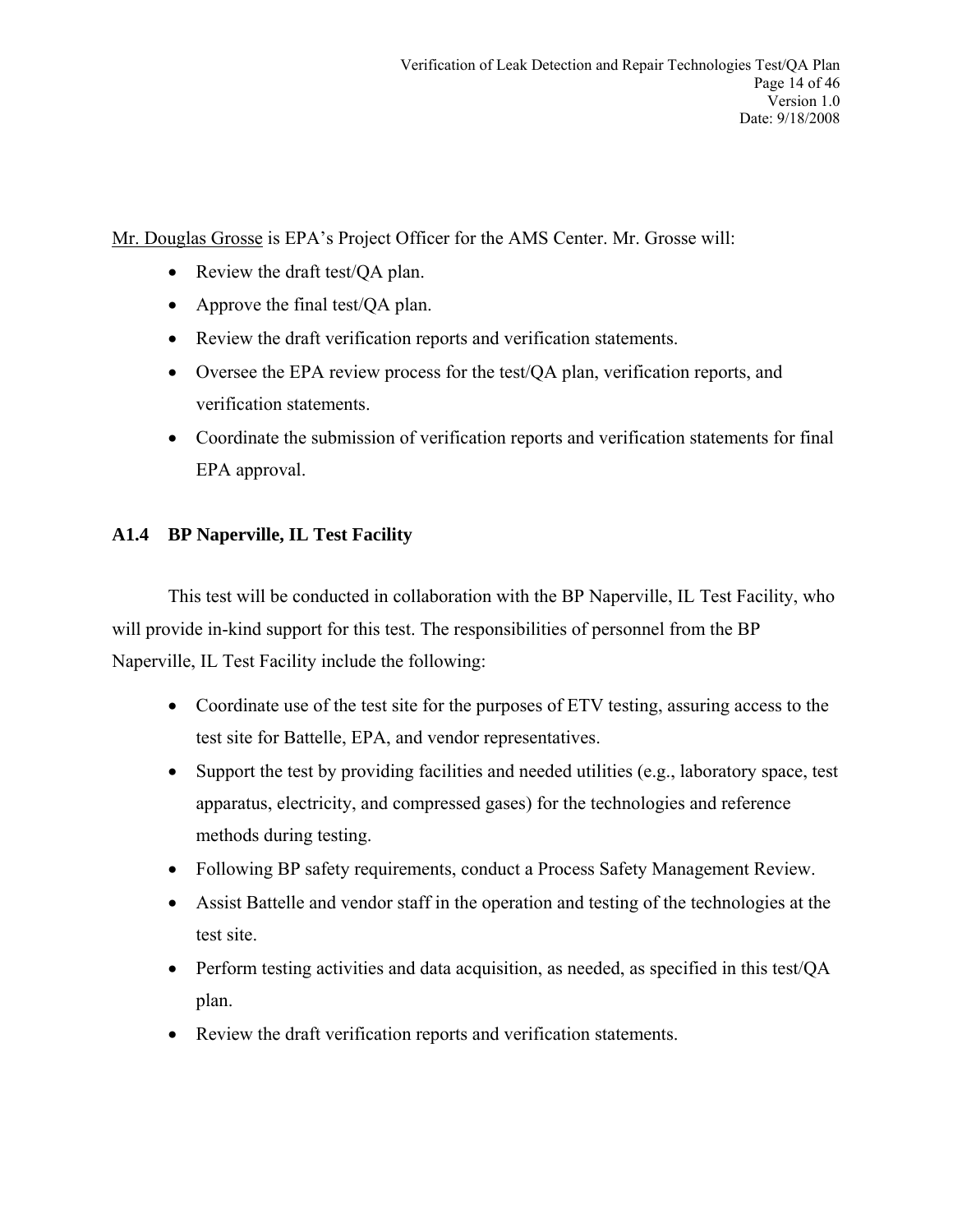# **A1.5 Petrochemical Plant and Chemical Plant**

This test will be conducted in collaboration with the petrochemical plant and chemical plant, both located in the Gulf Coast region of Texas, who will provide in kind support for this test. The responsibilities of personnel from these two sites include the following:

- Coordinate use of the test site for the purposes of ETV testing, assuring access to the test site for Battelle, EPA, subcontractor, and vendor representatives.
- Support the test by providing facilities and needed utilities (e.g., work space, electricity) for the technologies and reference methods during testing.
- Identify components or portions of the plant appropriate for use as field testing venues for the LDAR technologies.
- Assist Battelle and vendor staff in the operation and testing of the technologies at the test site.
- Perform testing activities and data acquisition, as needed, as specified in this test/QA plan.
- Collect and report basic meteorological data (e.g., wind speed, wind direction, temperature, and relative humidity) at the test site during the field period.
- Review the draft verification reports and verification statements.
- Provide contractors with necessary health and safety training prior to field testing, as specifically required by the sites.

## **A1.6 Sage Environmental Consulting Richardson, TX**

Quantification of the leakage rates of leaks found during testing will be established by enclosing (or bagging) the leaking components and analyzing the captured samples. The reference method sample collection and analysis will be subcontracted to Sage Environmental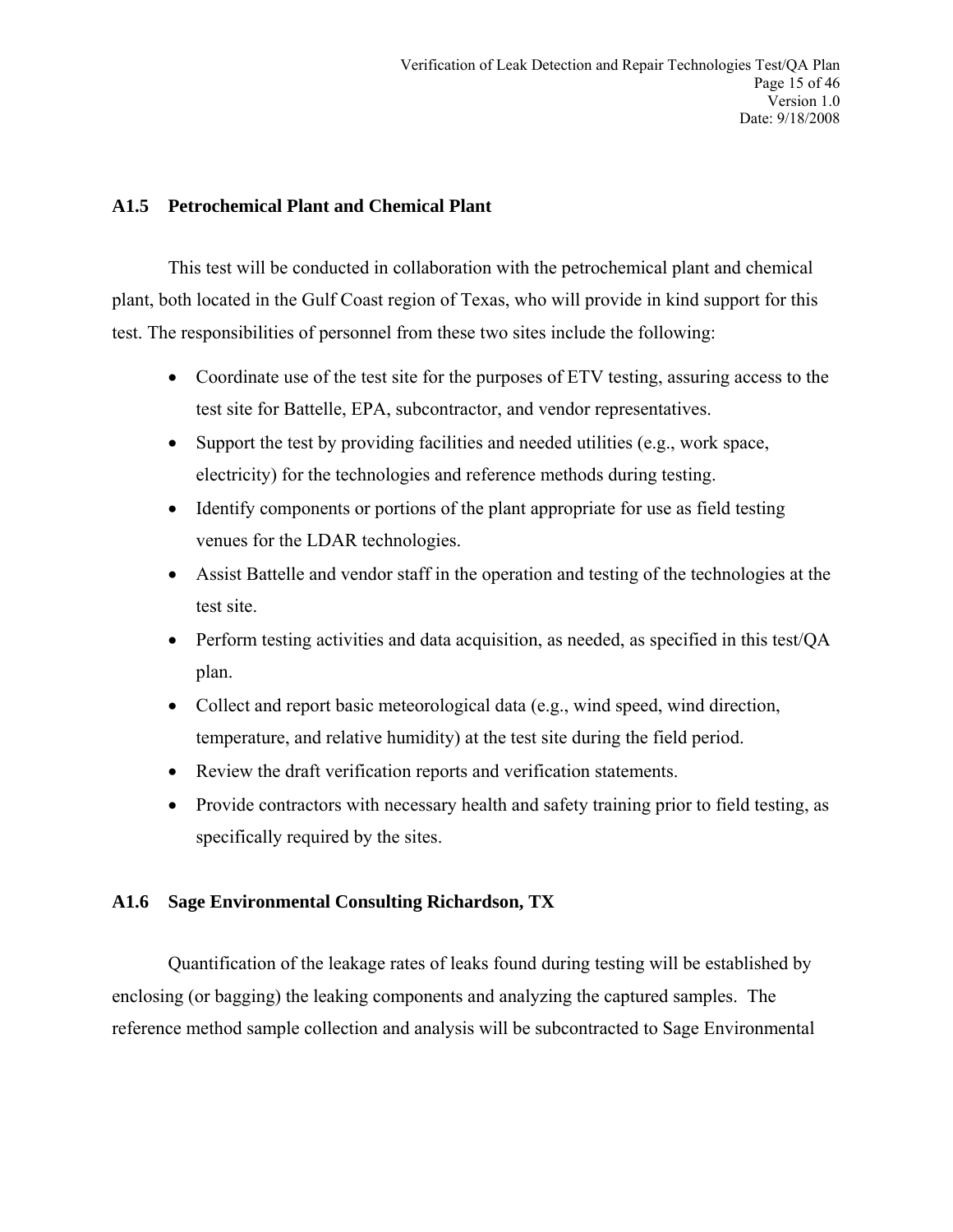<span id="page-15-0"></span>Consulting from Richardson, Texas. This firm has experience in performing these analyses for similar testing conducted in the past. They will follow the EPA reference methods with the variations stated in Section B4. The responsibilities of personnel performing the reference analysis include the following:

- Coordinate with Battelle, host site, and vendor personnel in carrying out the field testing procedures.
- Perform the on-site reference bagging procedure and analytical determination of leaks.
- Provide all supplies necessary to carry out the reference method collection and analytical determination.
- Conduct all QC efforts as specified in this test/QA plan.
- Calculate the reference results in terms of leak rate and provide a data package to Battelle that includes all sampling data sheets, analysis records, calibration data, and QA/QC information, and that presents the reference sample analysis results.

# **A2 BACKGROUND**

 The ETV Program conducts third-party performance testing of commercially available technologies that detect or monitor natural species or contaminants in air, water, and soil. The purpose of ETV is to provide objective and quality assured performance data on environmental technologies, so that users, developers, regulators, and consultants can make informed decisions about purchasing and applying these technologies. Stakeholder committees of buyers and users of such technologies guided the development of this test on LDAR technologies.

 The purpose of this test/QA plan is to specify procedures for a verification test applicable to commercial LDAR technologies. The purpose of the verification test is to evaluate the performance of participating technologies in both field and laboratory environments. In performing the verification test, Battelle will follow the technical and QA/QC procedures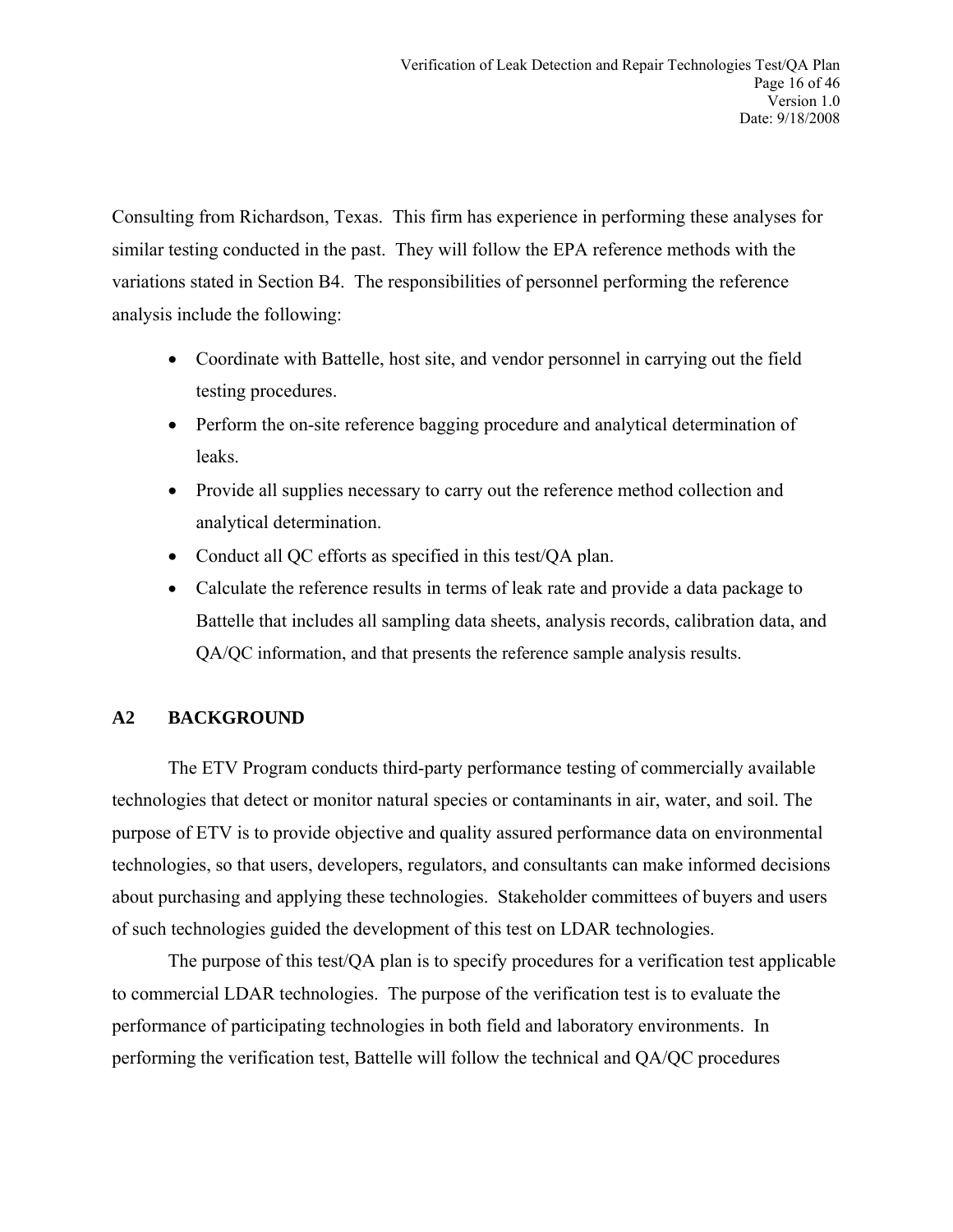<span id="page-16-0"></span>specified in this test/QA plan and will comply with the data quality requirements in the AMS Center OMP.<sup>1</sup>

# **A3 VERIFICATION TEST DESCRIPTION AND SCHEDULE**

# **A3.1 Summary of Technology Category**

Currently in the United States and in other industrialized countries, fugitive emission monitoring (FEM) programs are based on U.S. EPA Method  $21<sup>3</sup>$  which involves the use of a portable hydrocarbon analyzer to monitor for leaks at industrial component interfaces such as flanges, couplings, and valves. Current fugitive emission monitoring methods such as organic vapor analyzers, bubblers, and ultrasonic leak detection equipment, have traditionally been used in accordance with Method 21. Method 21 requires sampling of each of the numerous components of a plant that may leak. While thorough, this procedure is costly because it requires a large amount of operator effort. In addition, since most of the fugitive emissions come from a few large leaks, the practice of individually checking each potential source is not very efficient. The actual number of components to be tested in a refinery or chemical plant can be quite large, making Method 21 monitoring both time intensive and expensive.

A class of technology, generally referred to as optical imagers or leak detection and repair (LDAR) devices, offers operators the ability to monitor components from a distance and instantaneously identify leaking components within the line of sight of the optical imager. The remote sensing and instantaneous detection capabilities of optical imaging technologies allow an operator to scan areas containing many potential leaks, thus eliminating the need to visit and individually measure all potential leak sites. Significant leaks are identified immediately, allowing quicker repair, and ensuring efficient use of resources.

Typically, remote monitoring using these technologies can be broken down into two approaches: active and passive. Active imagers use a powered radiation source to illuminate the region of interest, while passive imagers rely on differential absorption and scene differences.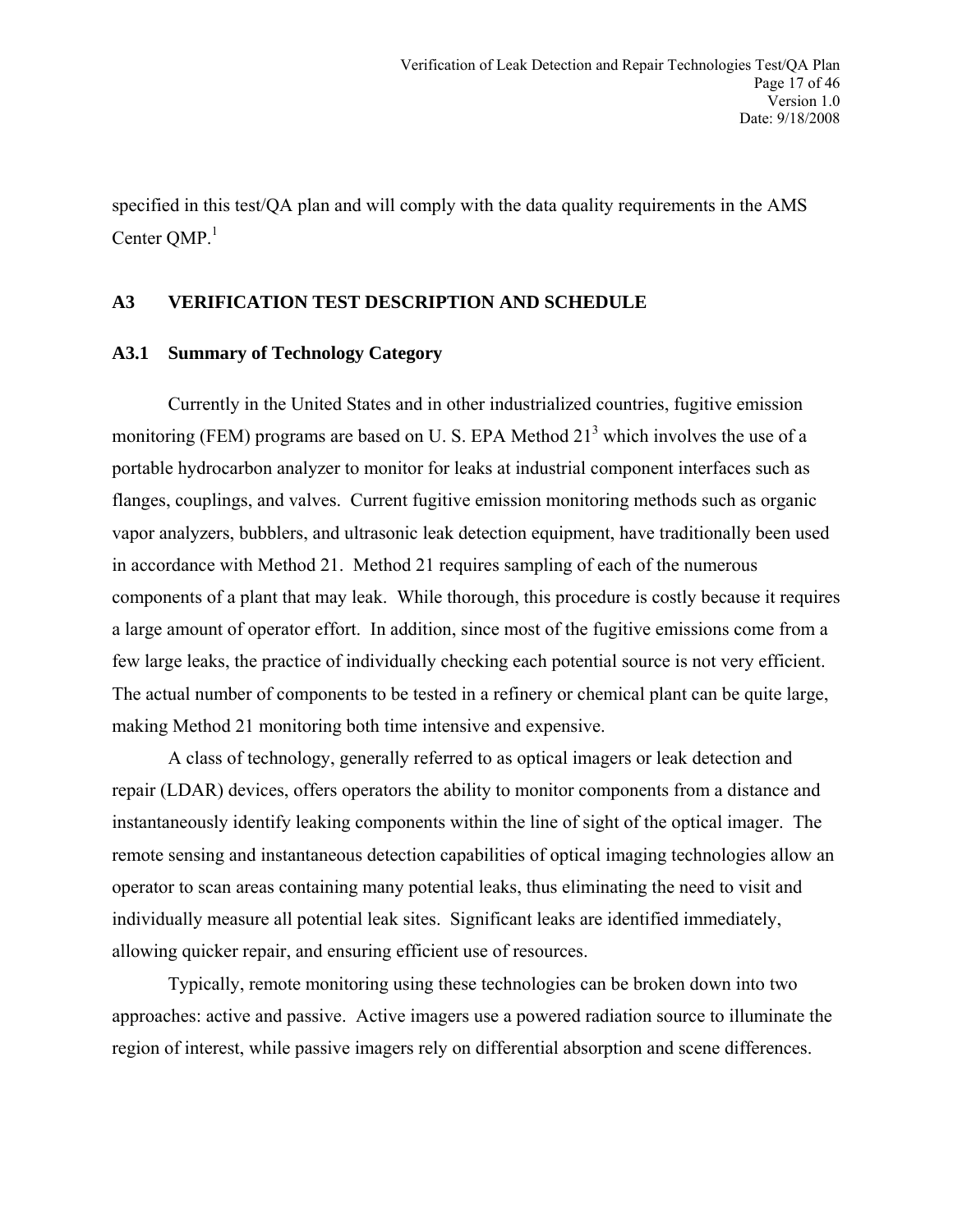The majority of the passive imagers used in the petrochemical industry rely on detecting infrared (IR) radiation changes due to the molecular IR transitions of many hydrocarbon species. Different molecules have IR spectral features at different wavelengths, and imaging different wavelengths requires different imaging devices or detectors. This evaluation will be testing passive infrared imaging technologies.

A potential difficulty with using this type of technology in the field is the differing environments in which it might be used. Since the passive imagers rely on the physical characteristics of the environment and the molecules being imaged to create an image viewed by the operator, the environmental characteristics may confound the measurement. For example, if there is not sufficient thermal emission or absorption by the leaking gas, the imager may not be able to detect a leak against the ambient thermal background.

The passive technologies that will be evaluated in this verification test will be chosen on specific criteria as potential alternatives to Method 21. These criteria are:

- The technology must be commercially available.
- The technology must be portable, i.e., hand-held or able to be carried through the plant by one person on foot.
- The technology must rapidly relay a real-time response. This can be an image on a screen showing the leak plume or an electronic reading of the relative intensity or concentration of the leak.
- The technology must have wavelength response that allows detection of a variety of chemicals of importance in the petroleum and petrochemical industries.
- The technology must have readily-accessible data collection capability.
- The technology must be intrinsically safe in a potentially explosive atmosphere (i.e., a hydrocarbon plant).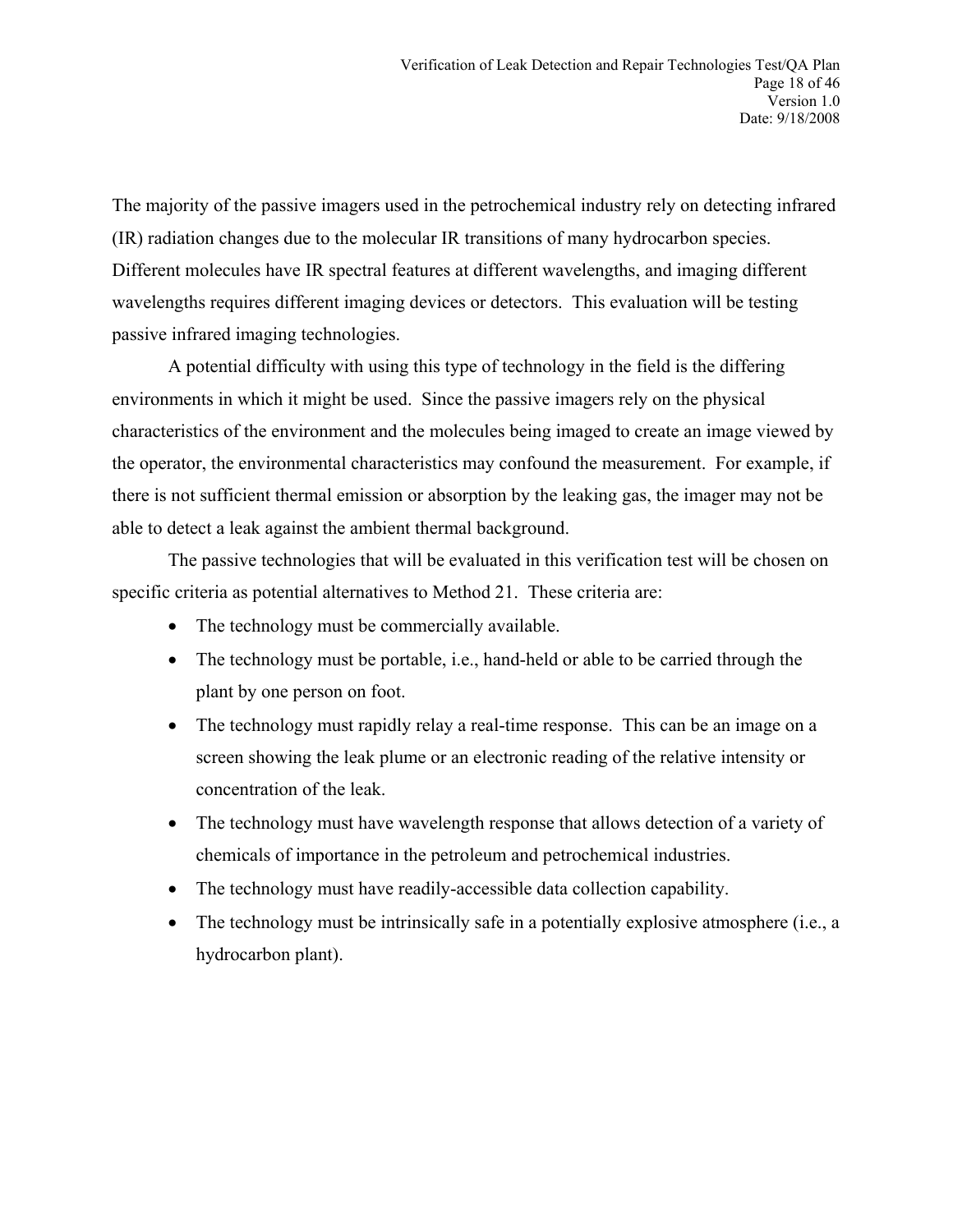#### **A3.2 Verification Test Schedule**

Table 1 shows the planned schedule of testing and data analysis/reporting activities to be conducted in this verification test. As shown in Table 1, preparation to test the technologies will begin summer and fall of 2008. The preparation includes training on operation of the technologies, fulfilling any health and safety documentation for the laboratory and field testing sites, and fulfilling any training requirements for approval to work at the test sites (i.e., safety training and drug testing). The field and laboratory testing activities are planned to be conducted from summer/fall 2008 through winter/spring 2009. The period of testing is estimated to cover six months because of coordination with the laboratory site and with multiple field sites, many safety requirements, the host site facilities' schedules, and desire to test in both winter and summer. The laboratory testing will be conducted first and is expected to last approximately one week. The field testing will follow the laboratory testing and will be scheduled at one site during the winter and the other site during the summer. Battelle, the subcontractor, and the vendors will be performing the testing. Following testing, a separate ETV verification report will be drafted for each LDAR technology. The reports will be reviewed by the technology vendor and subsequently by peer reviewers selected from the stakeholders, the funding organizations, and the EPA. The final reports will be submitted to EPA for final signature, and these documents will be made publicly available on both the EPA/ETV and the Battelle AMS Center websites.

#### **A3.3 Test Sites**

Laboratory testing will be conducted at the BP Naperville, IL Research Complex. Field testing will be conducted at two industrial plants to include one petrochemical plant and one chemical plant, both located in the Gulf Coast region of Texas. Sample bagging at the field sites for the reference sample collection will be conducted by a subcontracted laboratory who typically perform this function at the site. Reference analysis of the bagged samples will be performed by a sub-contracted analytical laboratory. In performing this verification test at the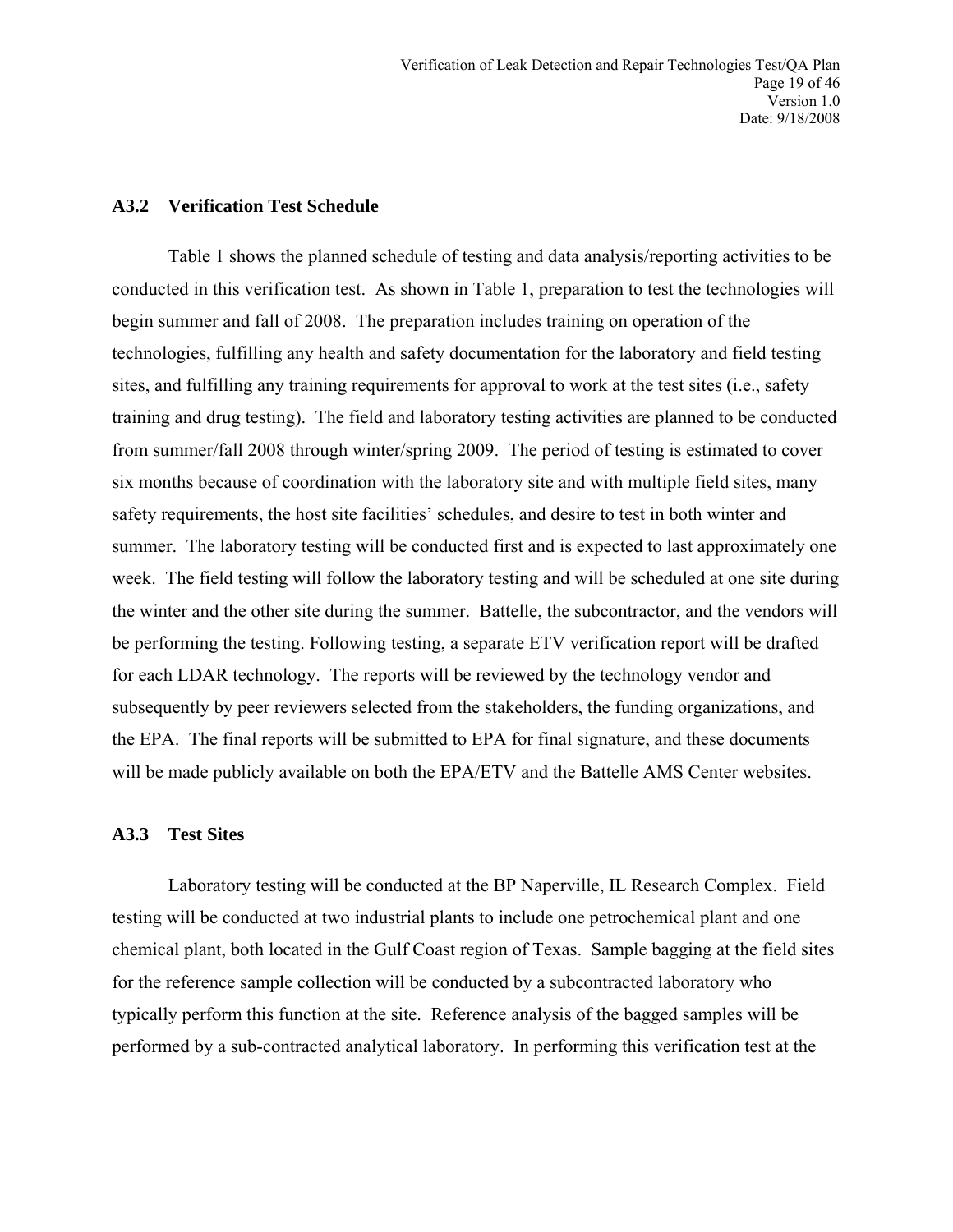<span id="page-19-0"></span>various sites, Battelle will follow the procedures specified in the test/QA plan and will comply with quality requirements in the AMS Center QMP.<sup>1</sup>

| <b>Completed by</b><br><b>Month/Year</b> | <b>Testing Activities</b>                                                                                                                                                                                                                                                                                                                                                               | <b>Data Analysis and Reporting</b>                                                                                                                 |
|------------------------------------------|-----------------------------------------------------------------------------------------------------------------------------------------------------------------------------------------------------------------------------------------------------------------------------------------------------------------------------------------------------------------------------------------|----------------------------------------------------------------------------------------------------------------------------------------------------|
| August/Sept.<br>2008                     | • Technology training by vendor or<br>coordination with vendor<br>representative<br>• Coordinate for technologies and<br>testing supplies to be delivered to<br>testing sites<br>• Conduct Process Safety<br>Management Review<br>• Coordinate for all testing personnel<br>to be approved with the site. This<br>may require completion of certain<br>courses and passing a drug test. | • Begin preparation of ETV report template                                                                                                         |
| Oct. 2008 to<br>Feb. 2009                | • Perform testing at laboratory site<br>(approximately 1 week)<br>• Perform testing at field sites<br>(approximately 1 week per site)<br>• Calibration of technologies<br>regularly and as needed                                                                                                                                                                                       | • Compile data from all technologies at all sites<br>• Compile testing environment conditions<br>• Collect and analyze data from reference samples |
| May 2009                                 |                                                                                                                                                                                                                                                                                                                                                                                         | • Analyze and finalize all data<br>• Complete common sections of reports<br>• Prepare draft reports                                                |
| June 2009                                |                                                                                                                                                                                                                                                                                                                                                                                         | • Internal review of draft reports<br>• Vendor review of draft reports                                                                             |
| <b>July 2009</b>                         |                                                                                                                                                                                                                                                                                                                                                                                         | • Revision of draft reports<br>• Peer review of draft reports                                                                                      |
| September 2009                           |                                                                                                                                                                                                                                                                                                                                                                                         | • Revision of draft reports<br>• Submission of final reports for EPA approval                                                                      |

**Table 1. Planned Verification Test Schedule** 

# **A3.4 Health and Safety**

Battelle will conduct all verification testing and reference measurements following the safety and health protocols in place for the host facilities. This includes maintaining a safe work environment and a current awareness of handling potentially toxic chemicals. Exposure to potentially toxic chemicals will be minimized, personal protective equipment will be worn as needed, and safe laboratory practices will be followed.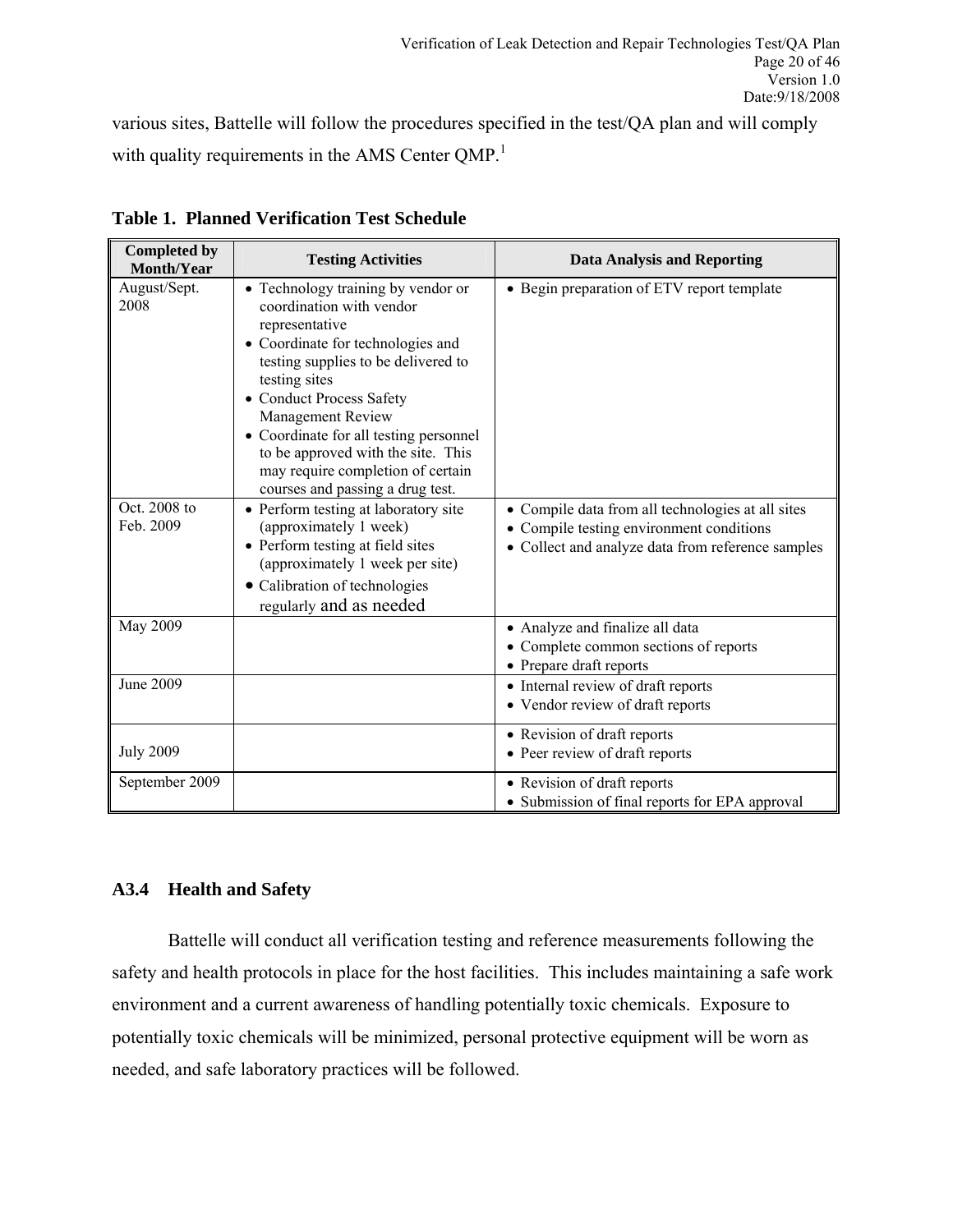#### <span id="page-20-0"></span>**A4 QUALITY OBJECTIVES**

In performing the verification test, Battelle will follow the technical and QA procedures specified in this test/QA plan and will comply with the data quality requirements in the AMS Center  $QMP<sup>1</sup>$ . This verification test is designed to evaluate the performance of the LDAR technologies for detecting gaseous leaks from processing plant piping systems and from laboratory manifested scenarios. Calibrations of LDAR technologies will follow manufacturer specified procedures and acceptance criteria. The verification of technology performance will include a comparison of the technology results to known leak rates produced using calibrated flow meters and gas cylinders in the laboratory, and to EPA reference method results in the field. In addition, environmental factors and testing conditions will be documented. The validity of the execution of the reference method analytical procedures will be checked by a Performance Evaluation (PE) audit. The Battelle AMS Center Quality Manager or designee will carry out QA/QC oversight and auditing. This will include a Technical Systems Audit (TSA) and a data quality audit. The planned audit procedures are described in Section C1. The EPA (acting) AMS Center Quality Manager also may conduct an independent TSA, at her discretion.

Data quality objectives indicate the minimum data quality required to meet the LDAR technology verification objectives. Data quality objectives for this verification test include those related to the reference method performance, those related to the LDAR technology performance, and those related to documenting verification testing staff observations. Data quality objectives for the reference method (see Section B4) are presented in terms of data quality indicator (DQI) criteria for the critical measurements associated with the reference method and are listed in Table 5 (Section B5). In the field, the reference method data quality relies, in part, on proper sample collection and preparation, proper application of the reference method, and proper maintenance of reference method instrumentation. In the laboratory, the data quality relies on the known leak rate as calculated by the flow from certified gas cylinders and calibrated flow controllers.

Battelle will rely on the vendor's data quality objectives for each LDAR technology in order to insure that the technology is performing properly during testing. The technology data quality relies on proper operation and maintenance of the LDAR technologies. The results from these technologies are expected to be qualitative and will be reported as either detect or nondetect for the test conditions in both the laboratory and the field. A result is reported as detected when the operator and two confirming individuals all agree that they observe the leak.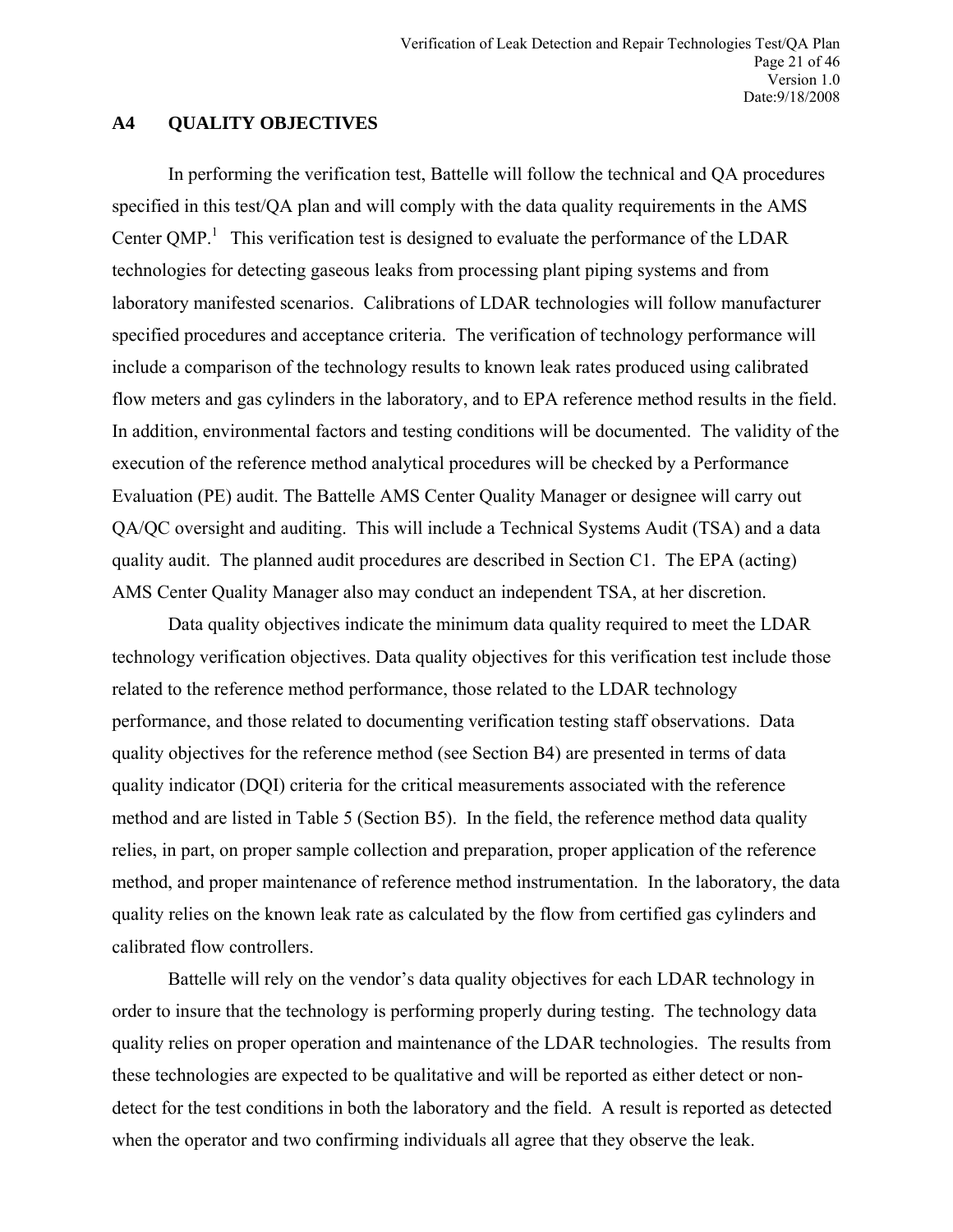# <span id="page-21-0"></span>**A5 SPECIAL TRAINING/CERTIFICATION**

Operation of each LDAR technology may be carried out in one of two possible ways. First, a previously trained vendor representative may operate the technology during testing. In this scenario, the vendor will verify that the operator is sufficiently trained to successfully utilize the technology. The second option is that a vendor representative will train a Battelle technical staff member to operate the technology. This training will be documented and verified by both the trainer and the trainee, and the vendor will be required to attest that the operator is adequately trained to carry out the testing. Documentation of training related to technology testing, data analysis, and reporting is maintained with all testing documentation for the specified period of time in the AMS Center  $QMP<sup>1</sup>$ . The Battelle AMS Center Quality Manager may verify the presence of the appropriate training records prior to the start of testing.

#### **A6 DOCUMENTATION AND RECORDS**

The records for this verification test will be contained in the test/QA plan, chain-ofcustody (COC) forms, laboratory record books (LRBs), data collection forms, electronic files (both raw data and spreadsheets), and the final verification report and assessment reports. All of these records will be maintained in the Verification Test Coordinator's office or at the field site during the test and will be transferred to permanent storage at Battelle's Records Management Office at the conclusion of the verification test, except for assessment reports, which are permanently stored with the Battelle AMS Center Quality Manager. All Battelle LRBs are stored indefinitely, either by the Verification Test Coordinator or Battelle's Records Management Office. EPA will be notified before disposal of any files. Table 2 has further details regarding the data recording practices and responsibilities. Finally, duplicates will be made of all records and data collected at the field sites and will be left on premises in the possession of the testing site.

All written records must be in ink. Any corrections to notebook entries, or changes in recorded data, must be made with a single line through the original entry. The correction is then to be entered, initialed, and dated by the person making the correction. In all cases, strict confidentiality of data from each vendor's technology will be maintained. Separate files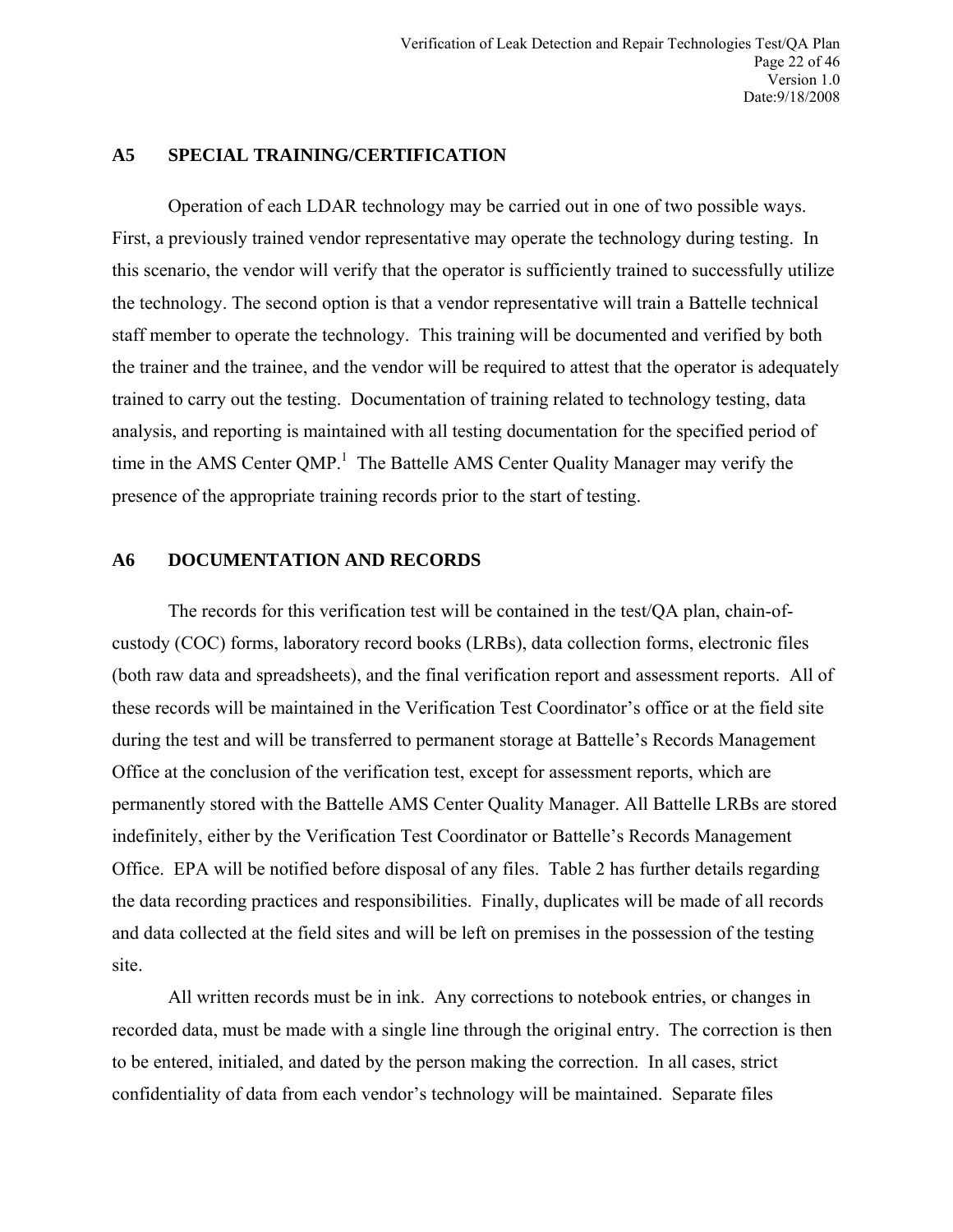<span id="page-22-0"></span>(including manual records, printouts, and/or electronic data files) will be kept for each vendor's technology.

In some cases, recorded images might have less resolution than the originally viewed image of the technology. All images will be evaluated on the direct image from the technology and not evaluated on a recorded image.

| Data to Be<br><b>Recorded</b>           | <b>Where Recorded</b>   | <b>How Often</b><br><b>Recorded</b> | <b>By Whom</b>       | <b>Disposition of</b><br><b>Data</b> |
|-----------------------------------------|-------------------------|-------------------------------------|----------------------|--------------------------------------|
| Dates, times, and                       | <b>ETV LRBs</b> or data | Start/end of test                   | Battelle or          | Used to organize                     |
| details of test                         | recording forms         | procedure, and at                   | technology           | and check test                       |
|                                         |                         | each change of a                    | operator; host       |                                      |
| events, technology<br>maintenance, down |                         | test parameter or                   | facility             | results; manually<br>incorporated in |
| time, etc.                              |                         | change of                           |                      | data spreadsheets                    |
|                                         |                         | technology status                   |                      |                                      |
|                                         | ETV LRBs, data          | At technology                       | Battelle or          | as necessary                         |
| Technology<br>calibration               |                         | calibration or                      |                      | Incorporated in                      |
|                                         | recording forms, or     |                                     | technology           | verification report                  |
| information                             | electronically          | recalibration                       | operator             | as necessary                         |
| Technology                              | Recorded                | Recorded                            | Battelle or          | Converted to or                      |
| readings                                | electronically by       | continuously for                    | technology           | manually entered                     |
|                                         | the technology and      | electronic data,                    | operator             | into spreadsheet                     |
|                                         | downloaded to an        | printed after each                  |                      | for statistical                      |
|                                         | independent             | measurement for                     |                      | analysis and                         |
|                                         | computer, or hard       | hard copy print-                    |                      | comparisons                          |
|                                         | copy data printed       | outs, or recorded                   |                      |                                      |
|                                         | by the technology       | manually with each                  |                      | Shared with the                      |
|                                         | and taped into the      | reading                             |                      | testing site to                      |
|                                         | ETV LRB, or hand        |                                     |                      | facilitate necessary                 |
|                                         | entered into ETV        |                                     |                      | repairs                              |
|                                         | LRBs or data            |                                     |                      |                                      |
|                                         | recording forms         |                                     |                      |                                      |
| Sample collection                       | LRBs, chain-of-         | Throughout                          | Subcontractors,      | Retained as                          |
| for reference                           | custody, or other       | sampling and                        | Battelle, and others | documentation of                     |
| method analysis                         | data recording          | analysis processes                  | assisting in         | sample collection                    |
| procedures,                             | forms                   |                                     | reference sample     | or reference                         |
| calibrations, QA,                       |                         |                                     | collection and       | method                               |
| etc.                                    |                         |                                     | sample analysis      | performance                          |
| Reference method                        | Electronically or       | Every sample or                     | Subcontractors,      | <b>Transferred</b> to                |
| results                                 | manually into ETV       | QC analysis                         | Battelle, or other   | spreadsheets for                     |
|                                         | LRBs or data            |                                     | reference sample     | calculation of                       |
|                                         | recording forms         |                                     | analysis technician  | results, and                         |
|                                         |                         |                                     |                      | statistical analysis                 |
|                                         |                         |                                     |                      | and comparisons                      |

**Table 2. Summary of Data Recording Process**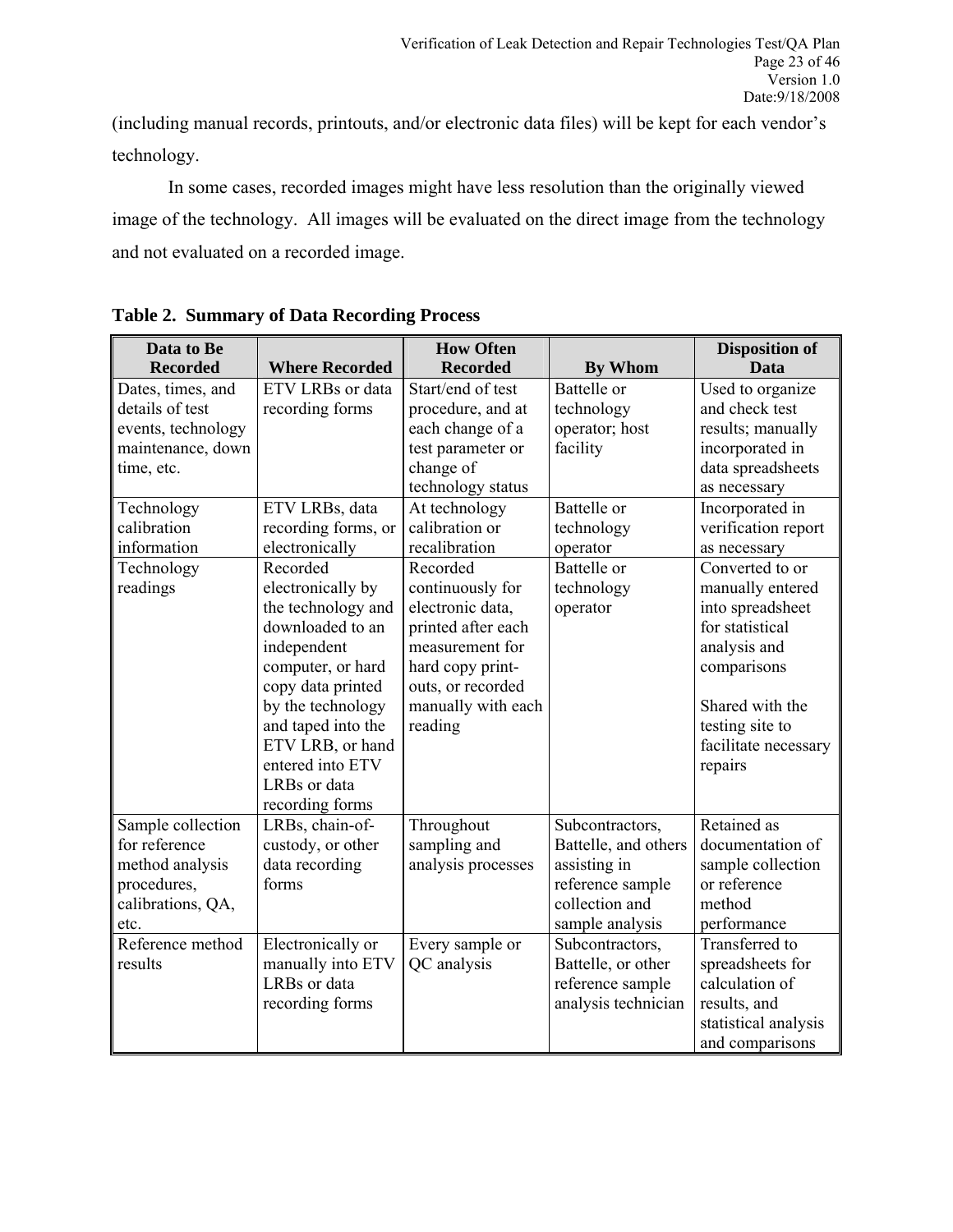#### **SECTION B**

# **MEASUREMENT AND DATA ACQUISITION**

#### <span id="page-23-0"></span>**B1 EXPERIMENTAL DESIGN**

LDAR technologies will be tested in a laboratory under controlled conditions and in the field at petroleum and/or chemical plants. The laboratory tests will allow comparison of the technology results to known scenarios under a specified set of conditions that eliminate other confounding variables (humidity, ambient light, exposure to the elements, etc). Field tests will allow for performance evaluation under "real world" conditions. Overall, the performance of the LDAR technologies will be verified based on the following factors:

- Detection of different chemical gas species relative to a portable monitoring device (acceptable under Method 21)
- Method detection limits for each detectable species
- Inter-unit comparability
- Influence of confounding factors (wind, background, etc.)
- Operational factors (ease of use, sampling time, sampling costs)

The responses to these parameters will be collected as either detect or non-detect from the technologies; however, a quantitative method will confirm leak flow rates. Test compounds that a technology proves capable of detecting in the laboratory portion will be tested in the field. The laboratory test will have known leaks from gas cylinders with calibrated flow meters to calculate the leak emission rate. The flow rates of the field leaks will be determined by a reference method, called the bagging method or *EPA Protocol for Equipment Leak Emissions Estimates*. 4 This method involves completely enclosing the leak with non-permeable material, collecting the leak with a flow of clean air or nitrogen entering the bag, and mass measurement of the bagged leak from an analytical method. More details on the bagging method are provided in Section B4.

The evaluations will be performed according to the vendor's recommended procedures as described in the user's instructions or manual, or during training provided to the operator. Care will be taken to use and record the use of the most appropriate lens and zoom features for the technology. Similarly, calibration and maintenance of the technologies will be performed as specified by the vendor. The technologies will be evaluated on chemicals observable according to the vendor stated abilities. Results from the technologies being verified will be recorded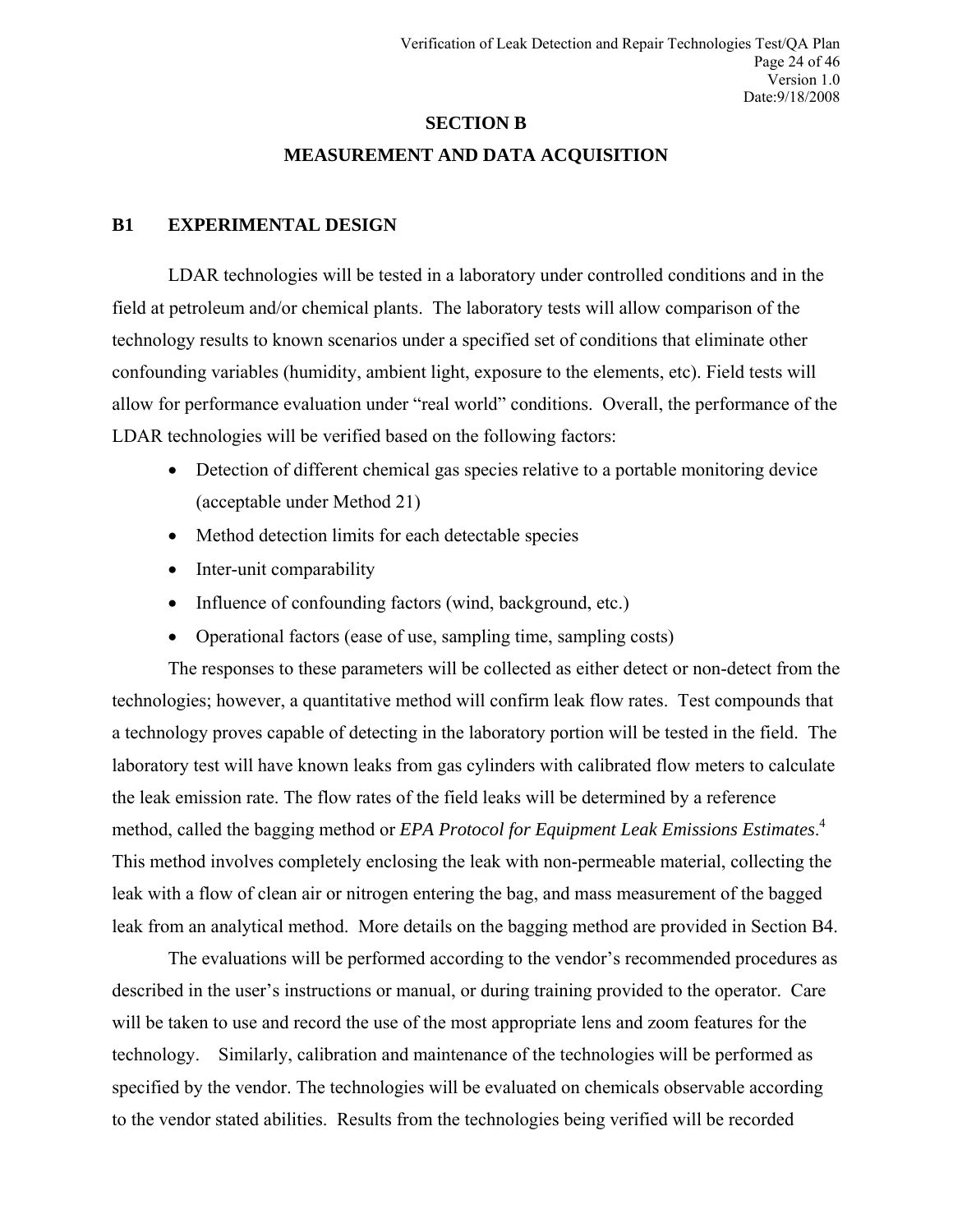manually by the operator on appropriate data sheets or captured in an electronic data system and then transferred manually or electronically for further data workup. The results from each technology will be reported individually and evaluated from the direct reading and not from the recorded image. There could be a resolution difference between the original viewing and the recorded image that will not be tested in this evaluation. No direct comparison will be made between technologies, but each technology will undergo the same testing so it is convenient for end users to evaluate the ETV testing results.

## **B1.1 Test Procedures**

The following sections describe the test procedures that will be used to evaluate LDAR technologies in the laboratory and the field scenarios.

# *B1.1.1 Laboratory Test Procedures*

The laboratory LDAR technology evaluation will be conducted at the Naperville BP plant near Chicago, Illinois. The testing group will consist of lab host site staff setting up the experiments, the technology operator, and two confirming individuals to verify the result.

The laboratory testing will be conducted with the specific testing conditions that are presented in Table 3. The experimental factors to be altered for each chemical tested are the background materials, wind speed, and stand-off distance. These experimental factors were chosen, because the passive imagers rely on physical characteristics of the monitoring environment. The background will demonstrate the ability of the technology to visualize the leak with a background similar to the leaking component (curved metal gas cylinder) and with a background that is different than the leaking component, but more uniform in nature (cement board). The wind speed variations and the stand-off distances will elucidate these effects on the method detection limit, and in turn on real-world applicability.

A list of chemicals to be used in laboratory testing is shown in Table 4. From one to all of these chemicals will be used in the laboratory testing of each LDAR technology; however, this list might be limited by the vendor-stated capabilities of detecting the chemicals and the testing constraints of time, labor, funding, etc. This list of chemicals encompasses different groups of chemicals that absorb at different wavelengths. It is an abbreviated but representative list of chemicals of interest that were identified by the stakeholder committee, which is made up of experts in this field from governmental agencies and private companies. Many of the chemicals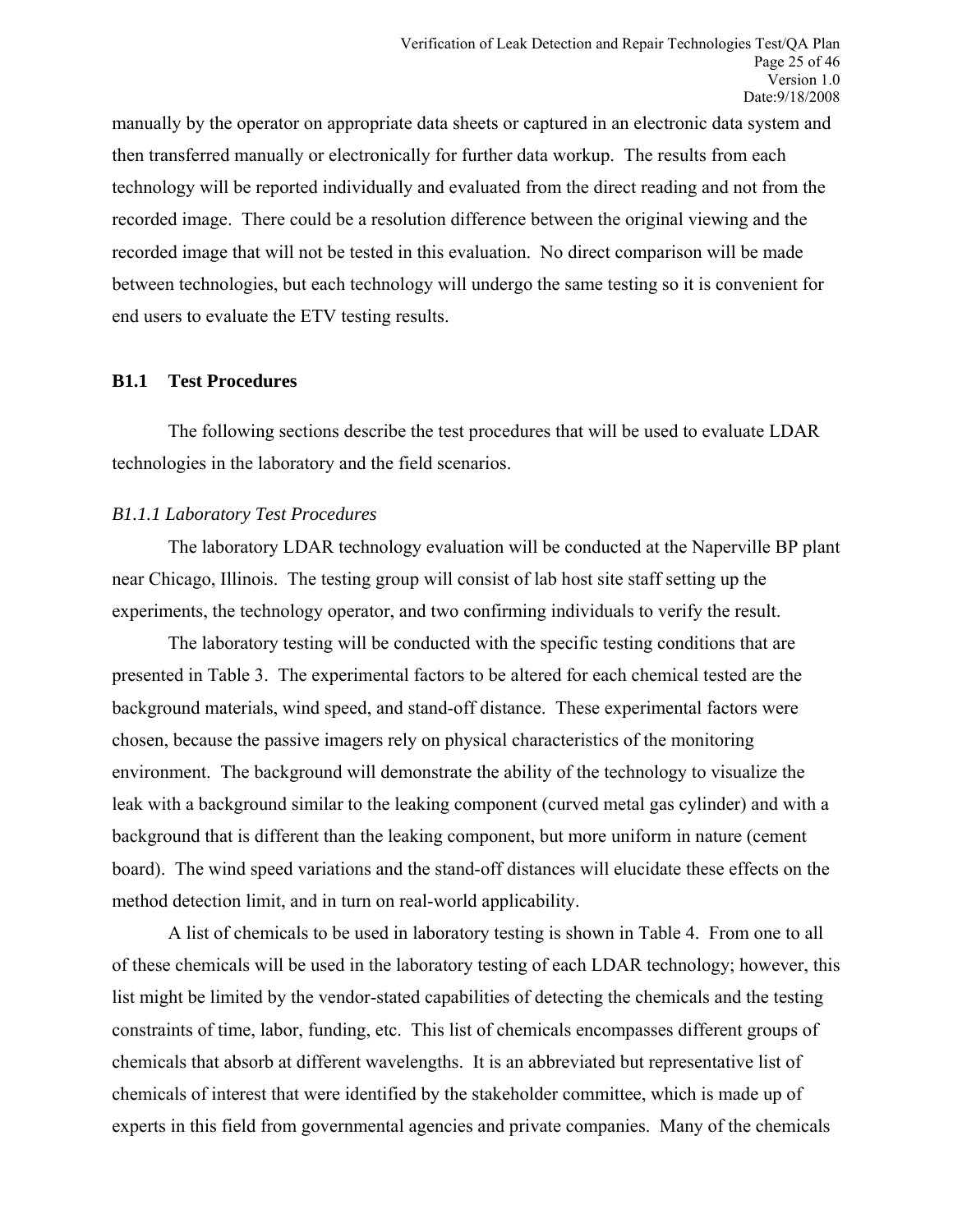<span id="page-25-0"></span>have a general absorbance in the  $3 - 5 \mu m$  range and a fingerprint absorbance specific to the compound in the 7 - 14 µm range. Thus, these chemicals would be applicable for a mid or long range imaging technology. The list also includes some chemicals that would be found at the field sites so as to challenge the technologies in controlled and real world environments with some similar chemicals.

| <b>Test</b>      | <b>Experimental Factors</b> |                           |                     |                           |  |
|------------------|-----------------------------|---------------------------|---------------------|---------------------------|--|
| <b>Condition</b> | <b>Component</b>            | <b>Background</b>         | <b>Wind Speed</b>   | <b>Stand-off Distance</b> |  |
|                  | Valve                       | Curved metal gas cylinder | $0 \text{ m/sec}$   | $10$ ft                   |  |
| $\overline{2}$   | Valve                       | Curved metal gas cylinder | $0 \text{ m/sec}$   | 30 <sub>ft</sub>          |  |
| 3                | Valve                       | Curved metal gas cylinder | $2.5 \text{ m/sec}$ | 10 <sub>ft</sub>          |  |
| $\overline{4}$   | Valve                       | Curved metal gas cylinder | $2.5 \text{ m/sec}$ | 30 <sub>ft</sub>          |  |
| 5                | Valve                       | Curved metal gas cylinder | $5 \text{ m/sec}$   | 10 <sub>f</sub>           |  |
| 6                | Valve                       | Curved metal gas cylinder | $5 \text{ m/sec}$   | $30$ ft                   |  |
| 7                | Valve                       | Cement board              | $0 \text{ m/sec}$   | $10$ ft                   |  |
| 8                | Valve                       | Cement board              | $0 \text{ m/sec}$   | 30 <sub>ft</sub>          |  |
| 9                | Valve                       | Cement board              | $2.5 \text{ m/sec}$ | 10 <sub>ft</sub>          |  |
| 10               | Valve                       | Cement board              | $2.5 \text{ m/sec}$ | 30 <sub>ft</sub>          |  |
| 11               | Valve                       | Cement board              | $5 \text{ m/sec}$   | $10$ ft                   |  |
| 12               | Valve                       | Cement board              | $5 \text{ m/sec}$   | 30 <sub>ft</sub>          |  |

**Table 3. Laboratory Testing Matrix for Each Chemical of Interest** 

**Table 4. Chemicals of Interest in Testing** 

| <b>Chemical Group</b> | <b>Chemical</b>      | <b>Lab Testing</b> | <b>Field Testing</b> |
|-----------------------|----------------------|--------------------|----------------------|
| Acetate               | Acetic acid          | X                  |                      |
| Acid                  | Acrylic acid         | X                  |                      |
| Alcohol               | Methanol             | X                  | X                    |
| Alkane                | Pentane              | X                  | X                    |
| Aromatic              | <b>Styrene</b>       | X                  | X                    |
| Aromatic              | <b>Benzene</b>       | X                  | X                    |
| Chlorinated           | Methylene chloride   | X                  | X                    |
| Chlorinated           | Propylene dichloride | X                  | X                    |
| Inorganic             | Hydrochloric acid    | X                  | X                    |
| Olefin                | 1,3-Butadiene        | X                  | X                    |
| Olefin                | Ethylene             | X                  | X                    |

The general testing procedure for the laboratory experiments will begin with a specific testing condition set up. Then, the operator will view this condition at a leak rate high enough to be identified by the operator and two confirming individuals. The method detection limit will be determined and recorded for the leak condition. Detection limits will be determined for each of the twelve testing conditions with each chemical tested. See section B1.1.2 for the procedure for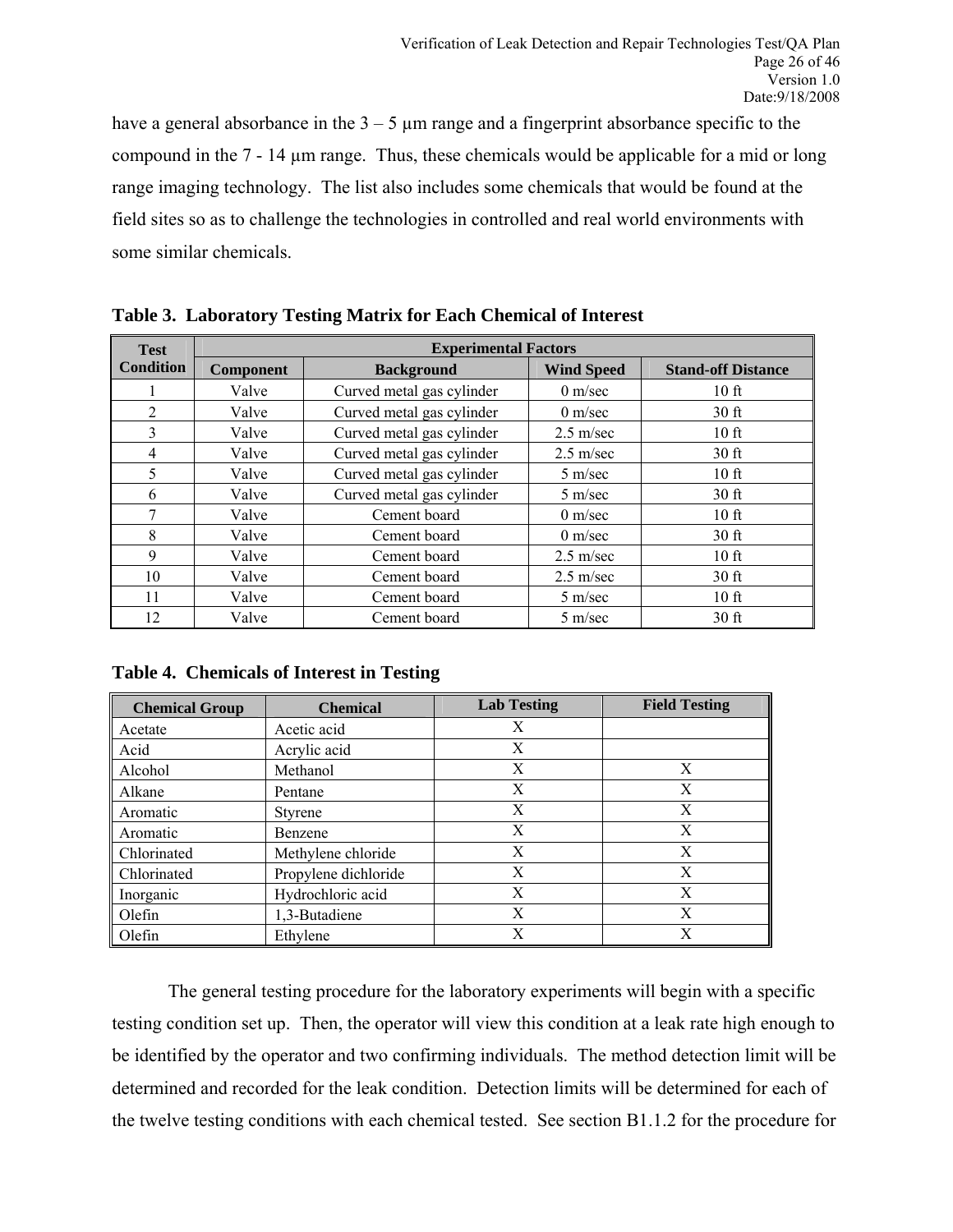assessing the detection limit. At each detection limit, a portable monitoring device (acceptable under Method 21) will "sniff" the leak to determine if it would detect a leak at that rate and under the tested conditions. In addition, two units of the technology will be operated by the same staff following the same procedure to assess inter-unit reproducibility. All results will be recorded along with the corresponding environmental conditions. Specifically, the temperature of the chemical plume and the ambient temperature will be recorded and reported for each testing condition. Any operational factors will be noted by the operator related to the use of the technology.

#### *B1.1.2 Field Test Procedures*

The evaluation of LDAR technologies will be performed at two field sites: a petrochemical and a chemical plant. The chemicals tested in the laboratory will be possible leaking chemicals at the field sites. The testing group will consist of the technology operator, two confirming individuals to verify the result, and the bagging team to collect the reference samples. Additionally, representatives from the host testing sites will be permitted to operate their own LDAR equipment simultaneously during the field testing. This group will move through the plant screening for possible leaking components using a portable monitoring device (acceptable under Method 21) as specified in the bagging reference method. Once a leak is detected, leak characteristics and environmental factors will be recorded (i.e. type of component, background, date and time, temperature, etc). Where space permits, the operator will then take readings from two units of the same LDAR technology at three stand-off distances (10, 30, and greater than 30 feet, if possible) adjusting and noting the lens and zoom features, as needed. Meteorological parameters and operational factors related to the use of the technology will be noted by the operator to further characterize the testing environment. Meteorological data will be retrieved from the nearest meteorological data station. Every reading will be verified by two confirming individuals and recorded by the operator as detect or non-detect. The operator and the two confirming individuals must agree on each result. If they do not agree, the result will be considered a non-detect. Once all the technologies being evaluated have scanned the leak, the bagging team will commence collecting the reference samples using the procedure described in Section B4. This procedure will conclude with a final screening from an accepted portable monitoring device to verify that the leak has not changed from the beginning to the end of testing the component. If a leak changes more than 20% between the pre- and post- screening with the portable monitoring device, the leak will not be considered consistent enough to report in the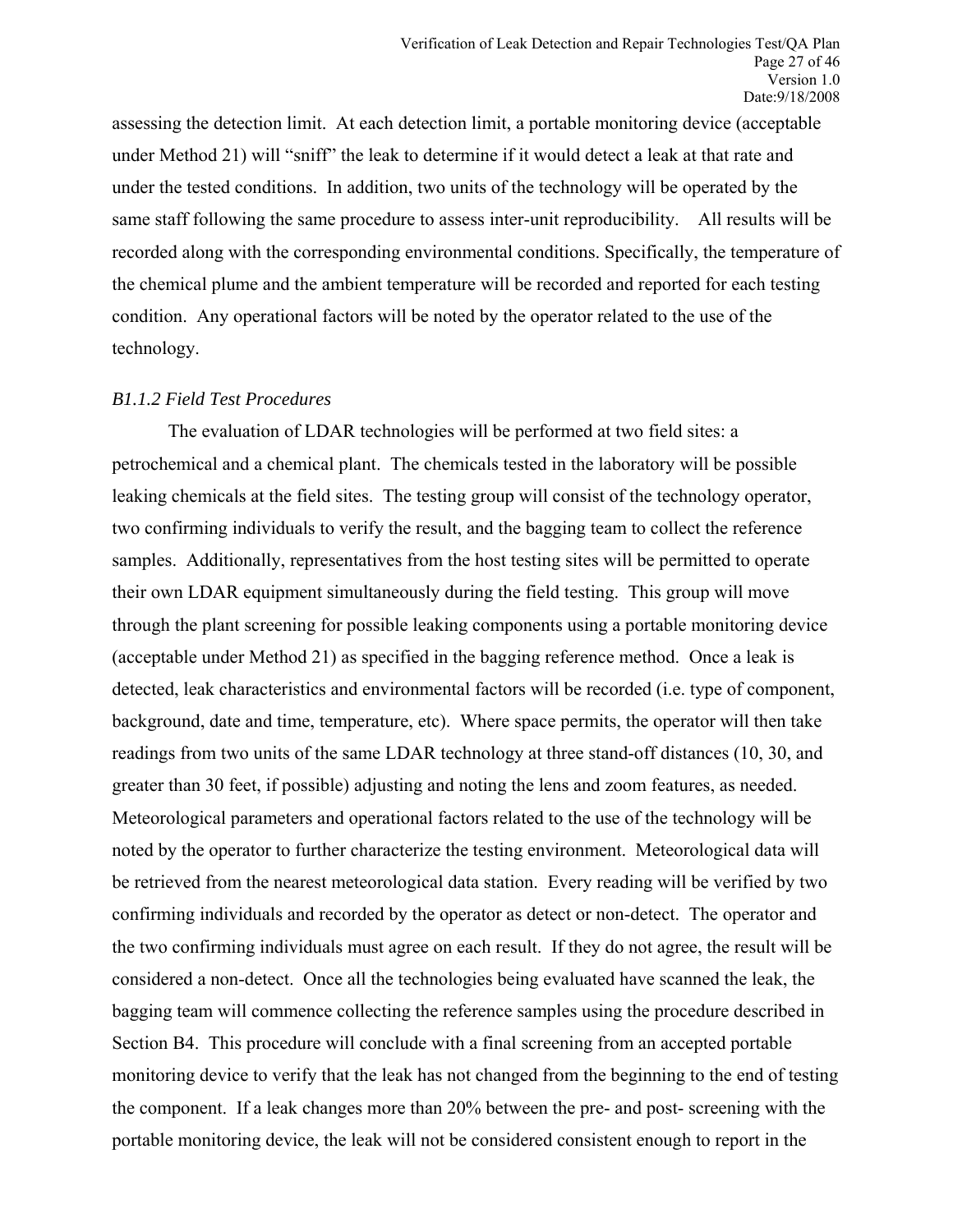results. All field conditions will be reported with the technology results. This entire process will be repeated between 20 and 40 times or as scheduling permits at each field site. Collecting a large sample size at each field site, randomizing the testing order of the technologies, and collecting a broad range of sample types (different leak rates, components, time of day, etc) at the field sites will mask the variability of the field conditions. To reduce the possible variability from day to day conditions of the field environment, this sampling process for each leak will be completed on the same day it begins. Finally, on a daily basis, the testing group will report to the testing site the leaking components detected by the technology to assist the site in making necessary repairs.

## *B1.1.3 Testing Parameters for Laboratory and Field Testing*

The following sections describe in more detail the evaluation of the testing parameters at the laboratory and/or field sites.

#### *B1.1.3.1 Detection of Chemical Gas Species Relative to a Portable Monitoring Device*

The detection of a single chemical gas leak in either the lab or field environments will be determined by the operator as well as two confirming individuals and reported qualitatively as either detected or non-detected. All three individuals must agree on the results. If they do not agree, the result will be reported as a non-detect. The leak rate will be known from certified gas cylinders and calibrated flow meters in the laboratory, or determined through the bagging method in the field environment. Whether a leak is detected or not will be reported along with the conditions of the leak and the environment. A portable monitoring device (acceptable under Method 21) will "sniff" the leaks as part of the field reference method. In the lab, these qualitative data will be reported with the technology results. This will reflect whether or not a technology would have detected a leak relative to a device acceptable under Method 21. This will be reported as percent agreement by chemical that would have been detected by Method 21.

## *B1.1.3.2 Method Detection Limit*

Method detection limits will only be determined in the laboratory portion of this test. Once it has been determined that a LDAR technology can detect a specific chemical, the method detection limit will be determined. To do this, the leak rate will be set at a nominally detectable level that is either specified by the vendor's LOD or is based on previous literature concerning the technology's capabilities. The criteria for finding the leak are as follows: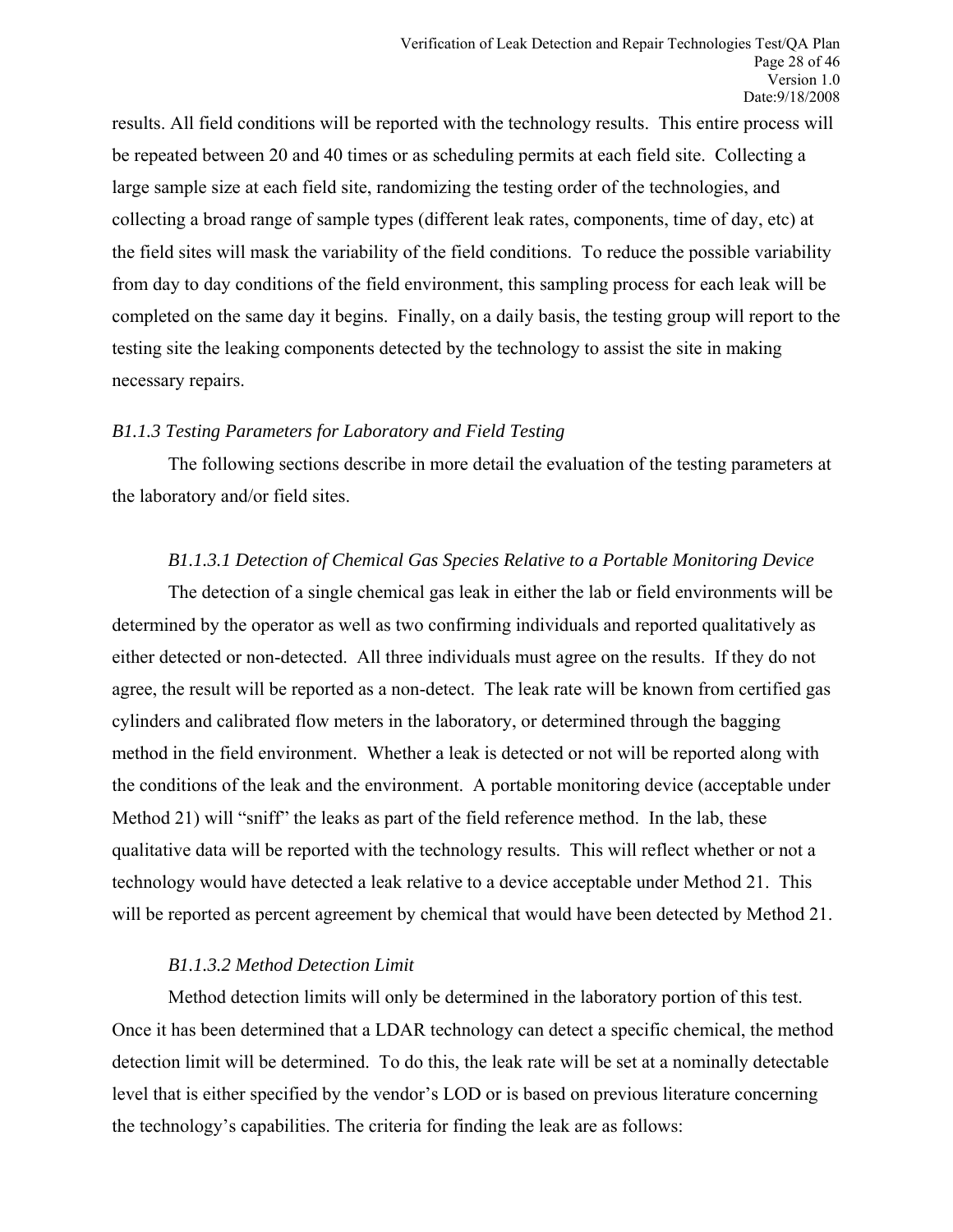- The operator and two confirming individuals all must identify the leak.
- They will view the leak through the intended view (eye piece or monitor) for the technology as specified by the vendor.
- They will have five seconds to identify the origin of the leak or be able to track the cloud back to the leaking component.

For the laboratory portion of the test, if all three individuals identify the leak, then the leak rate will be reduced at the discretion of the testing staff. Once a leak rate that is not identifiable by all three people has been reached, the rate will be increased to the level where all three can again identify the leak using the LDAR technology. This rate is the method detection limit for the technology under the tested conditions. The detection limit and testing conditions will be reported. This process will be completed for every testing trial listed in Table 3 for each chemical gas species tested.

# *B1.1.3.3 Inter-unit Reproducibility*

Each technology will be tested with duplicate units to evaluate the inter-unit reproducibility. The same operator will use both units and all results will be verified by the confirming individuals. In the lab, Inter-unit reproducibility will be determined by calculating a linear regression comparing the MDLs of the two units for each chemical of interest. The field results will determine inter-unit reproducibility by calculating percent agreement between the detect and non-detect results from both units for measurements at each field site.

# *B1.1.3.4 Confounding Factor Effects*

Confounding factors will be assessed in the lab and field environments. In the lab, the conditions will be controlled and will follow the test conditions presented in Table 3 for each chemical. These include two different backgrounds, three wind speeds and two stand-off distances. In the field, in addition to background, wind speed, and distance, other factors that will be noted include: component type, relative wind direction with respect to the LDAR technology, humidity, temperature, location, and meteorological conditions (among other components or stand-alone).

# *B1.1.3.5 Operational Factors*

 Operational factors such as maintenance needs, calibration frequency, data output, consumables used, ease of use, repair requirements, and sample throughput will be evaluated based on operator observations. A laboratory record book (LRB) or data sheets will be used to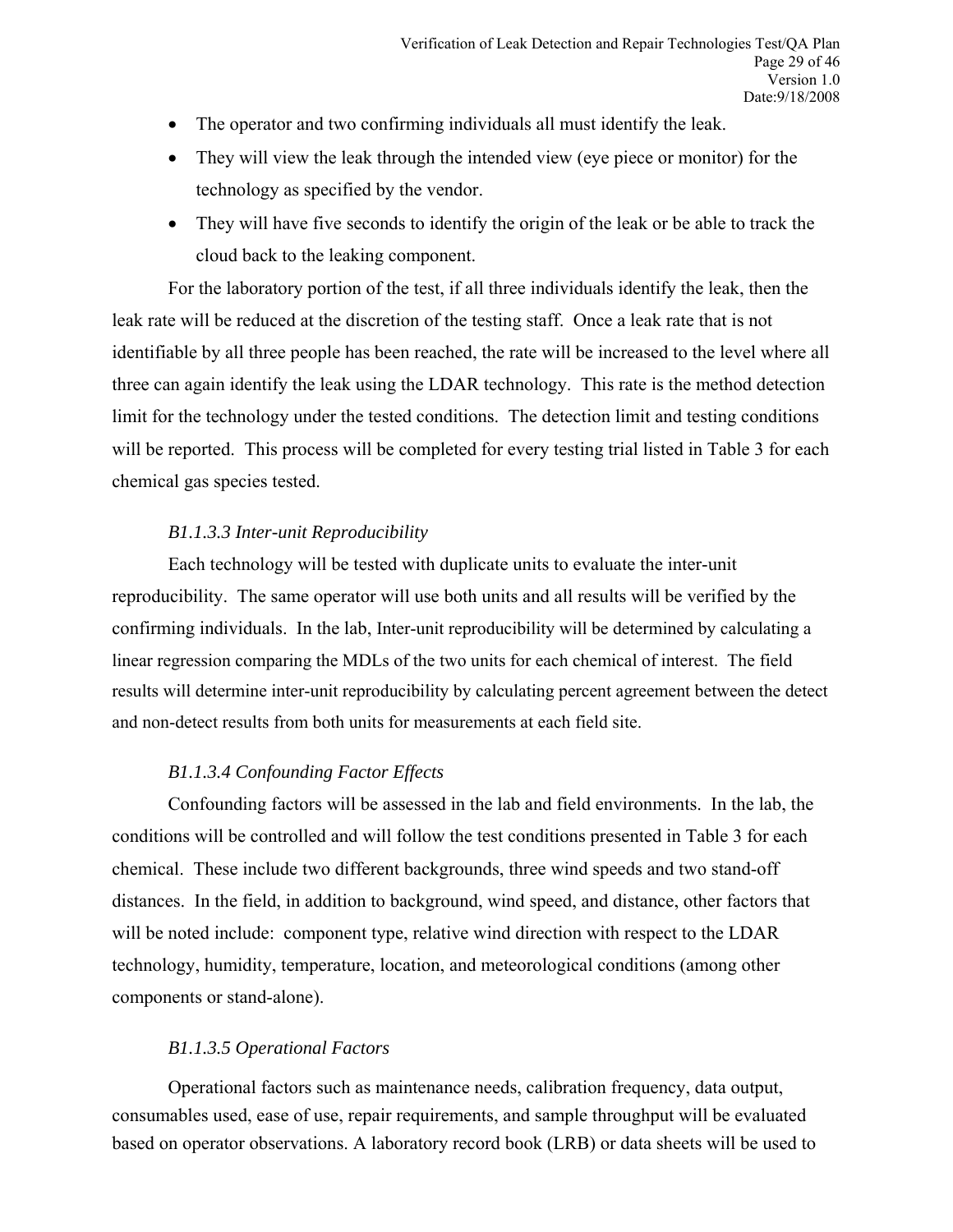document observations. Examples of information to be recorded include the daily status of diagnostic indicators for the technology, use or replacement of any consumables, the effort or cost associated with maintenance or repair, vendor effort (e.g., time on site) for repair or maintenance, the duration and causes of any technology down time or data acquisition failure, operator observations about technology startup, ease of use, clarity of the vendor's instruction manual, user-friendliness of any needed software, overall convenience of the technologies and accessories/consumables, or the number of samples that could be processed per hour or per day. These observations will be summarized to aid in describing the technology performance in the verification report on each technology.

#### **B1.2 Statistical Analysis**

The statistical methods and calculations used for evaluating quantitative performance parameters are described in the following sections.

# *B1.2.1 Method Detection Limit*

The method detection limit will be assessed in the lab through the procedure stated in section B1.1.3.2 and reported as such. The detection limits will be reported in tabular form relative to the conditions specified in Table 3. An overall detection limit variation will be calculated as the standard deviation of the detection limits determined under all the conditions for each chemical of interest. The equation for standard deviation is as follows:

$$
S_x = \left[\frac{1}{n-1} \sum_{k=1}^n (C_k - \overline{C})^2\right]^{1/2} \tag{1}
$$

where  $S_x$  is the standard deviation of all detection limits determined for chemical x, n is the number of replicate samples,  $C_k$  is the leak rate measured for the kth sample, and  $C$  is the average leak rate of the replicate samples.

#### *B1.2.2 Linear Regression*

Inter-unit reproducibility for the laboratory results will be assessed by linear regression with the MDLs for unit  $\#$  1 along the x-axis and the corresponding MDLs for unit  $\#$  2 along the y-axis. Linearity will be expressed in terms of the slope, intercept, and the coefficient of determination  $(r^2)$ .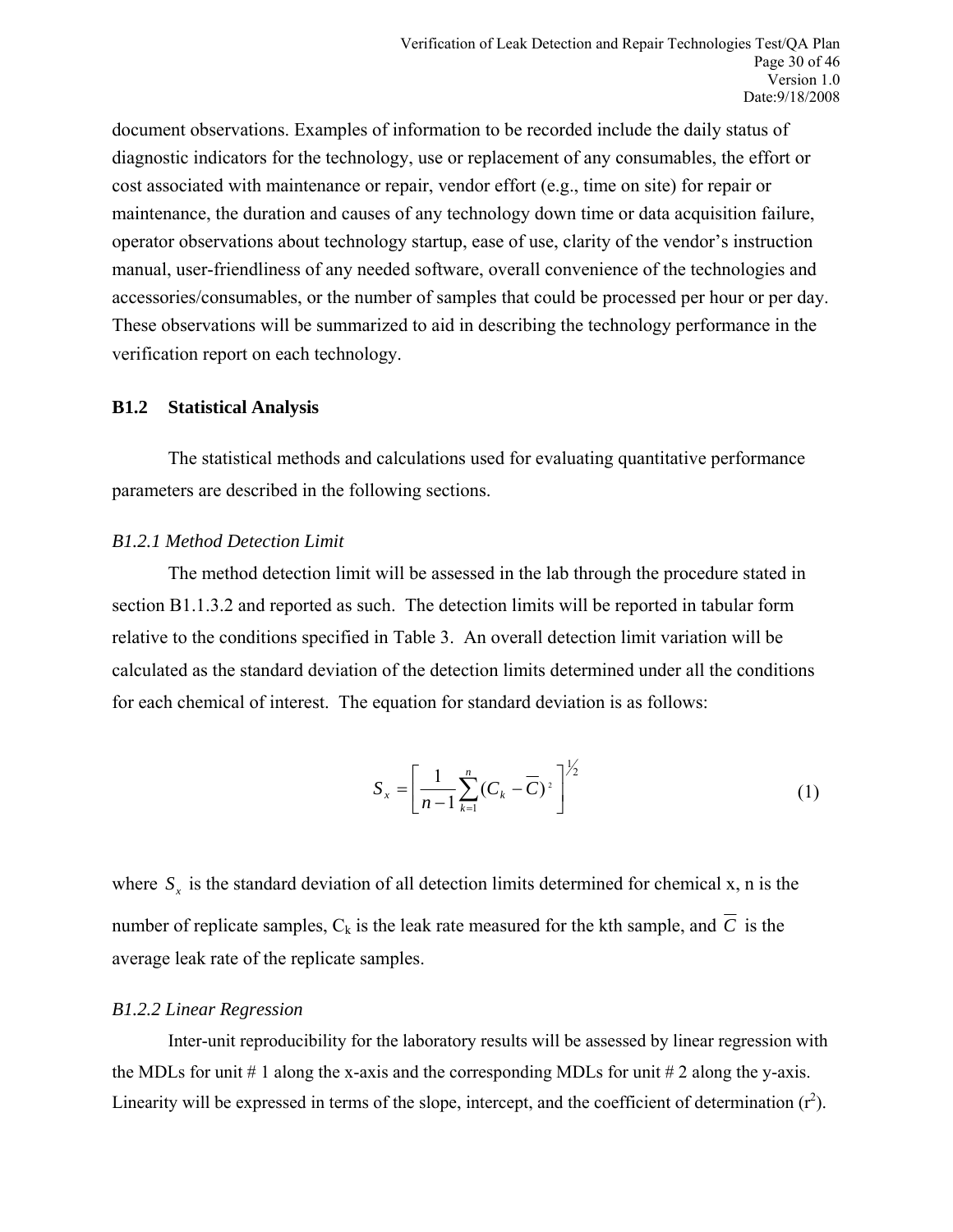#### *B1.2.3 Percent Agreement*

The field results will assess inter-unit reproducibility by calculating the percent agreement between the two units. Percent agreement will be calculated using the following:

$$
\%Agreement = \frac{A}{T} \times 100\tag{2}
$$

where *A* is the number of tests that both units agree and *T* is the total number of tests.

Percent agreement will also be used to assess the agreement between the technology and the portable monitoring device (acceptable under Method 21) in the laboratory for each chemical of interest. The inverse of the percent agreement will be the percentage of the results that the technology would detect a leak when Method 21 would not.

#### **B1.3 Reporting**

The data obtained in the verification test will be compiled separately for each vendor's technology, and the data evaluations will be applied to each technology's data set without reference to any other. At no time will data from different vendor's technology be intercompared or ranked. Following completion of the data evaluations, a draft verification report and verification statement will be prepared for each vendor's technology, stating the verification test procedures and documenting the performance observed. For example, descriptions of the data acquisition procedures, use of vendor supplied proprietary software, consumables used, repairs and maintenance needed, and the nature of any problems will be presented in the draft report. Each report will briefly describe the ETV Program, the AMS Center, and the procedures used in verification testing. The results of the verification test will be stated quantitatively, without comparison to any other technology tested, or comment on the acceptability of the technology's performance. Each draft verification report will be submitted for review by the respective technology vendor and by EPA and other peer reviewers. Comments on the draft report will be addressed in revisions of the report. The peer review comments and responses will be tabulated to document the peer review process. The reporting and review process will be conducted according to the requirements of the AMS Center  $QMP$ <sup>1</sup>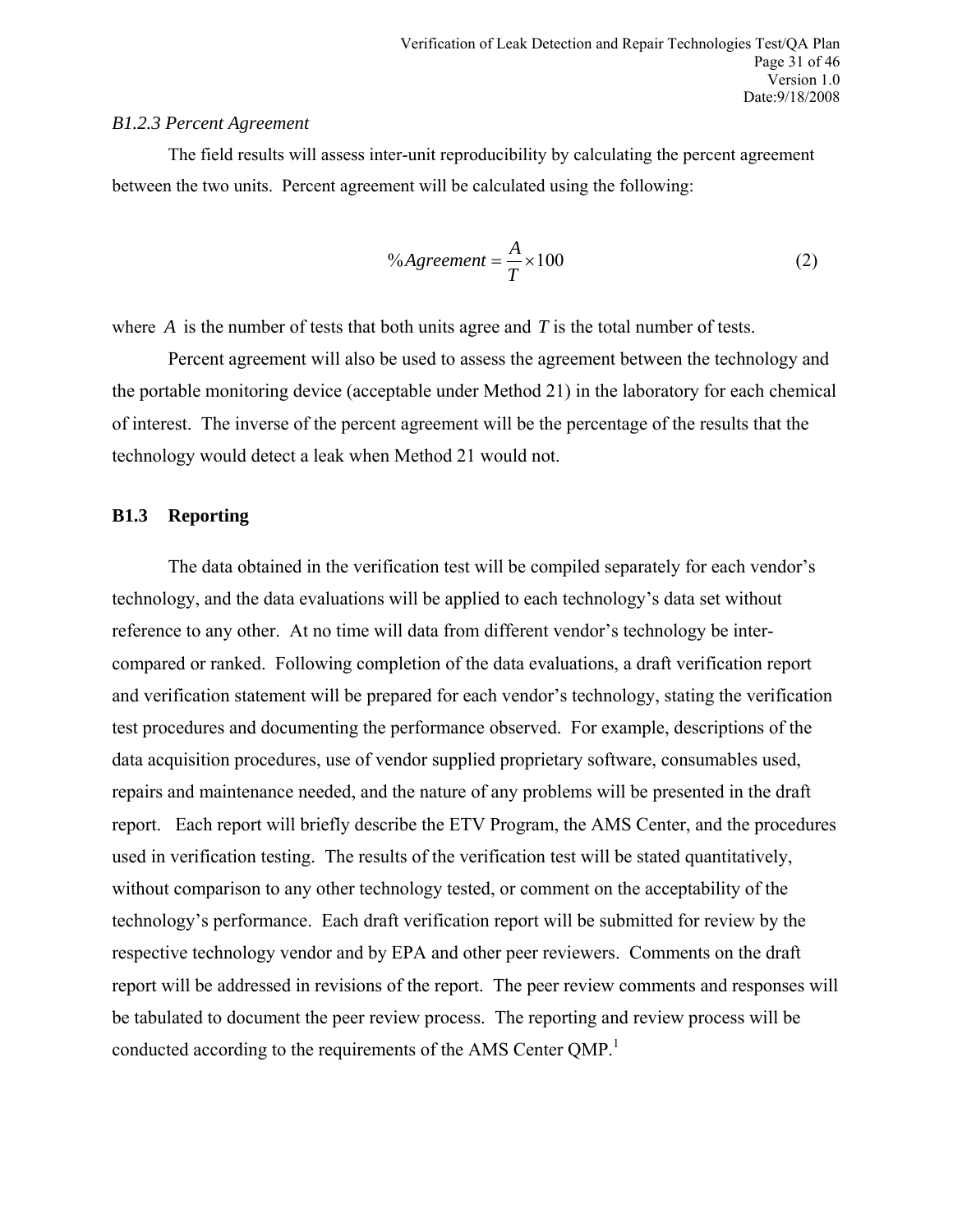#### <span id="page-31-0"></span>**B2 SAMPLING REQUIREMENTS**

#### **B2.1 Sample Collection, Storage and Shipment**

Samples in the forms of leaks in both lab and field environments will be detected by the LDAR technologies in real time. The reference method samples for each leak will be collected and handled in either bags or canisters as specified in the reference method. The reference samples will be collected and analyzed in duplicate to obtain an average mass emission from the leak. They will be analyzed on-site or sent to an analytical laboratory. Reference sample shipments will be via a traceable overnight delivery service to the Battelle sample custodian or an appropriate analytical lab. The samples will be stored at room temperature. The holding time will be determined by the analytical chemist developing the GC method following EPA Method 18<sup>5</sup>. It will depend on the collection container (Teflon bag or canister) and the chemical collected.

#### **B3 SAMPLE HANDLING AND CUSTODY REQUIREMENTS**

Reference sample custody will be documented throughout collection, transport, shipping (if necessary), and analysis using standard chain-of-custody (COC) forms provided by Battelle or supplied by others providing samples for testing, as appropriate. Samples transferred within Battelle may be documented in bound sample login LRBs. Each COC form will summarize the samples collected. The COC forms will track sample release from the sampling location to Battelle. Each COC form will be signed by the person relinquishing the samples once that person has verified that the COC form is accurate. The original sample COC forms will accompany the samples; the shipper will keep a copy. Upon receipt, COC forms will be signed by the person receiving the samples once that person has verified that all samples identified on the COC forms are present. Any discrepancies will be noted on the form and the sample receiver will immediately contact the Verification Test Coordinator to report missing, broken, or otherwise compromised samples. Copies of all COC forms will be delivered to the Verification Test Coordinator, and maintained with the test records. Samples being transferred within Battelle may be documented in a sample login LRB which will be used to note the current location of all samples housed at Battelle.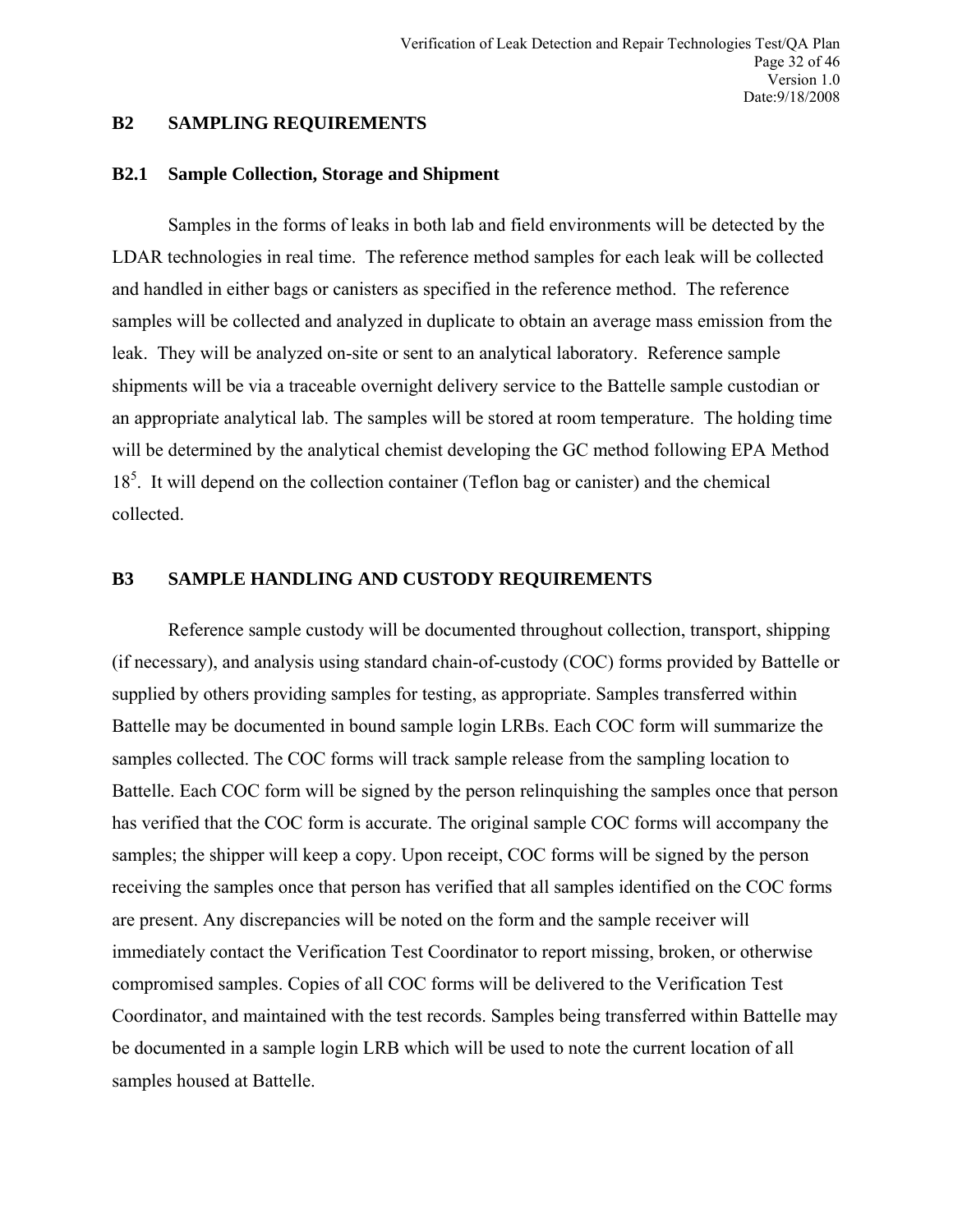# <span id="page-32-0"></span>**B4 REFERENCE METHOD**

The laboratory will not use a specified reference method for determining the leak rate of the test conditions. Certified gas cylinders will be used with a calibrated flow meter. Once gas flow is equilibrated through the system, this will constitute a known leak.

The reference method for all field samples will be the combination of a reference collection method and an analytical method for the determination of the reference samples. The U.S. EPA *Protocol for Equipment Leak Emission Estimates*<sup>4</sup> Section 4 describes the bagging method used to collect the reference samples. It incorporates an initial screening of the leaking component with a portable monitoring device. Then the leaking component is completely enclosed with a non-permeable material and a known clean air or nitrogen flow is supplied to the enclosure to equilibrate the mass flow. The material may be Mylar<sup>TM</sup>, Tedlar<sup>TM</sup>, Teflon<sup>TM</sup>, aluminum foil, or aluminum Mylar<sup>TM</sup> with a thickness ranging from 1.5 mm to 15 mm. The contents of the enclosure or "bag" are then sampled in duplicate into a  $Teflon^{TM}$  bag or a canister for analysis by a gas chromatographic (GC) method. Finally, the component is re-screened with the portable monitoring device. There are two basic variations to this approach that have been widely utilized to measure the mass emissions from equipment leaks: the vacuum method and the blow-through method. The main difference procedurally, is that the vacuum method uses a vacuum pump to pull the air through the enclosure and the blow-through method uses a carrier gas such as nitrogen (or another inert gas) blown into the enclosure. Either method may be used depending on the expected sample concentrations and resources available for the test. The vacuum method is preferred when monitoring larger leaks and the blow through method is preferred when monitoring smaller leaks. The bagging protocol will have two variations from the stated EPA procedure.

- No background samples will be taken when using the vacuum method. They would have a negligible effect on the results from higher leaking components.
- No analytical tests will be performed on any liquid leak materials collected. Vapor leak detection is the objective of the performance evaluation; therefore, only the vapor will be analyzed through the reference method procedure.

The analytical method will determine the concentration of the collected sample and will follow EPA Method 18 *Measurement of Gaseous Organic Compound Emissions by Gas Chromatography.*<sup>5</sup> This is a general analytical method that is specific to leak-emission type samples. It is a GC method that may be equipped with a flame ionization detector or an electron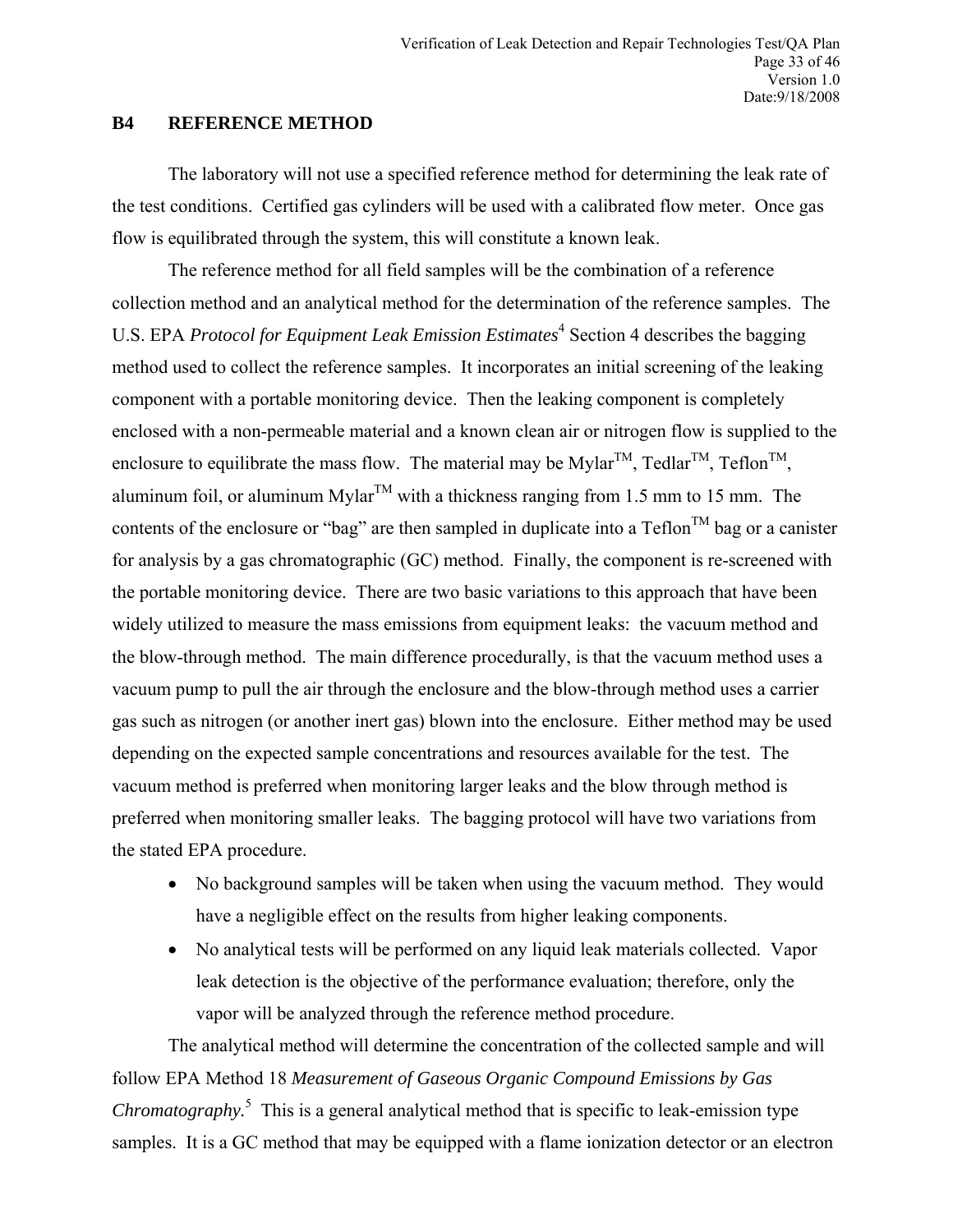<span id="page-33-0"></span>capture detector. Because of the varying numbers and kinds of possible compounds to be detected at differing concentrations, this method allows the technical analyst to research the correct analytical column and temperature program to obtain the necessary detection limit and separation of the compounds of interest. The QA/QC requirements for the documentation and performance of the analytical method are described as data quality indicators (DQI) in Section B5.

# **B5 QUALITY CONTROL CRITERIA FOR REFERENCE METHOD MEASUREMENT DATA**

Table 5 presents the DQIs and criteria for the reference collection and analytical method critical measurements. The reference method measurement quality will be assured by adherence to these DQI criteria.

Prior to start of the reference sampling, the portable monitoring device will be calibrated according to the manufacturer's specified procedure. Initial calibration will consist of an unspiked gas standard and then four or more additional concentrations of gas standard. A calibration check sample will also be sampled at a minimum of 5 % of the samples to verify the calibration of the portable monitoring device over time. On each day of testing the device will be calibrated and verified that the overall sensitivity has changed < 10 %.

 The bagging procedure will be verified by bagging an artificial leak at a known rate in the middle of the analytical calibration curve called a Leak Rate Check. This is to be performed at the beginning and end of the testing period and two times per week of testing. This procedure will be followed as specified in the EPA *Protocol for Equipment Leak Emissions Estimates*<sup>4</sup> with any flow meters or measurement equipment being calibrated following the manufacturer's specified procedure. 80% to 120% recovery will be the acceptable range. If this criterion is not met, the procedure and supplies will be investigated and corrected before sampling continues.

The reference method GC analytical measurement quality will be monitored by comparing the analytical instrument response with calibration standards traceable to certified gas cylinder standards. The calibration curve will consist of an un-spiked standard and four or more additional concentrations of gas standards. The gas standards should be within 2% of the certification. If not, the source of standard contamination or changes in the instrument parameters will be investigated and the standards re-analyzed. Steps will be taken to maintain the quality of data collected during this verification test. This will include analyzing specific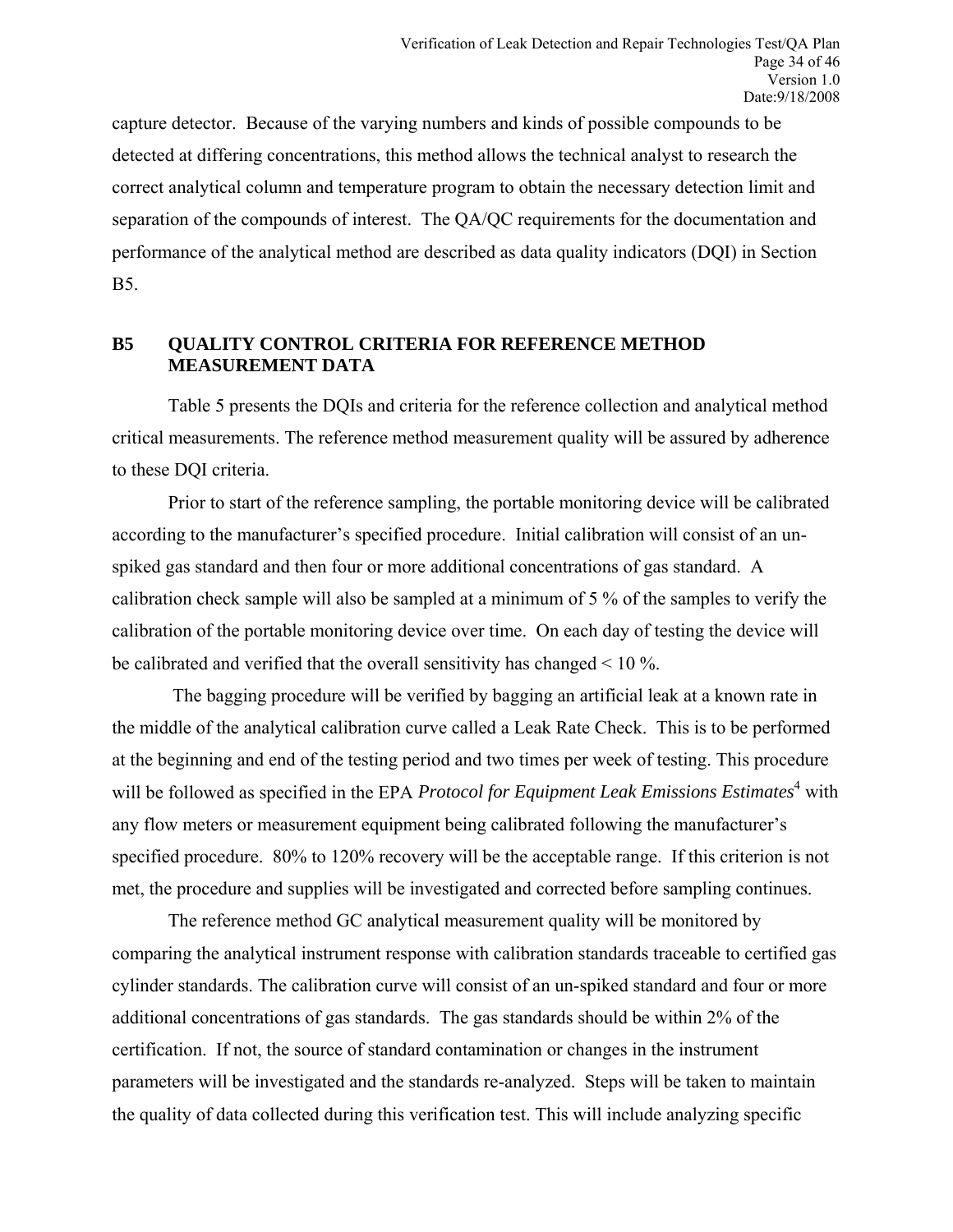quality control samples (QCS) at a regular frequency. QCSs will include negative controls and positive controls. Negative control samples are blank samples that will be used to help ensure that no sources of contamination are introduced in the analysis procedures. The positive control samples will indicate to the operator whether or not the GC is functioning properly and be at a mid-level calibration concentration. QCSs producing results that do not meet the anticipated criteria will be reanalyzed and corrective action taken if needed to ensure that test sample results are not affected. Positive controls will be accepted if there is  $\leq 10\%$  change. Corrective actions for positive controls may include reanalyzing samples to verify that the GC is operating properly, conducting maintenance, or recalibrating. For negative controls, the source of contamination should be investigated, corrected, and the samples re-analyzed. Positive and negative controls will be analyzed at a frequency of approximately 10 % based on the total number of test samples for the LDAR technologies.

| <b>DQI</b>                                                                                      | <b>Method of</b><br><b>Assessment</b>                                                                                                                                           | <b>Frequency</b>                                                                                                                                               | <b>Minimum</b><br><b>Acceptance Criteria</b>                                                                                                                 | <b>Corrective Action</b>                                                                                                                                                                                                                          |
|-------------------------------------------------------------------------------------------------|---------------------------------------------------------------------------------------------------------------------------------------------------------------------------------|----------------------------------------------------------------------------------------------------------------------------------------------------------------|--------------------------------------------------------------------------------------------------------------------------------------------------------------|---------------------------------------------------------------------------------------------------------------------------------------------------------------------------------------------------------------------------------------------------|
| Confirmation of<br><b>Detected Leaks</b>                                                        | Portable monitoring<br>device measurement<br>before and after<br>bagging of<br>component                                                                                        | All field test<br>samples                                                                                                                                      | Pre and post screening<br>results within 20%                                                                                                                 | Data considered suspect<br>and reanalyzed or reported<br>with qualifiers if reanalysis<br>is not possible                                                                                                                                         |
| Bias and Accuracy of<br>Sample Screening<br>Measurements-using<br>Portable Monitoring<br>Device | Initial Calibration-<br>various levels of<br>calibration gas.<br>Starting with un-<br>spiked gas standard<br>then 4 or more<br>additional<br>concentrations of gas<br>standard. | Perform initial<br>calibration at<br>the start and<br>end of every<br>verification<br>testing day or if<br>overall device<br>sensitivity<br>changes $> 10\%$ . | Each calibration gas<br>standard concentration<br>within 10%                                                                                                 | Investigate sources of<br>standard contamination or<br>changes in monitoring<br>device, reanalyze standards.                                                                                                                                      |
|                                                                                                 | Calibration check<br>Sample- one<br>concentration of<br>calibration gas<br>standard                                                                                             | Minimum 5%<br>of all samples<br>tested.                                                                                                                        | Check standard is<br>within $\leq 10\%$ change<br>in response from initial<br>calibration after<br>adjustment of overall<br>monitoring device<br>sensitivity | Adjust overall monitoring<br>device sensitivity; check<br>new calibration check<br>samples; repeat initial<br>calibration<br>Reanalyze affected sampled<br>components since last<br>successful check if<br>calibration check change is<br>$>10\%$ |
| Bias and Accuracy of<br>enclosure equilibration<br>gas-zero for bagging<br>component            | Collect equilibration<br>gas in bag and<br>analyze for<br>contamination                                                                                                         | Before using<br>cylinder as<br>equilibration<br>gas                                                                                                            | Concentration of<br>organic compounds<br>should be $< 0.1$ ppm of<br>chemical of interest                                                                    | A fresh cylinder or a<br>different equilibration gas<br>should be used                                                                                                                                                                            |

**Table 5. DQIs and Criteria of Critical Measurements for Reference Method**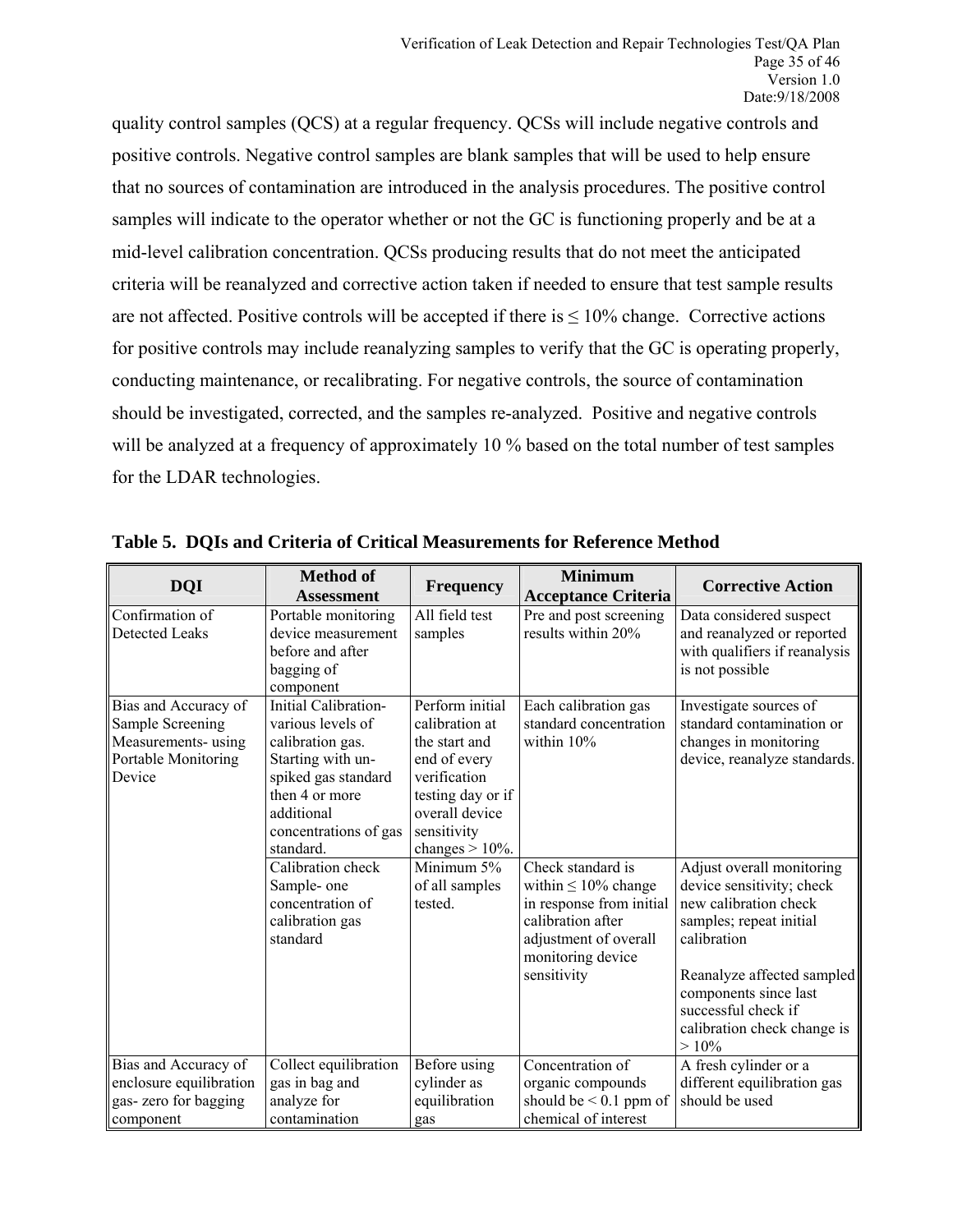| Table 5. (Continued) |  |
|----------------------|--|
|----------------------|--|

| Bias and Accuracy of<br>Bagging Procedure-<br>Leak Rate Check for<br><b>Bag Sampling</b> | Create an artificial<br>leak of a known gas<br>to clarify the<br>magnitude of any<br>bias in the<br>combination of<br>sampling/test method<br>and define the<br>variance in emissions<br>estimate due to the<br>sampling | At the<br>beginning and<br>end of the<br>testing period<br>and 2 times per<br>week during<br>testing                                                           | 80% to 120% is the<br>accepted recovery<br>range                                                                                                                                                                                                                        | Investigate and correct<br>before sampling continues                                                                   |
|------------------------------------------------------------------------------------------|--------------------------------------------------------------------------------------------------------------------------------------------------------------------------------------------------------------------------|----------------------------------------------------------------------------------------------------------------------------------------------------------------|-------------------------------------------------------------------------------------------------------------------------------------------------------------------------------------------------------------------------------------------------------------------------|------------------------------------------------------------------------------------------------------------------------|
| Completeness                                                                             | Amount of valid data<br>obtained                                                                                                                                                                                         | Overall number<br>of data points<br>collected for<br>test                                                                                                      | 90% of overall data<br>points collected should<br>be valid                                                                                                                                                                                                              | If feasible, analyze<br>additional samples to meet<br>the acceptance criteria                                          |
| Representativeness                                                                       | Performance Test<br>and Environmental<br>Samples                                                                                                                                                                         | Overall for test                                                                                                                                               | Samples which span<br>the responses obtained<br>in the initial calibration<br>curve                                                                                                                                                                                     | Dilute sample and<br>reanalyze                                                                                         |
| Bias and Accuracy of<br>GC Analytical Method                                             | Initial Calibration-<br>various levels of<br>certified calibration<br>gas. Starting with<br>un-spiked gas<br>standard then 4 or<br>more additional<br>concentrations of gas<br>standard                                  | Perform initial<br>calibration at<br>the start and<br>end of every<br>analytical<br>sequence or if<br>overall<br>instrument<br>sensitivity<br>changes $> 10\%$ | Standards are within<br>2% of certification                                                                                                                                                                                                                             | Investigate sources of<br>standard contamination or<br>changes in instrument<br>parameters, reanalyze<br>standards     |
|                                                                                          | <b>Positive Control</b><br>Sample/Calibration<br>check Sample- one<br>concentration of<br>calibration gas<br>standard                                                                                                    | Minimum 10%<br>of all samples<br>tested                                                                                                                        | Check standard is<br>within $\leq 10\%$ change<br>in response from initial<br>calibration after<br>adjustment of Overall<br><b>Instrument Sensitivity</b><br>Reanalyze affected<br>samples since last<br>successful check if<br>calibration check<br>change is $> 10\%$ | <b>Adjust Overall Instrument</b><br>Sensitivity; check new<br>calibration check samples;<br>repeat initial calibration |
|                                                                                          | <b>Negative Control</b><br>Sample                                                                                                                                                                                        | Minimum of<br>10% of all<br>samples tested                                                                                                                     | Must remain lower<br>than the lowest<br>calibration standard                                                                                                                                                                                                            | Investigate source of<br>contamination or changes<br>in instrument parameters,<br>reanalyze sample.                    |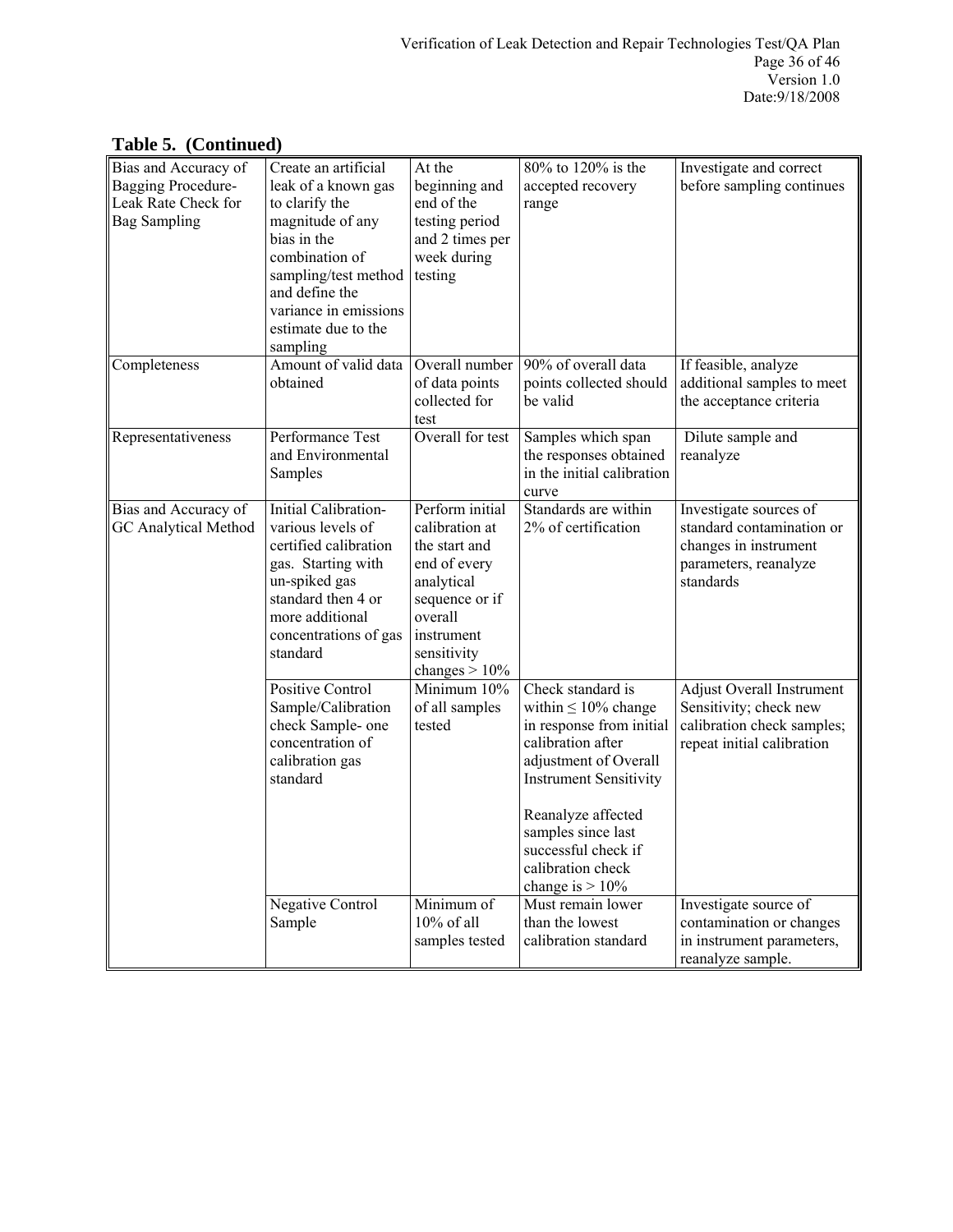#### <span id="page-36-0"></span>**B6 INSTRUMENT/EQUIPMENT TESTING, INSPECTION, AND MAINTENANCE**

The test condition and reference equipment used in this test (i.e., instrumentation used for reference measurements, temperature, flow rates, etc.) will be tested, inspected, and maintained as per the manufacturer's recommendations so as to meet the performance requirements established in this document. When technical staff operate and maintain technologies undergoing testing, those activities will follow directions provided by the technology vendor.

# **B7 INSTRUMENT CALIBRATION AND FREQUENCY**

Prior to start of the reference sampling, the portable monitoring device will be calibrated according to the manufacturer's specified procedure. Initial calibration will consist of an unspiked gas standard and then four or more additional concentrations of gas standard. A calibration check sample will also be sampled at a minimum of 5 % of the samples to verify the calibration of the portable monitoring device over time. On each day of testing the device will be calibrated and verified that the overall sensitivity has changed < 10 %.

The reference method GC analytical measurement quality will be monitored by comparing the analytical instrument response with calibration standards traceable to certified gas cylinder standards. The calibration curve will consist of an un-spiked standard and four or more additional concentrations of gas standards. The gas standards should be within 2% of the certification. The positive control samples will indicate to the operator whether or not the GC is functioning properly and be at a mid-level calibration concentration. Positive controls will be accepted if there is  $\leq 10\%$  change. Positive controls will be analyzed at a frequency of approximately 10 % based on the total number of test samples for the LDAR technologies.

# **B8 INSPECTION/ACCEPTANCE OF SUPPLIES AND CONSUMABLES**

All materials, supplies, and consumables will be ordered by the Verification Test Coordinator or designee. Where possible, Battelle will rely on sources of materials and consumables that have been used previously as part of ETV verification testing without problems. Battelle will also rely on previous experience or recommendations from EPA advisors, host facilities, or the LDAR vendor.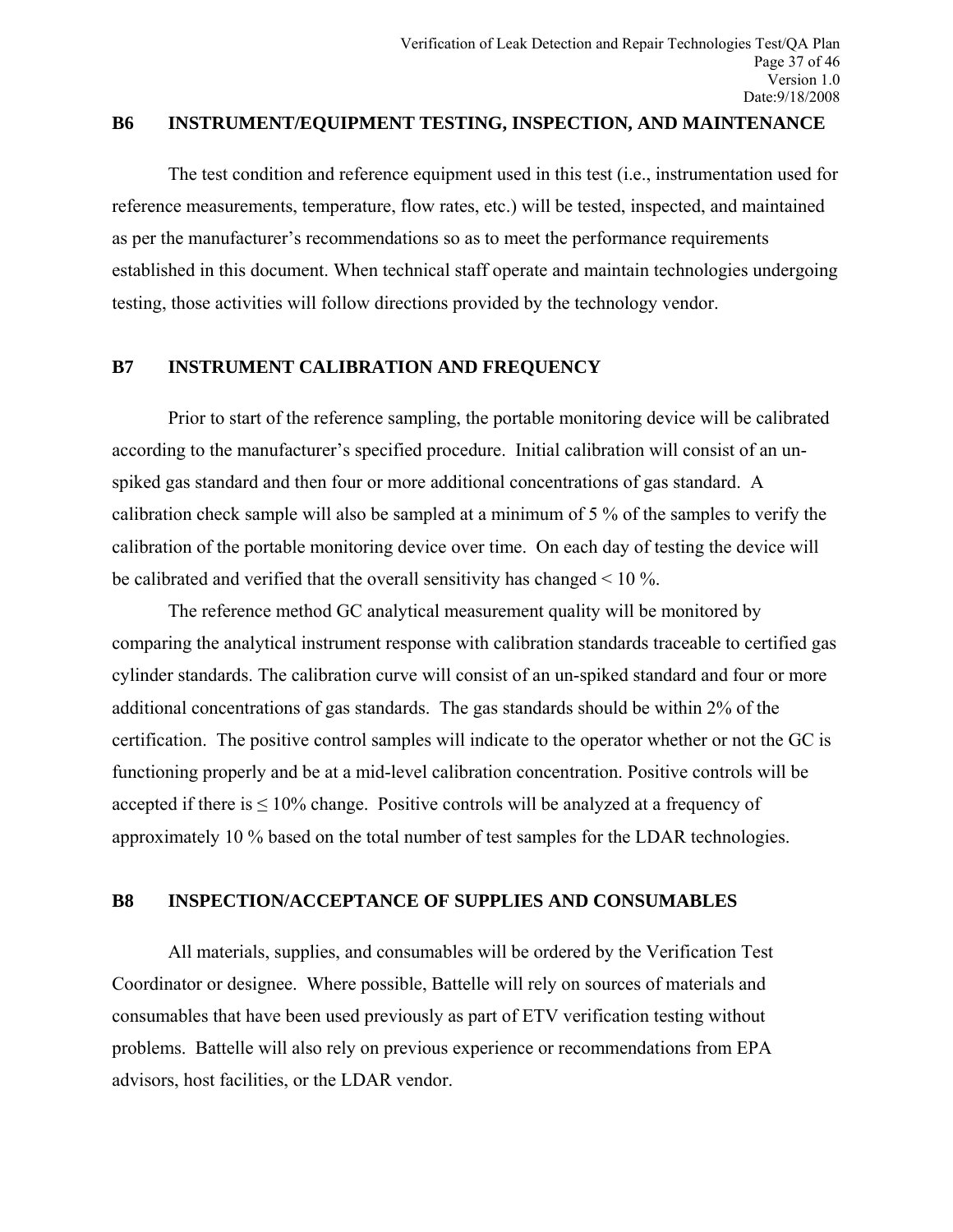#### <span id="page-37-0"></span>**B9 NON-DIRECT MEASUREMENTS**

No non-direct measurements will be used during this verification test.

#### **B10 DATA MANAGEMENT**

Various types of data will be acquired and recorded electronically or manually by Battelle during the verification test. Table 2 summarizes the types of data to be recorded. All maintenance activities, repairs, calibrations, and operator observations relevant to the technology operation will be documented by technical staff in LRBs or on data sheets. Results from the reference methods, including raw data, analyses, and final results, will be compiled by Battelle, and duplicates of the data will be left on premises of the testing sites.

Records received by or generated by any technical staff during the verification test will be reviewed by a Battelle staff member within two weeks of generation or receipt, before the records are used to calculate, evaluate, or report verification results. If a Battelle staff member generated the record, this review will be performed by a Battelle technical staff member involved in the verification test, but not the staff member who originally generated the record. The review will be documented by the person performing the review by adding his/her initials and date to the hard copy of the record being reviewed. In addition, any calculations performed by technical staff will be spot-checked by Battelle QA and/or technical staff to ensure that calculations are performed correctly. Calculations to be checked include any statistical calculations described in this test/QA plan. The data obtained from this verification test will be compiled and reported independently for each technology. Results for technologies from different vendors will not be compared with each other. Finally, representatives from the testing sites will have the opportunity to review all images and data prior to public distribution or publication.

Among the QA activities conducted by Battelle QA staff will be an audit of data quality. This audit will consist of a review by the Battelle AMS Center Quality Manager (or his designee) of at least 10% of the test data. During the course of any such audit, the Battelle AMS Center Quality Manager will inform the technical staff of any findings and any need for immediate corrective action. If serious data quality problems exist, the Battelle AMS Center Quality Manager will request that Battelle's AMS Center Manager issue a stop work order. Once the assessment report has been prepared, the Verification Test Coordinator will ensure that a response is provided for each adverse finding or potential problem, and will implement any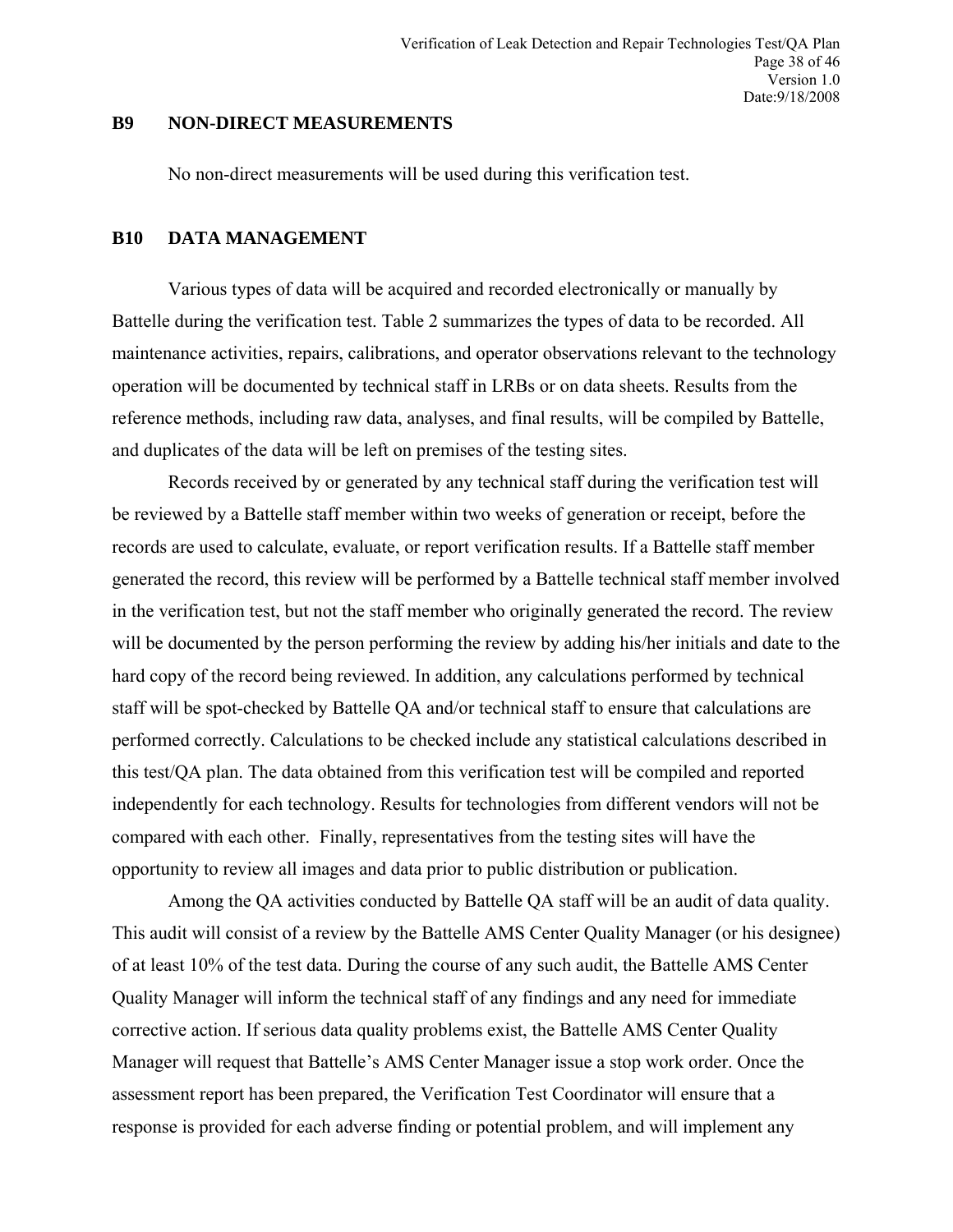necessary follow-up corrective action. The Battelle AMS Center Quality Manager will ensure that follow-up corrective action has been taken.

Data obtained during the verification test will be maintained confidentially at Battelle, and used only for purposes of the LDAR evaluation. Data reporting in the final report will consist of tabular results of the calculations in Section B. Any images from the LDAR devices that are presented will only be included after permission from the host site has been granted, and it has been determined that no proprietary information is contained in the image. All data and images, to the extent possible, will be host site anonymous.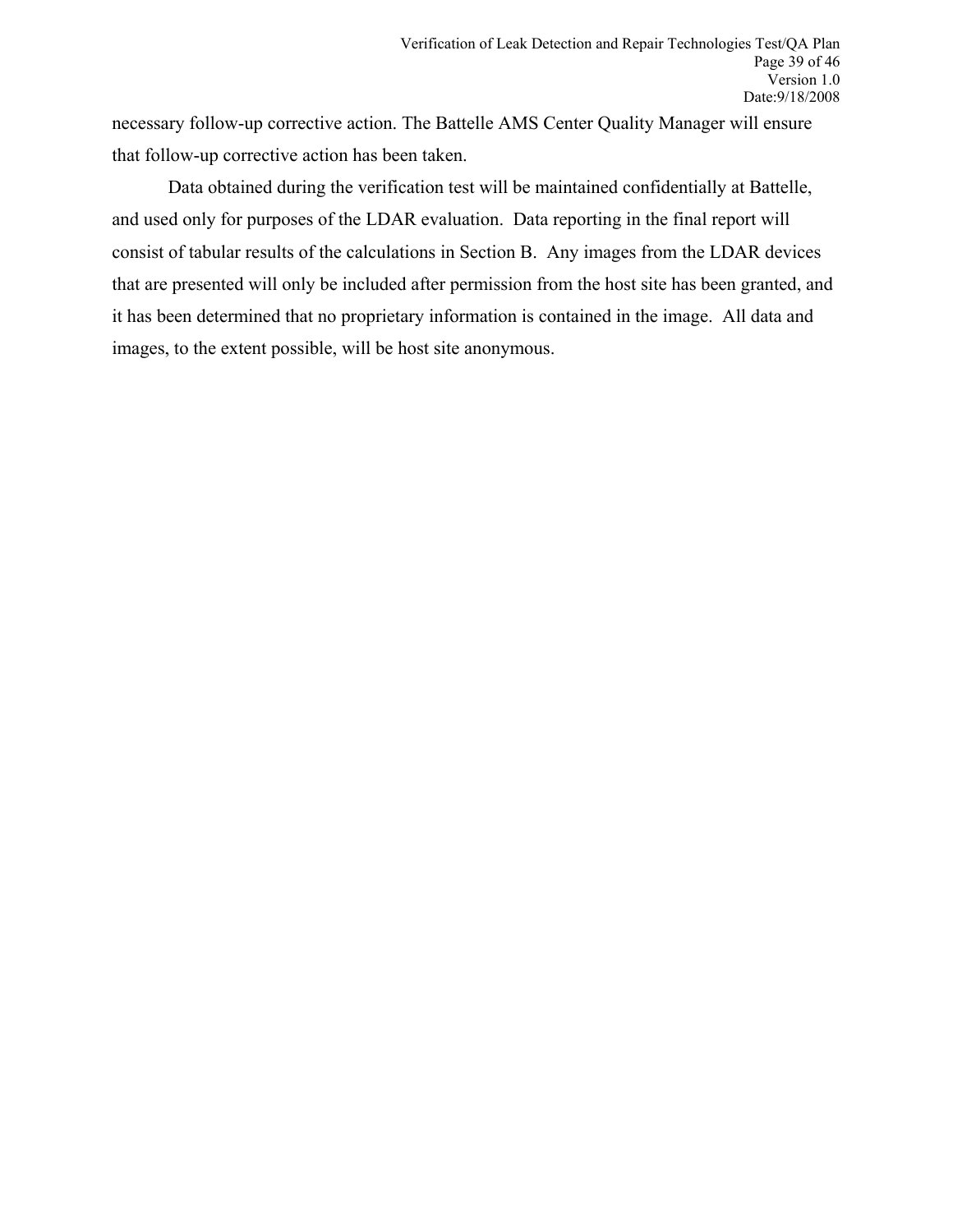# **SECTION C ASSESSMENT AND OVERSIGHT**

## <span id="page-39-0"></span>**C1 ASSESSMENTS AND RESPONSE ACTIONS**

Every effort will be made in this verification test to anticipate and resolve potential problems before the quality of performance is compromised. One of the major objectives of this test/QA plan is to establish mechanisms necessary to ensure this. The procedures described in this test/QA plan, which is peer reviewed by a panel of outside experts, implemented by the technical staff and monitored by the Verification Test Coordinator, will give information on data quality on a day-to-day basis. The responsibility for interpreting the results of these checks and resolving any potential problems resides with the Verification Test Coordinator. Technical staff have the responsibility to identify problems that could affect data quality or the ability to use the data. Any problems that are identified will be reported to the Verification Test Coordinator, who will work with the Battelle AMS Center Quality Manager to resolve any issues. Action will be taken to control the problem, identify a solution to the problem, and minimize losses and correct data, where possible. Independent of any EPA QA activities, Battelle will be responsible for ensuring that the following audits are conducted as part of this verification test.

## **C1.1 Performance Evaluation Audits**

A Performance Evaluation (PE) audit will be conducted to establish the traceability of the GC analytical reference method measurements made in this verification test. The reference method PE audit will be performed using an independent, certified cylinder calibration gas mixture. This PE audit sample will be analyzed in the same manner as all other samples and the analytical results for the PE audit samples will be compared to the nominal concentration. The target criterion for this PE audit is agreement of the analytical result within 25% of the nominal concentration. If the PE audit result does not meet the target criterion, the PE audit will be repeated. If the outlying results persist, the source of error will be investigated and corrective action taken as necessary until successful PE audit results are obtained. This audit will be performed once prior to the start of the test at each field site, and will be the responsibility of the Verification Test Coordinator or designee.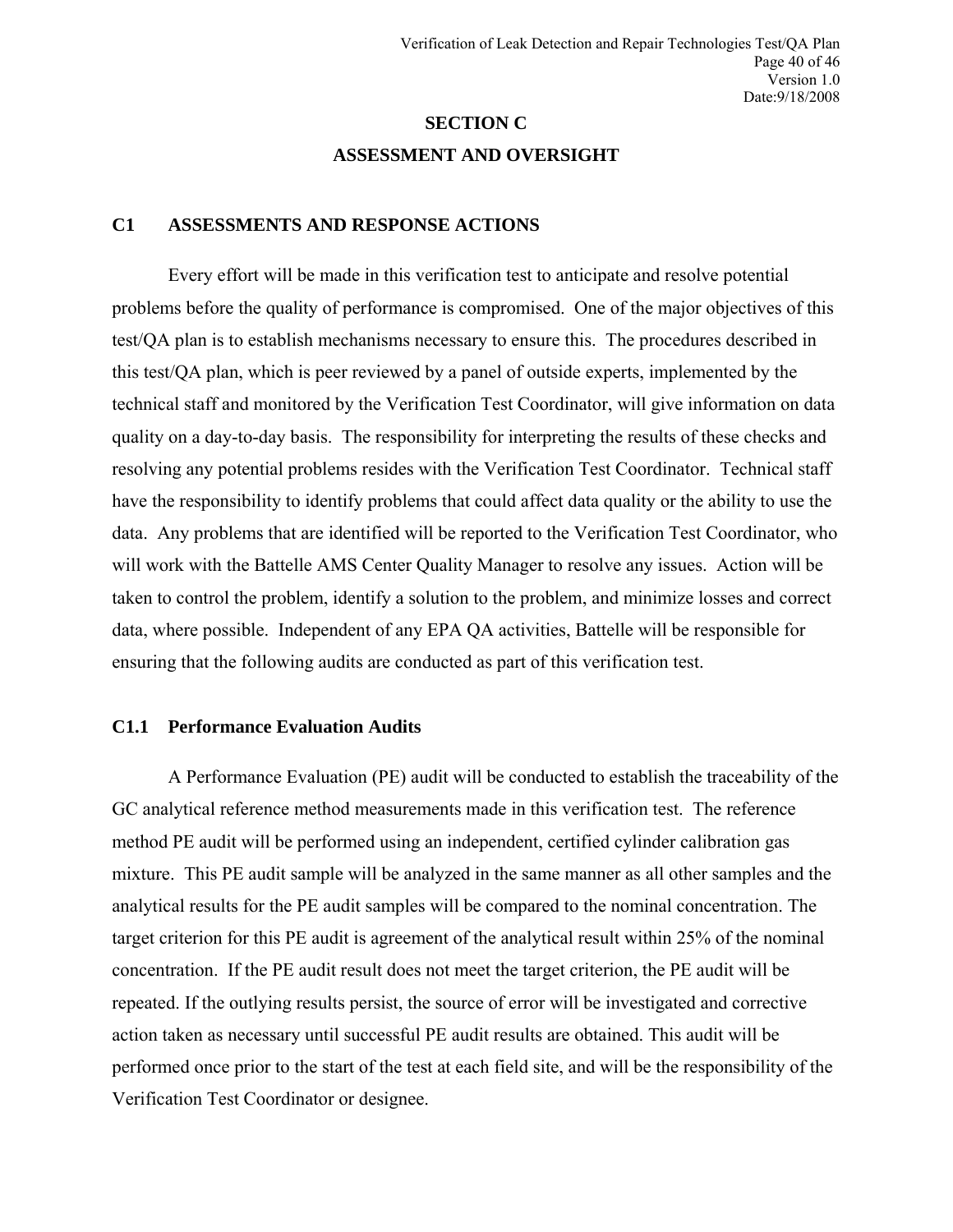# **C1.2 Technical Systems Audits**

The Battelle AMS Center Quality Manager will perform a technical systems audit (TSA) at least once during this verification test. The purpose of this audit is to ensure that the verification test is being performed in accordance with the AMS Center QMP,<sup>1</sup> this test/QA plan, using the EPA designated reference method, and any Standard Operating Procedures (SOPs) used by Battelle. In the TSA, the Battelle AMS Center Quality Manager or a designee may review the reference method used, compare actual test procedures to those specified or referenced in this plan, and review data acquisition and handling procedures. The Battelle Quality Manager will tour the test sites, observe and review the test procedures, and review record books. He will also check calibration certifications for test measurement devices. A TSA report will be prepared, including a statement of findings and the actions taken to address any adverse findings. The EPA AMS Center Quality Manager will receive a copy of Battelle's TSA report. At EPA's discretion, EPA QA staff may also conduct an independent on-site TSA during the verification test. The TSA findings will be communicated to technical staff at the time of the audit and documented in a TSA report.

# **C1.3 Data Quality Audits**

The Battelle AMS Center Quality Manager will audit at least 10% of the verification data acquired in the verification test. The Battelle AMS Center Quality Manager will trace the data from initial acquisition, through reduction and statistical comparisons, to final reporting. All calculations performed on the data undergoing the audit will be checked.

# **C1.4 QA/QC Reporting**

Each assessment and audit will be documented in accordance with Sections 3.3.4 and 3.3.5 of the AMS Center QMP.<sup>1</sup> The results of the technical systems audit will be submitted to EPA. Assessment reports will include the following:

- Identification of any adverse findings or potential problems
- Response to adverse findings or potential problems
- Recommendations for resolving problems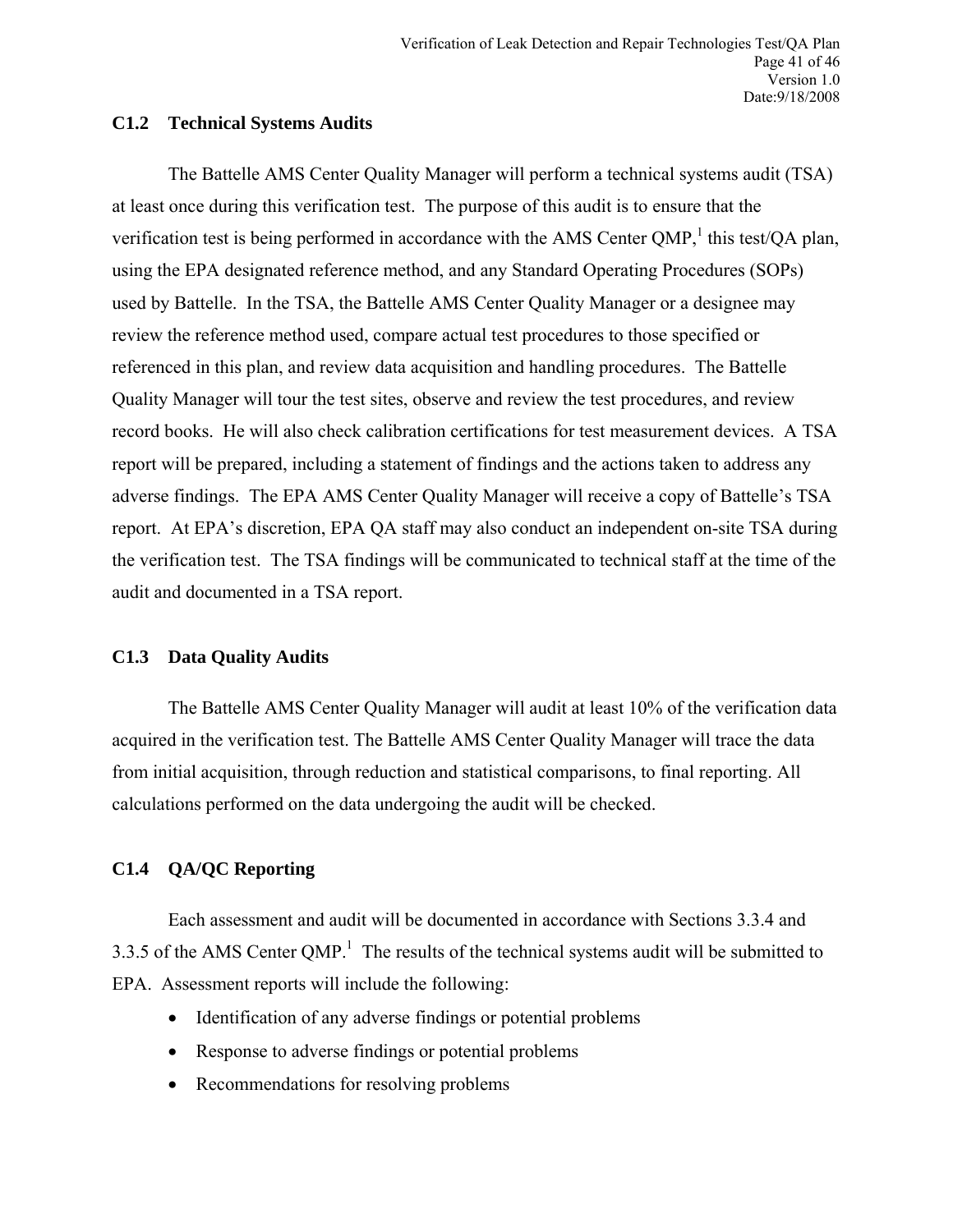- <span id="page-41-0"></span>• Confirmation that gases have been implemented and are effective
- Citation of any noteworthy practices that may be of use to others.

# **C2 REPORTS TO MANAGEMENT**

The Battelle AMS Center Quality Manager, during the course of any assessment or audit, will identify to the technical staff performing experimental activities any immediate corrective action that should be taken. If serious quality problems exist, the Battelle AMS Center Quality Manager is authorized to request that Battelle's AMS Center Manager issue a stop work order. Once the assessment report has been prepared, the Verification Test Coordinator will ensure that a response is provided for each adverse finding or potential problem and will implement any necessary follow-up corrective action. The Battelle AMS Center Quality Manager will ensure that follow-up corrective action has been taken. The test/QA plan and final report are reviewed by EPA (acting) AMS Center Quality Manager and EPA AMS Center Project Officer. Upon final review and approval, both documents will then be posted on the ETV website (www.epa.gov/etv).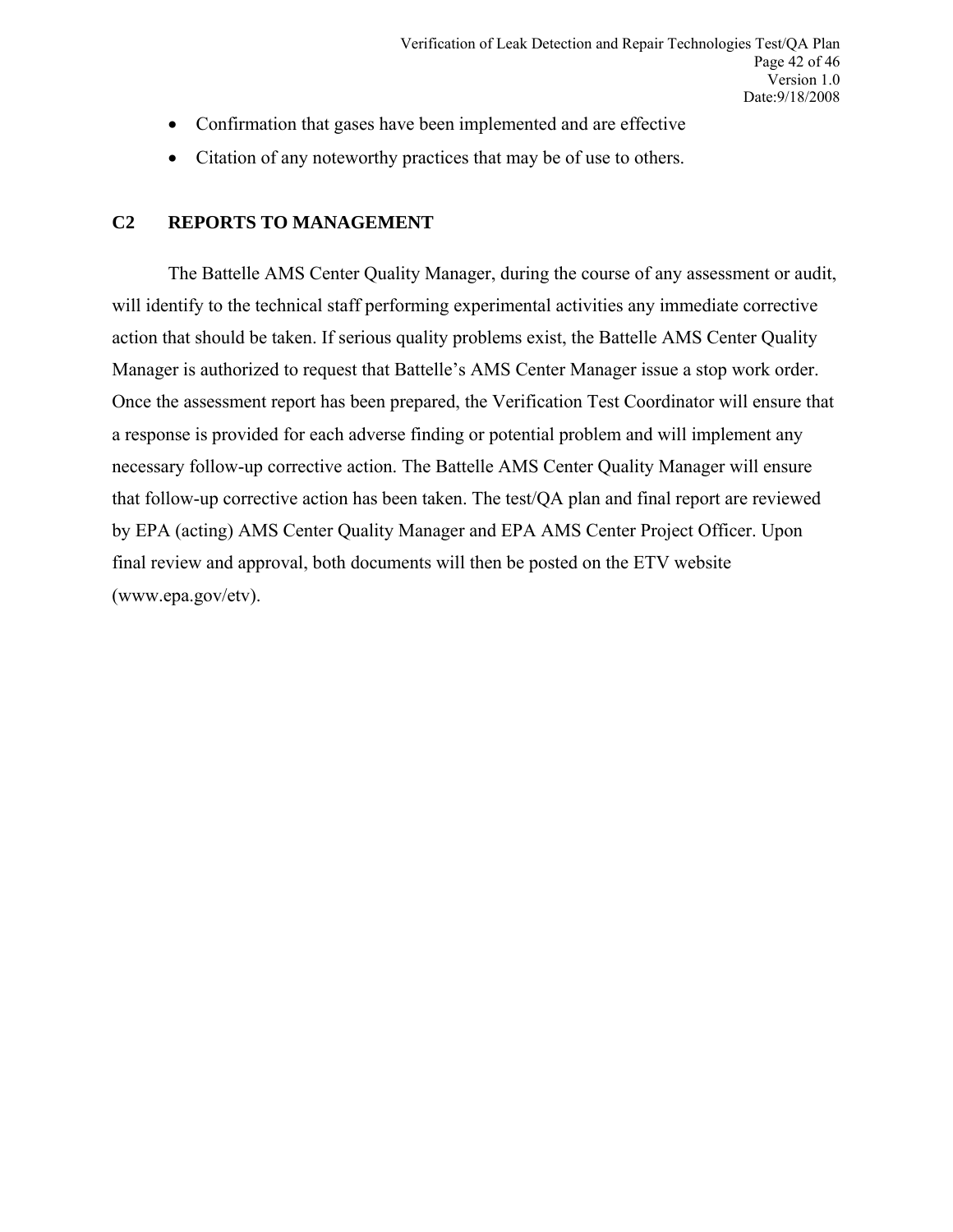# **SECTION D DATA VALIDATION AND USABILITY**

#### <span id="page-42-0"></span>**D1 DATA REVIEW, VALIDATION, AND VERIFICATION REQUIREMENTS**

The key data review requirements for the verification test are stated in Section B10 of this test/QA plan. In general, the data review requirements specify that the data generated during this test will be reviewed by a Battelle technical staff member within two weeks of data generation. The reviewer will be familiar with the technical aspects of the verification test, but will not be the person who generated the data. This process will serve both as the data review and the data verification, and will ensure that data have been recorded, transmitted, and processed properly. Furthermore, this process will ensure that the LDAR technology data and the reference method data are collected under appropriate testing conditions and that the reference method data meet the reference method specifications.

The data validation requirements for this test involve a data quality assessment relative to the DQIs and audit acceptance criteria specified for this test. The DQIs listed in Section B5 will be used to validate the data quality. The QA audits described within Section C of this document, including the performance evaluation audit and data quality audit, are designed to validate the data quality.

#### **D2 VALIDATION AND VERIFICATION METHODS**

As part of the normal data and report review process the TCEQ and the US EPA will have the opportunity to review the draft final report and provide comments. Data verification is conducted as part of the data review, as described in Section B10 for this test/QA plan. A visual inspection of handwritten data will be conducted to ensure that all entries were properly recorded or transcribed, and that any erroneous entries were properly noted (i.e., single line through the entry with an error code and the initials of the recorder and date of entry). Electronic data from the technologies and other instruments used during the test will be inspected to ensure proper transfer from the data logging system. Data manually incorporated into spreadsheets for use in calculations will be checked against handwritten data to ensure that transcription errors have not occurred. All calculations used to transform the data will be reviewed to ensure the accuracy and the appropriateness of the calculations. Calculations performed manually will be reviewed and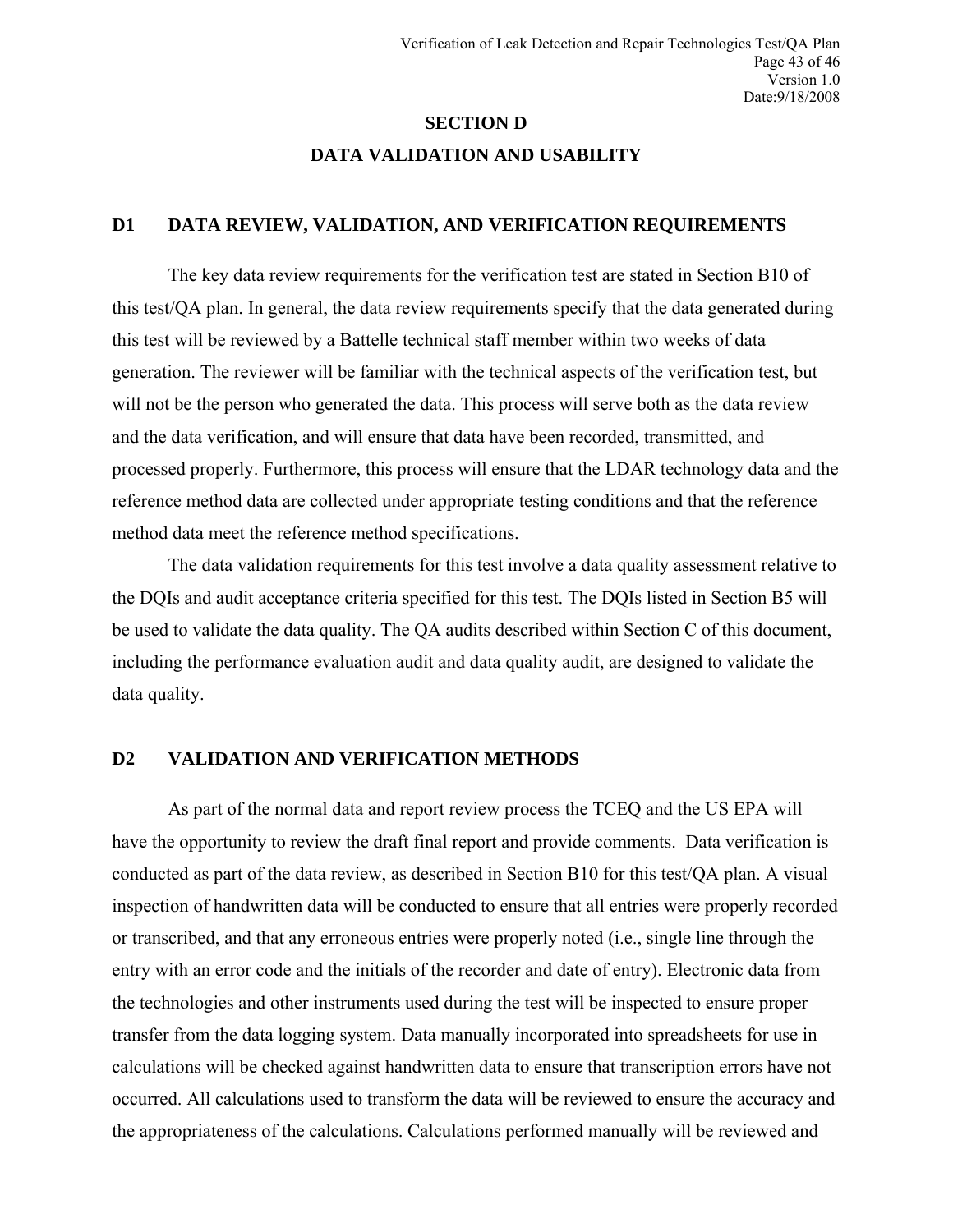<span id="page-43-0"></span>repeated using a handheld calculator or commercial software (e.g., Excel). Calculations performed using standard commercial office software (e.g., Excel) will be reviewed by inspecting the equations used in calculations and verifying selected calculations by handheld calculator. Calculations performed using specialized commercial software (i.e., for analytical instrumentation) will be reviewed by inspection and, when feasible, verified by handheld calculator, or standard commercial office software.

To ensure that the data generated from this test meet the goals of the test, a number of data validation procedures will be performed. Section C of this test/QA plan provides a description of the validation safeguards employed for this verification test. Data validation and verification efforts include the completion of QC activities and the performance of TSA and PE audits as described in Section C. The data from this test will be evaluated relative to the measurement DQIs described in Section A4 and B5, and the PE audit acceptance criteria given in Section C1.1 of this test/QA plan. Data failing to meet these criteria will be flagged in the data set and not used for evaluation of the technologies, unless these deviations are accompanied by descriptions of their potential impacts on the data quality.

A data quality audit will be conducted by the Battelle AMS Center Quality Manager to ensure that data review, verification, and validation procedures were completed, and to assure the overall data quality.

## **D3 RECONCILIATION WITH USER REQUIREMENTS**

The purpose of a verification test performed following this test/QA plan is to evaluate the performance of commercial technologies which detect gaseous leaks from industrial components. This test evaluates the LDAR technology capability only and is not a verification of whether or not the measurement quantitatively measures fugitive emissions. This evaluation will include comparisons of the results from the technologies to results from standard reference techniques. To meet the requirements of the user community, the data obtained in such a verification test will include thorough documentation of the technology's performance during the verification test. The data review, verification, and validation procedures described above will assure that verification test data meet these requirements, are accurately presented in the verification reports generated from the test, and that data not meeting these requirements are appropriately flagged and discussed in the verification reports. Additionally, all data generated using the reference method, which are used to evaluate technology results during the verification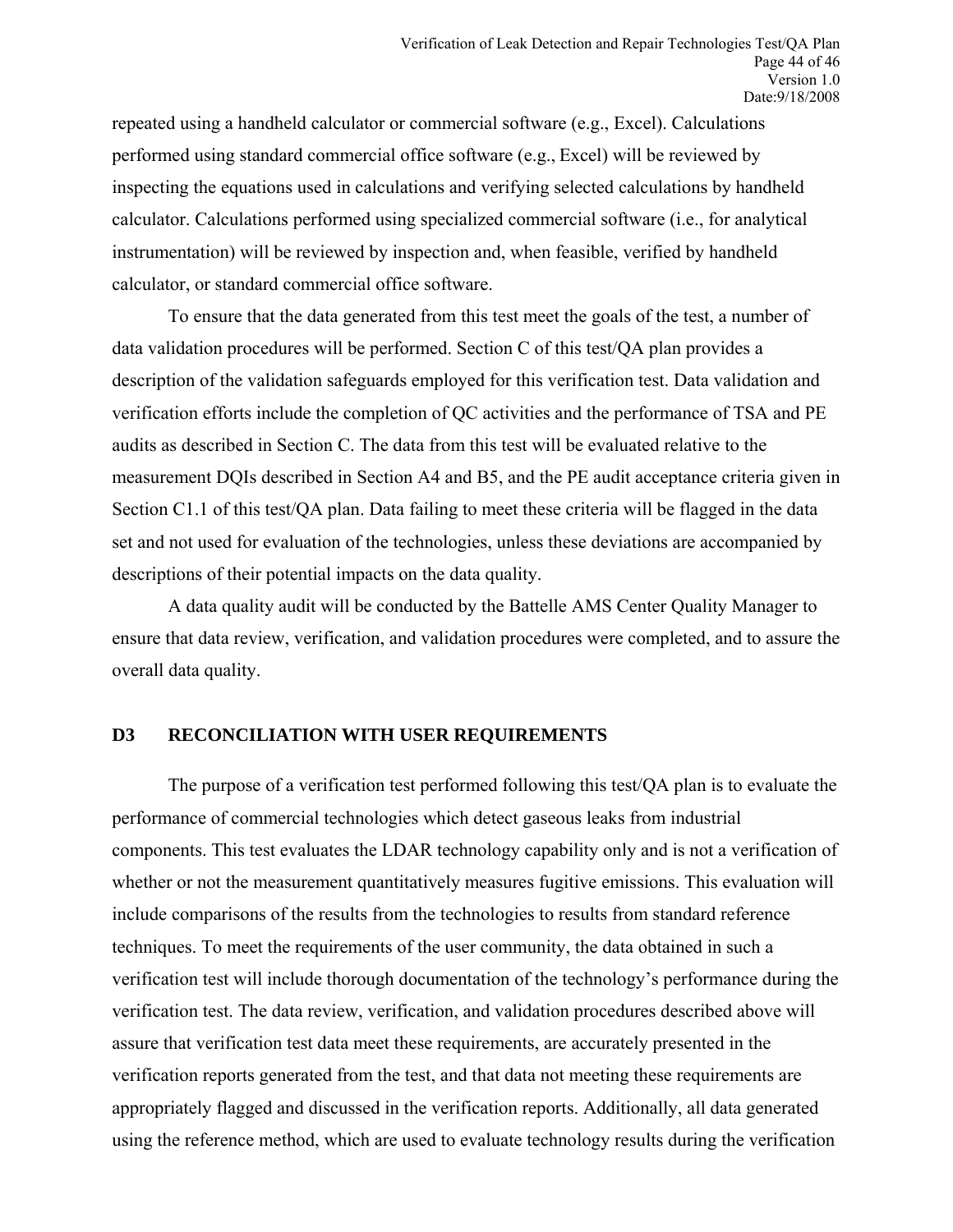test, should meet the QA requirements of any applicable standard operating procedures or instrumentation instruction manuals.

This test/QA plan and any resulting ETV verification report(s) generated following procedures described in this test/QA plan will be subjected to review by participating technology vendors, ETV AMS Center staff, test collaborators, EPA, and external expert peer reviewers. These reviews will assure that this test/QA plan, verification test(s) of LDAR technologies, and the resulting report(s) meet the needs of potential users and regulators. The final report(s) will be submitted to EPA in 508 compliant Adobe Portable Document Format (pdf) and subsequently posted on the ETV website.